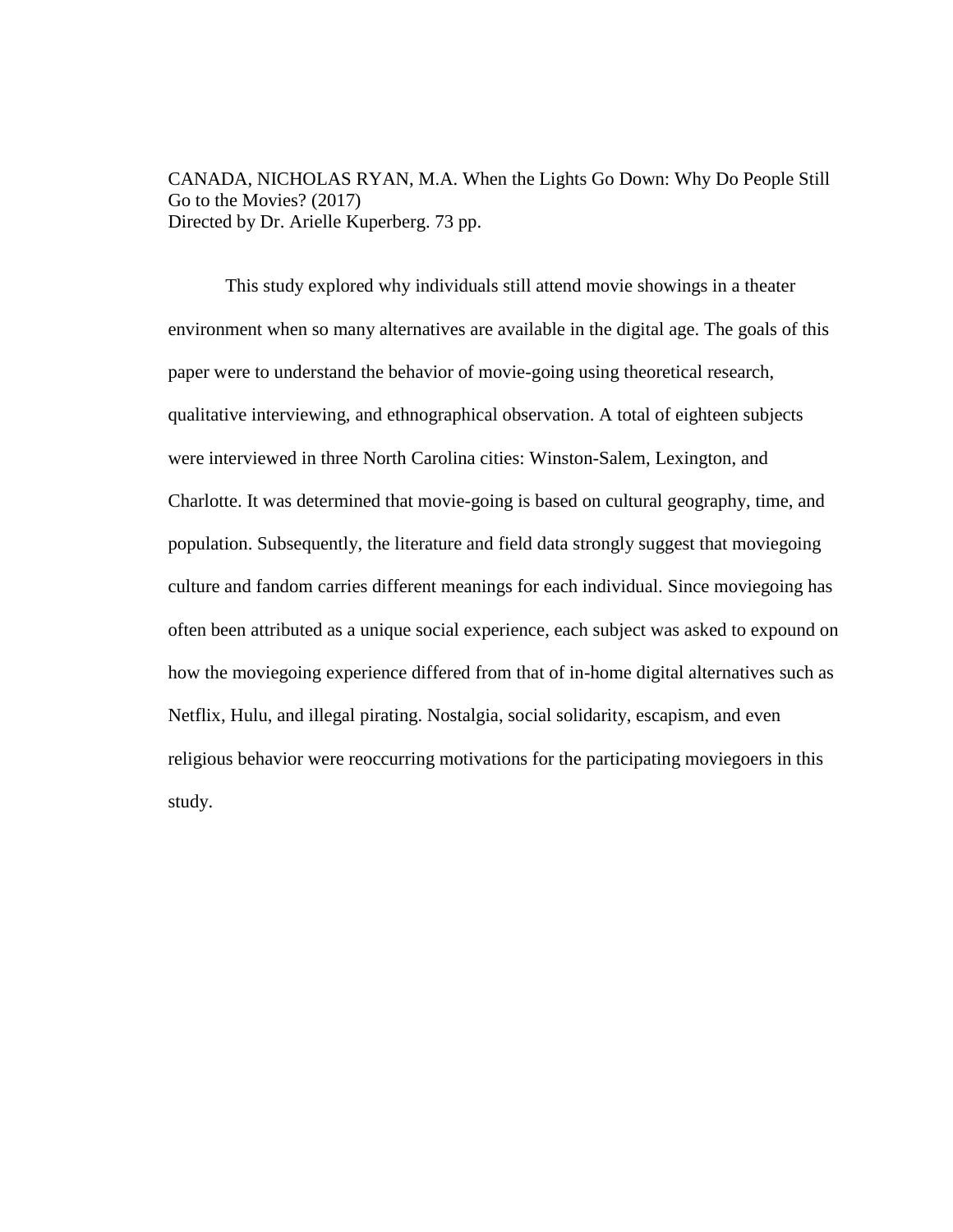# WHEN THE LIGHTS GO DOWN: WHY DO PEOPLE STILL GO TO THE MOVIES?

by

Nicholas Ryan Canada

A Thesis Submitted to the Faculty of The Graduate School at The University of North Carolina at Greensboro in Partial Fulfillment of the Requirements for the Degree Master of Arts

> Greensboro 2017

> > Approved by

Committee Chair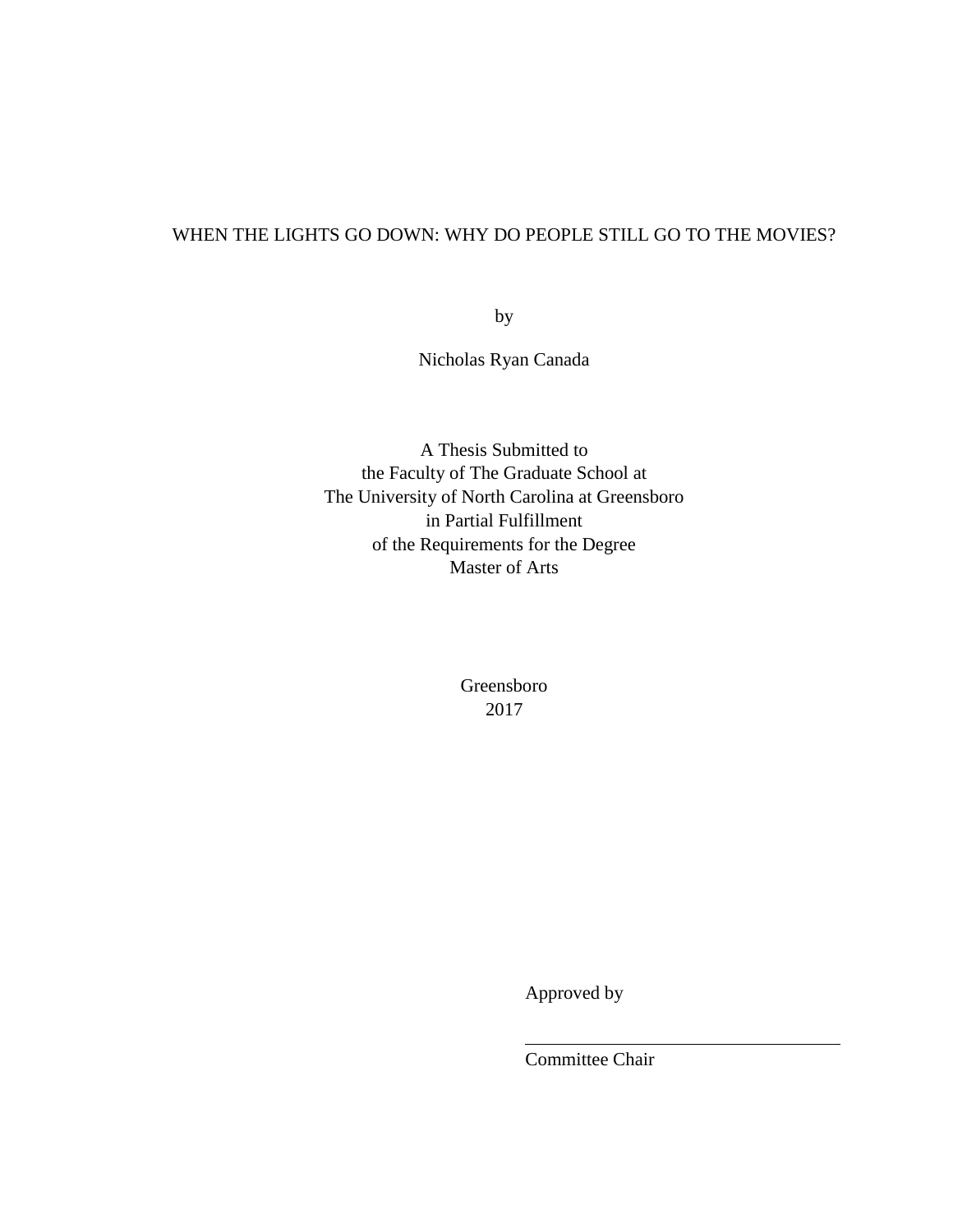This project is dedicated to Judy, Shannon, Keely, Ashlynn, and Skyeler. The women in my life that made me the man I am today. And for the God, Most High: *Ad majorem Dei gloriam*.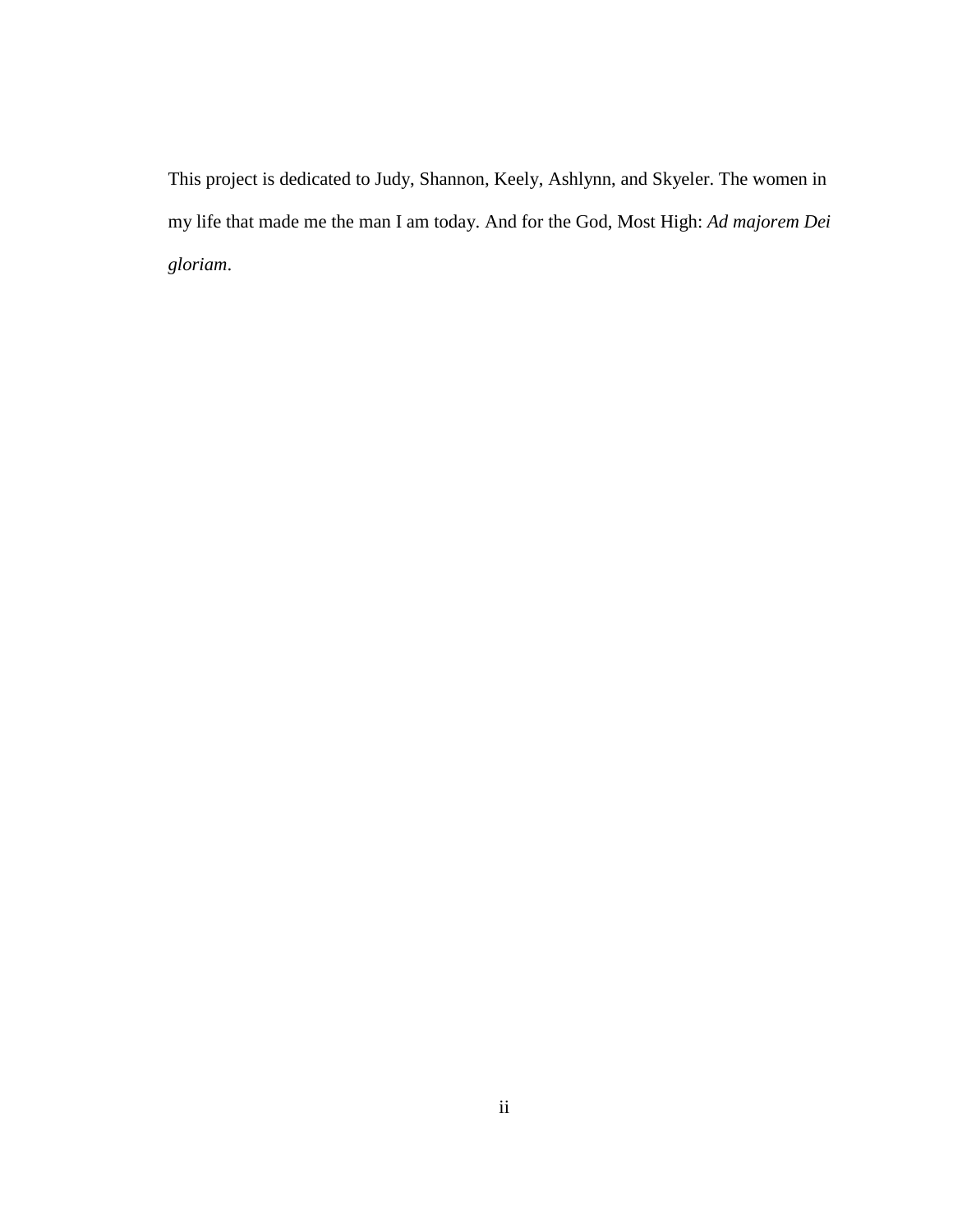# APPROVAL PAGE

This thesis written by Nicholas Ryan Canada has been approved by the following committee of the Faculty of The Graduate School at The University of North Carolina at Greensboro.

Committee Chair

<u> 1980 - Johann Barbara, martin amerikan basar da</u>

Committee Members

Date of Acceptance by Committee

Date of Final Oral Examination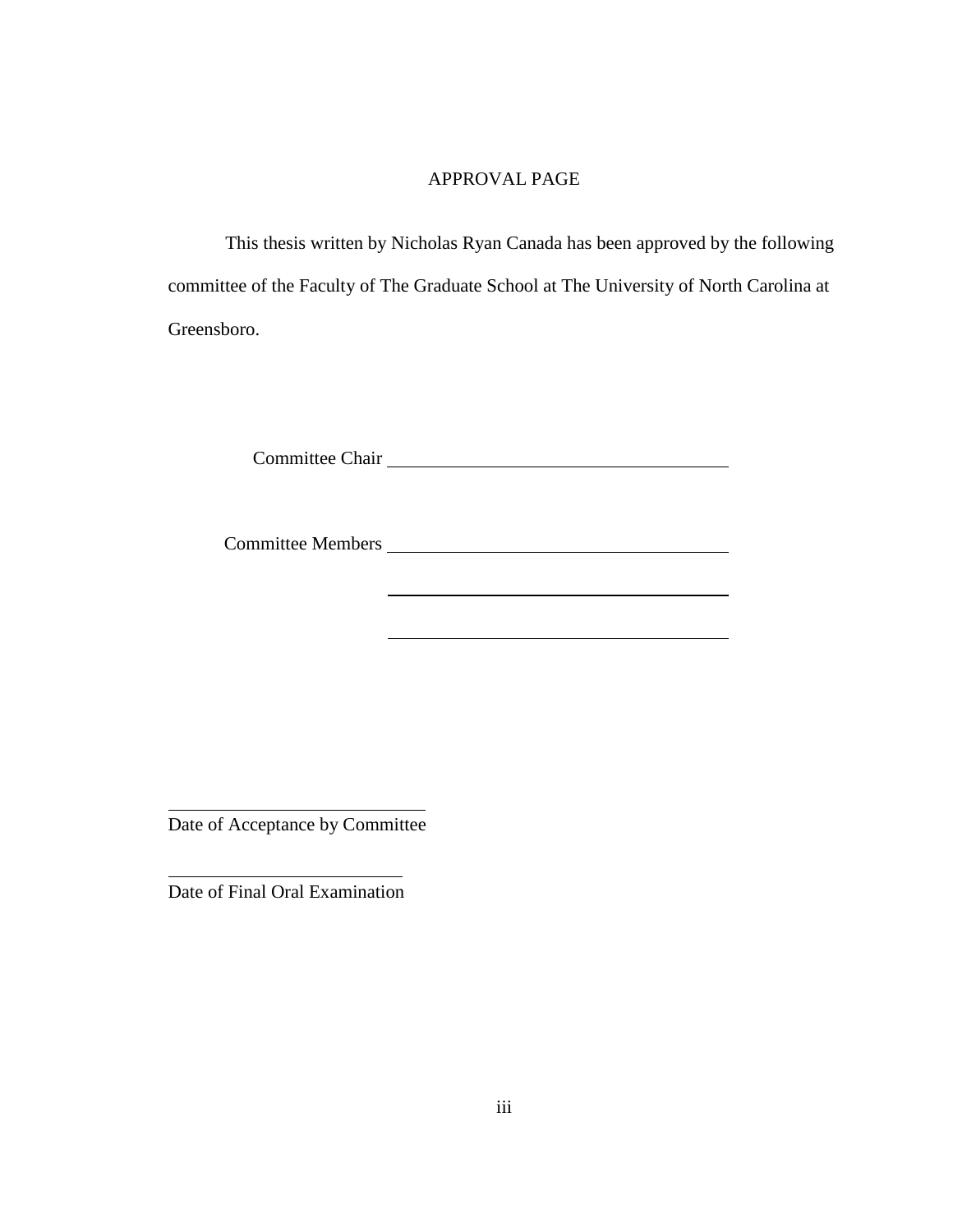## ACKNOWLEDGMENTS

I would like to sincerely thank Dr. Arielle Kuperberg for her expertise, guidance, and unyielding support during the writing of this thesis. I would also like to extend my gratitude to Dr. Steve Kroll-Smith and Dr. David Cook for their sage suggestions and valuable time.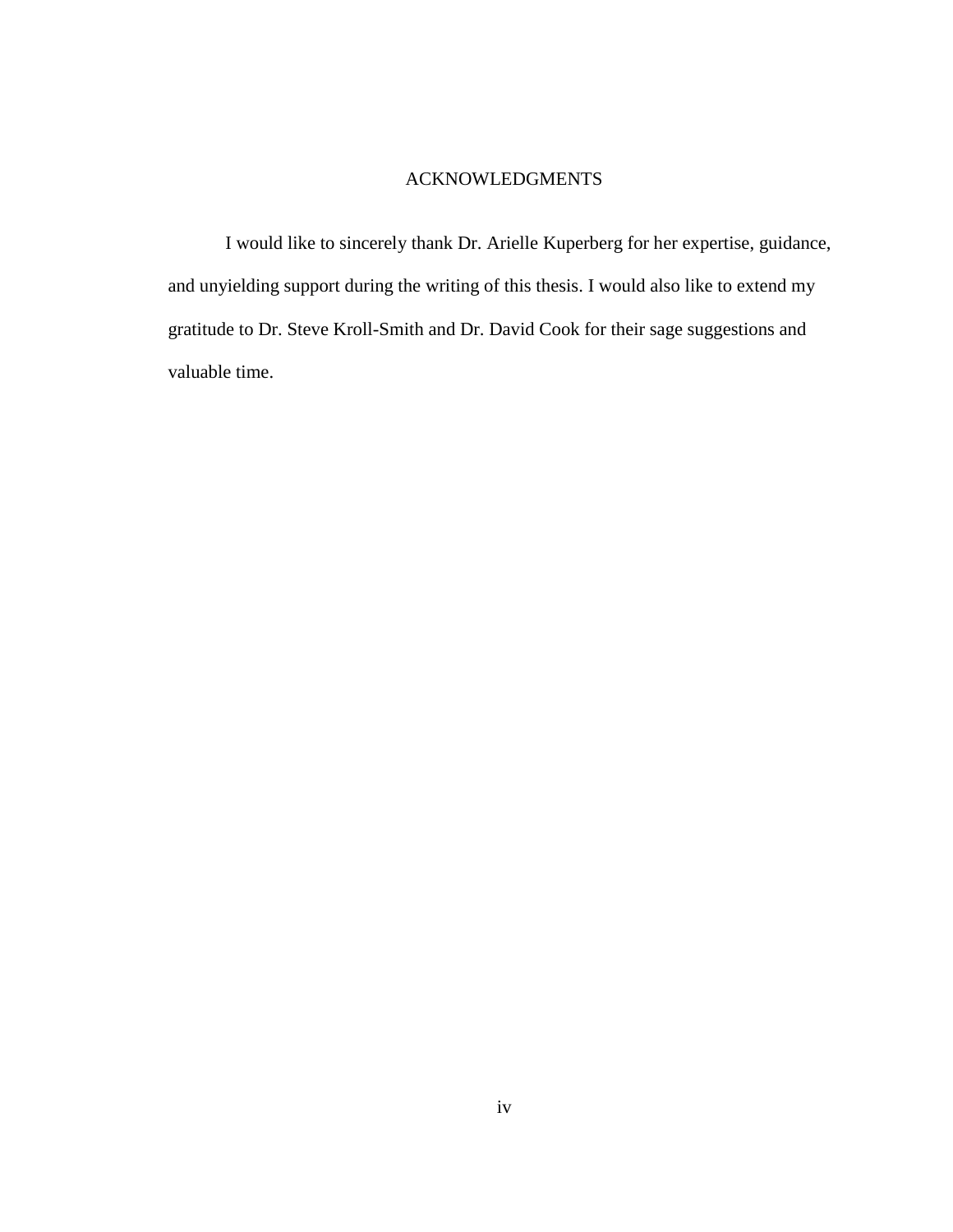# TABLE OF CONTENTS

| <b>CHAPTER</b> |                                                                   |  |
|----------------|-------------------------------------------------------------------|--|
| L.             |                                                                   |  |
| $\Pi$ .        |                                                                   |  |
|                | Overview: A Brief History of Movie-Going and the Negotiation of   |  |
|                |                                                                   |  |
|                |                                                                   |  |
|                | Identifying the Moviegoer and the Cinemagoing Culture 27          |  |
|                |                                                                   |  |
|                |                                                                   |  |
| III.           |                                                                   |  |
|                |                                                                   |  |
|                |                                                                   |  |
|                |                                                                   |  |
|                |                                                                   |  |
|                |                                                                   |  |
|                |                                                                   |  |
|                | The Movie Theater Experience as a Social Experience47             |  |
|                | Affordability and Attendance: Strategic Moviegoing52              |  |
|                |                                                                   |  |
|                |                                                                   |  |
|                | And the Memories Remain: Nostalgia, Association, and Connection62 |  |
| V.             |                                                                   |  |
|                |                                                                   |  |
|                |                                                                   |  |
|                |                                                                   |  |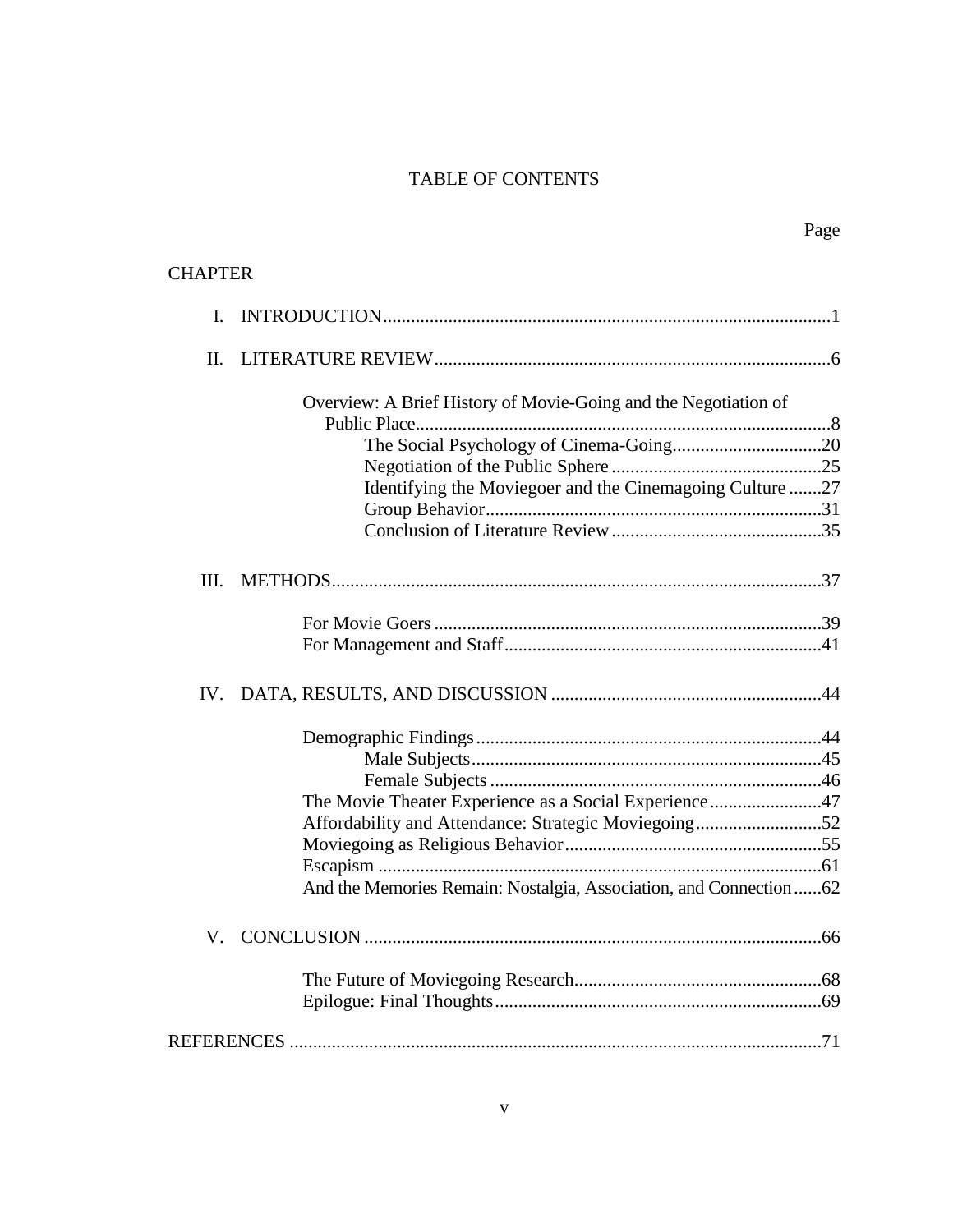## CHAPTER I

# **INTRODUCTION**

<span id="page-6-0"></span>Persistence in movie-going (i.e. the sustaining of the movie theater industry and the respective audiences that it attracts) is a consequence of accretion. Over time, movie theaters have provided the ritual of visual entertainment and visual culture by differing American regions and territories. As a civilization, we have witnessed the emergence of the movie theater audience. In the first half of the twentieth century, it was not unreasonable for the American movie goer to gain access to the moving image exclusively through the local cinema, however, the evolution of technological advancement that is based on the even more persistent human desire for parsimonious convenience has proven to become a prevalent opposition for the American movie theater. There, then emerges the tug of war battle between the movie theater industry and its many rivals over the audience members. The "bootleg" market blatantly undermines the movie theater industry by offering pirated content while entertainment juggernauts such as Netflix produce original content from various studies to be viewed exclusively in the home. With such a profusion of choices to the consumer, it is no mystery as to why so many customers are now compelled to remain within the personal home. Many scholars, from Mayor to Metz, have conducted deep reconnaissance into the concept of movie theater audiences, however there have not been many publications on the reasoning behind the social act of going to the movies.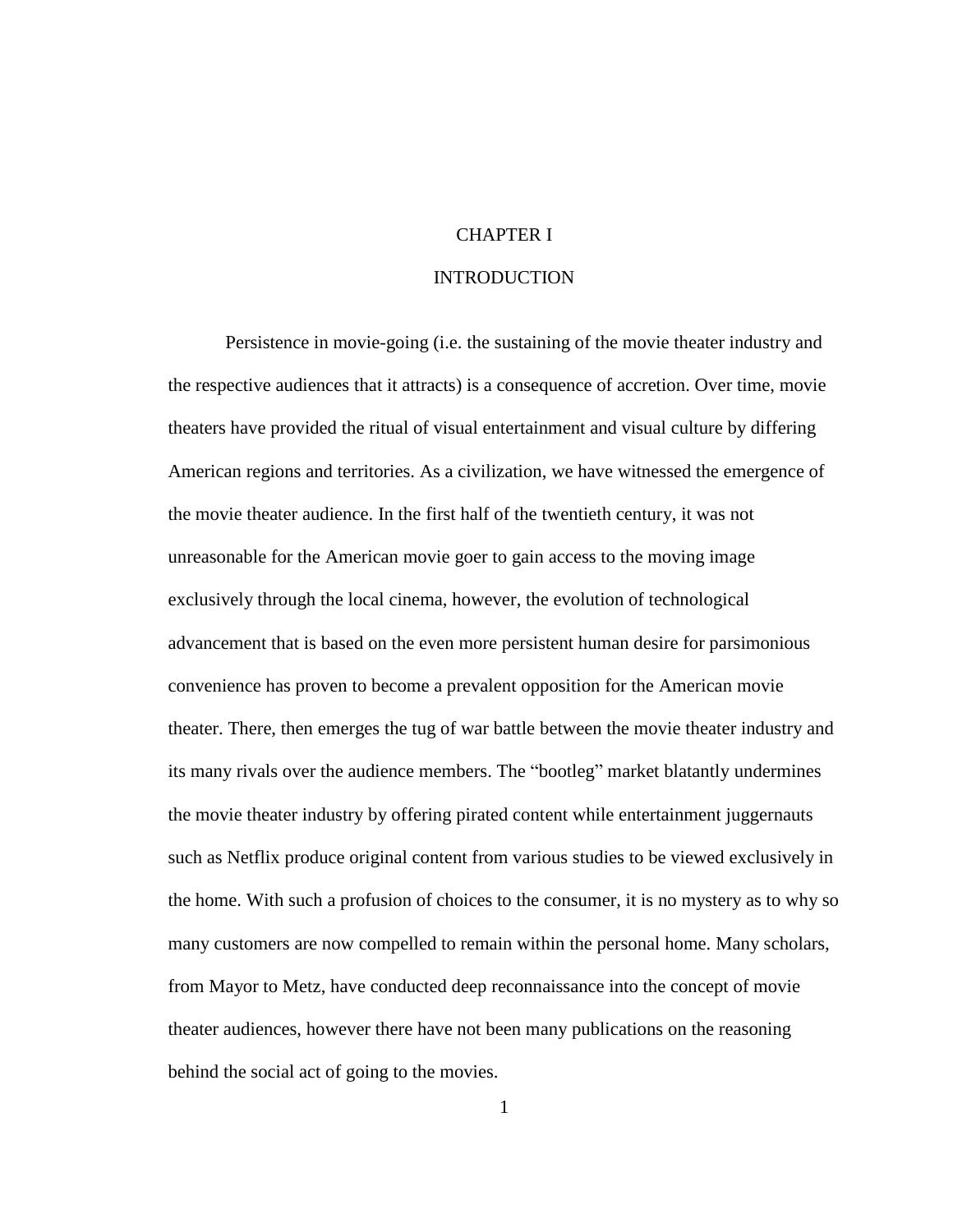The research presented will attempt to successfully analyze why individuals, such as those previously mentioned, experience such emotional reactions to such events. I am not entirely certain as to what the phenomenon is. Sigmund Freud (1935) took the best approach when he wrote *An Introduction to Psychoanalysis.* He said succinctly: "We begin with an investigation, not with hypothesis." (Freud: 1935).

In October of 2015, cultural journalist John Wenzel (2015) published an article via the Denver Post asking a rather overlooked question: Why do individuals still pay money to view films at the cinema? Wenzel's question is not unfounded. This is especially true when considering the many alternatives that technology has brought the American public which I have already discussed.

2014 saw one of the biggest declines in movie theater attendance since the year 1995 (Tweedie: 2015). Despite this, the year 2015 also witnessed the reemergence of a cultural and iconic figure that brought audiences rushing back to their local cinemas. *Star Wars: The Force Awakens* became the top-grossing film of 2015 in fifteen days; an astonishing occurrence (*The Numbers:* 2015). This transpiration revalidated this question posed by Wenzel: why do people still go to the movies? Award-winning critic and writer, Clem Bastow (2016), even confessed to seeing the film seven times in an article she had published in the Guardian. In her article, she also revealed that she had viewed many films more than once in a movie theater setting despite many technological advances available as an alternative. The purpose of this study is to further understand the social act of going to the movies and why individuals still make the decision to view films in a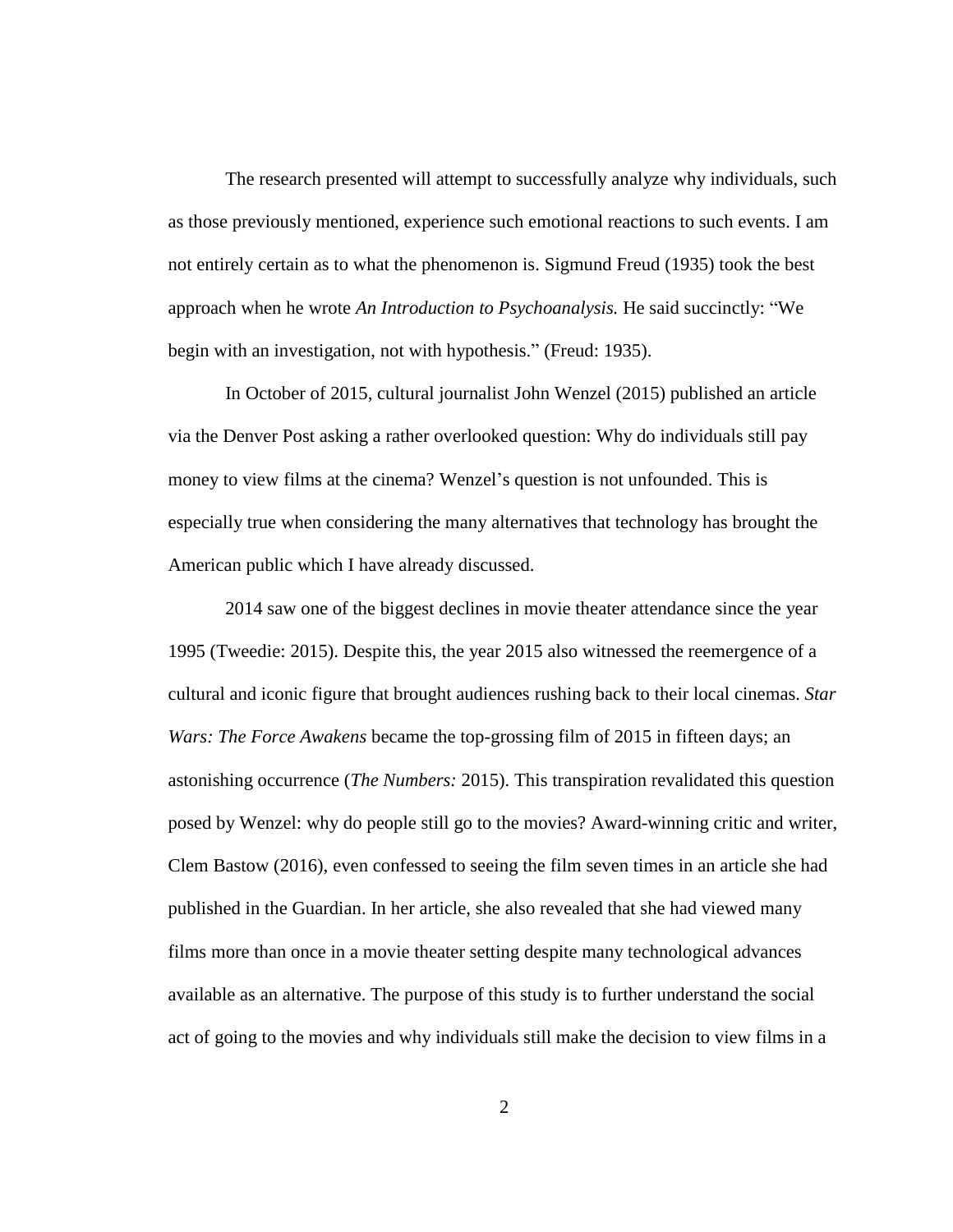theater setting with so many seemingly more convenient alternatives available. The act of film watching is a social phenomenon and can be interpreted in a variety of ways using a sociological lens.

Because of the fierce emphasis that Americans place on popular culture and its various texts, sociologists understand that cultural norms, ideas, and customs are transmitted through film (Sutherland and Feltey: 2009). Robert C. Bulman (2005) understands that American citizens see an exaggerated yet absorbing reflection of reality and culture on the screen. Films are located at the center of a complex cultural process of production and consumption. Their location within this process provides us with a particular convenient site in which to conduct a cinematic ethnography to understand something about American culture (Bulman: 2005).

We have indeed witnessed an evolution in media as both consumers and spectators. Wenzel (2015) asserted that the movie theater industry is not endangered but actually far from it, despite the decline that occurred in 2014. This is especially true when cinemas are experiencing prominent box office performances from the likes of *Star Wars* or the newest *Avengers* film. Since the movie theater business is far from being endangered, one must attempt an inquiry of how the industry continues to wend towards success.

Consequently, I must address four research questions that will serve as pilots for this thesis: 1.) Why do individuals still choose to view films in a movie theater environment? 2.) What function does attending movies serve in the lives of individuals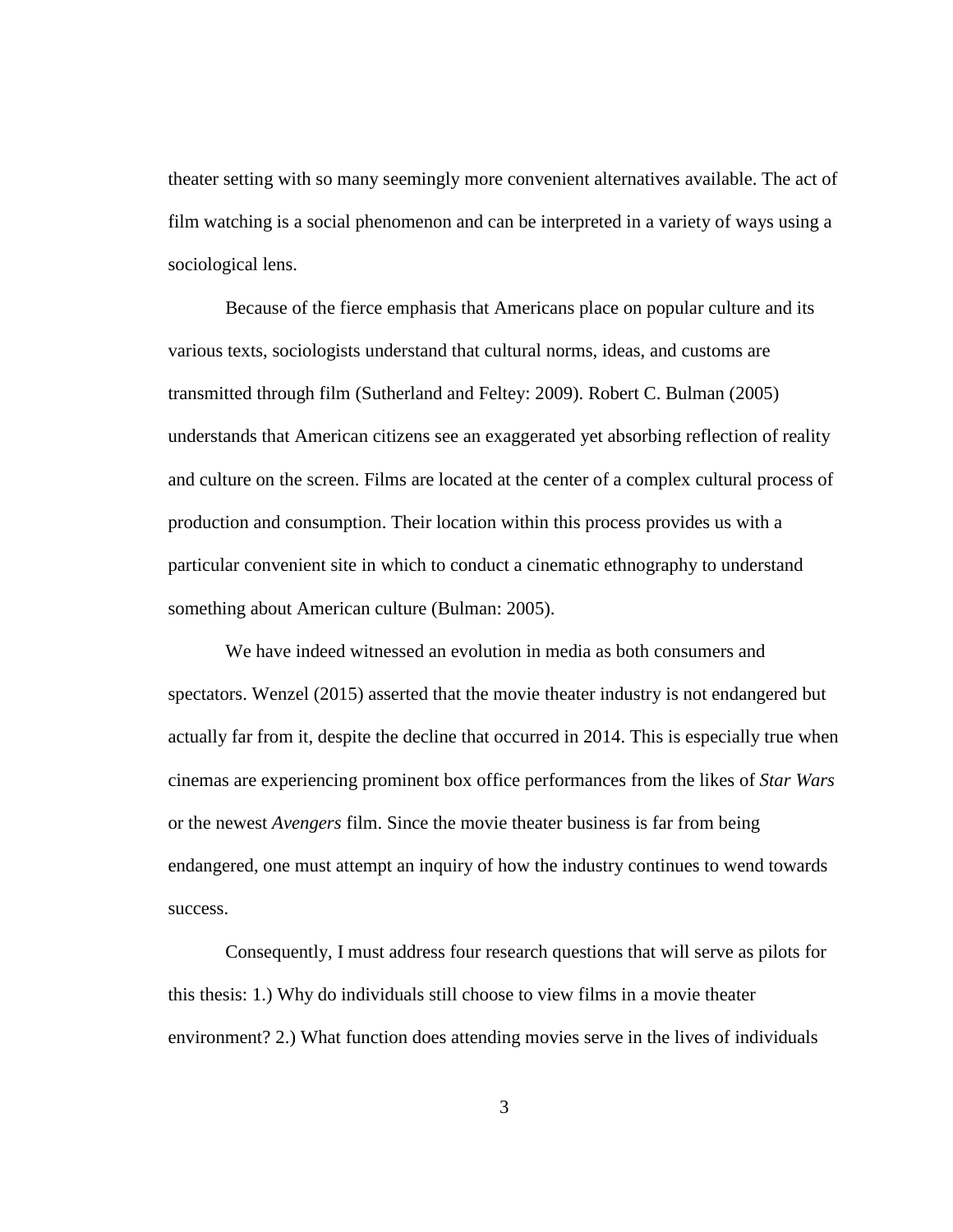and in society? 3.) How has the movie theater industry survived considering the growth of at home media? Redbox, Netflix, illegal pirating and other convenient alternatives have indeed served as a great threat to the movie theater industry but somehow, record profits are still being brought in, both foreign and domestic. Finally, 4.) what does the movie theater environment provide consumers that cannot be attained in the personal home? Is there a social psychological or sociological aspect that is present here?

When writing *The Imaginary Signifier,* author Christian Metz (1982) discussed the ambiguous complexity of that which is considered "cinema". Also like what Metz proclaimed in *Imaginary,* if I can at least further an iota of social scientific understanding towards cinema-going, I have very little reason to remain unsatisfied because I have to admit that I am not entirely certain as what I am looking for. Before, during, and even after the construction of my field research, I often encountered quite the skepticism on the sociology of why people still attend movie showings. "There really isn't much to look into here. People just want to see a movie, that's it." said a close friend of mine. I do not wish to entirely disprove such skepticism nor am I looking to undermine any sort of status quo but due to the lack of American sociological investigation on the social act of movie going, I do seek to demonstrate that the average movie-goer is the small piece of an incredibly limitless social mystery. The average movie-goer is anything but "average" (Metz: 1974). Each movie-goer, despite their motivation, is a contributor to something much larger than themselves. Durkheim (1912) used the example of the microbiologist who chooses to only study multi-cellular entities as opposed to also studying singular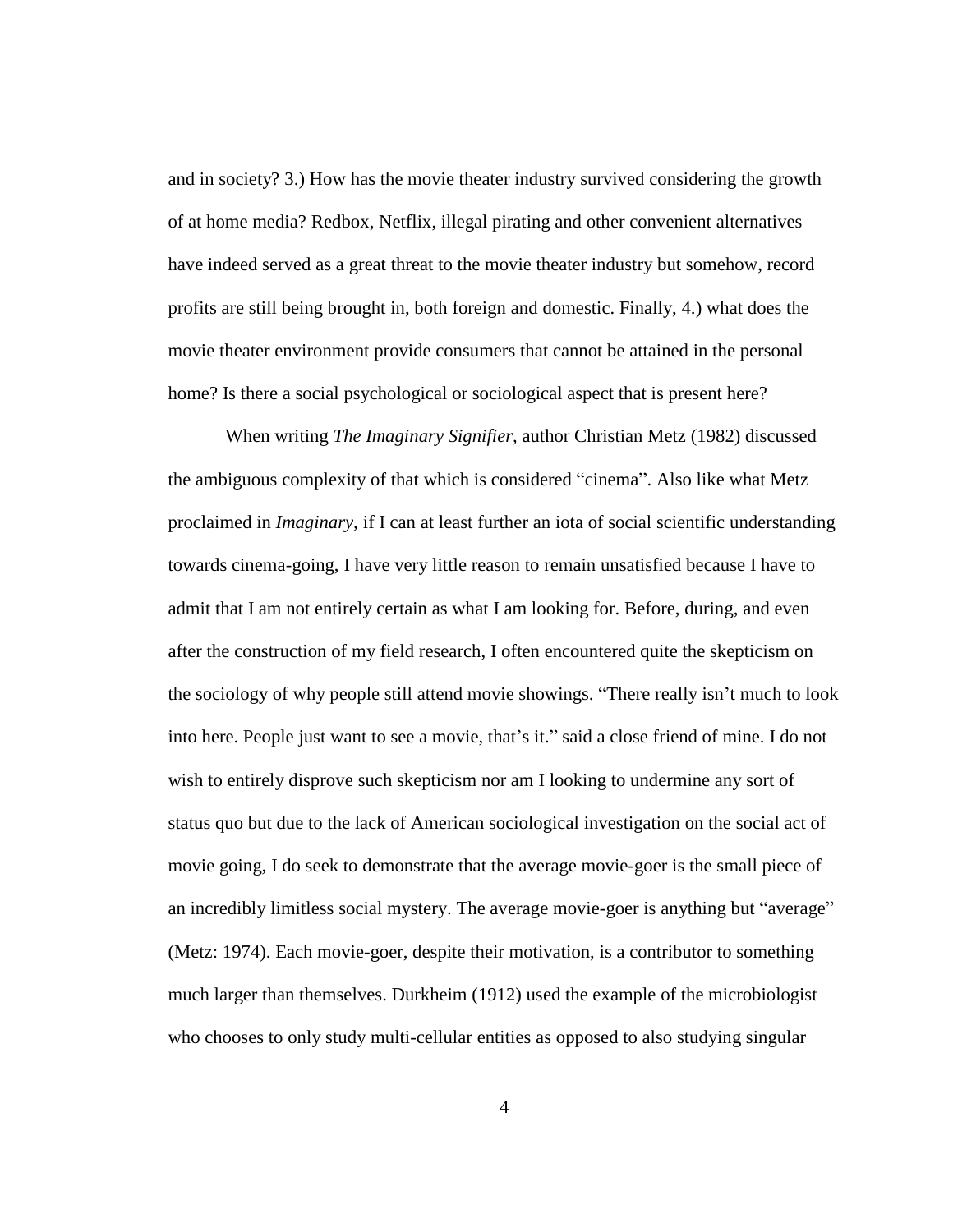ones. By doing this, the scientist has wrongfully concluded that life is only present in the organization of cells (Durkheim: 1912). By studying movie-going, we are continuing to further understand collective behavior amongst ourselves. Who would have been able to guess since the first movie showing by the Lumiere brothers in December of 1895 that volumes of societies would have eventually developed voracious social and psychological drives for entertainment and social cohesion?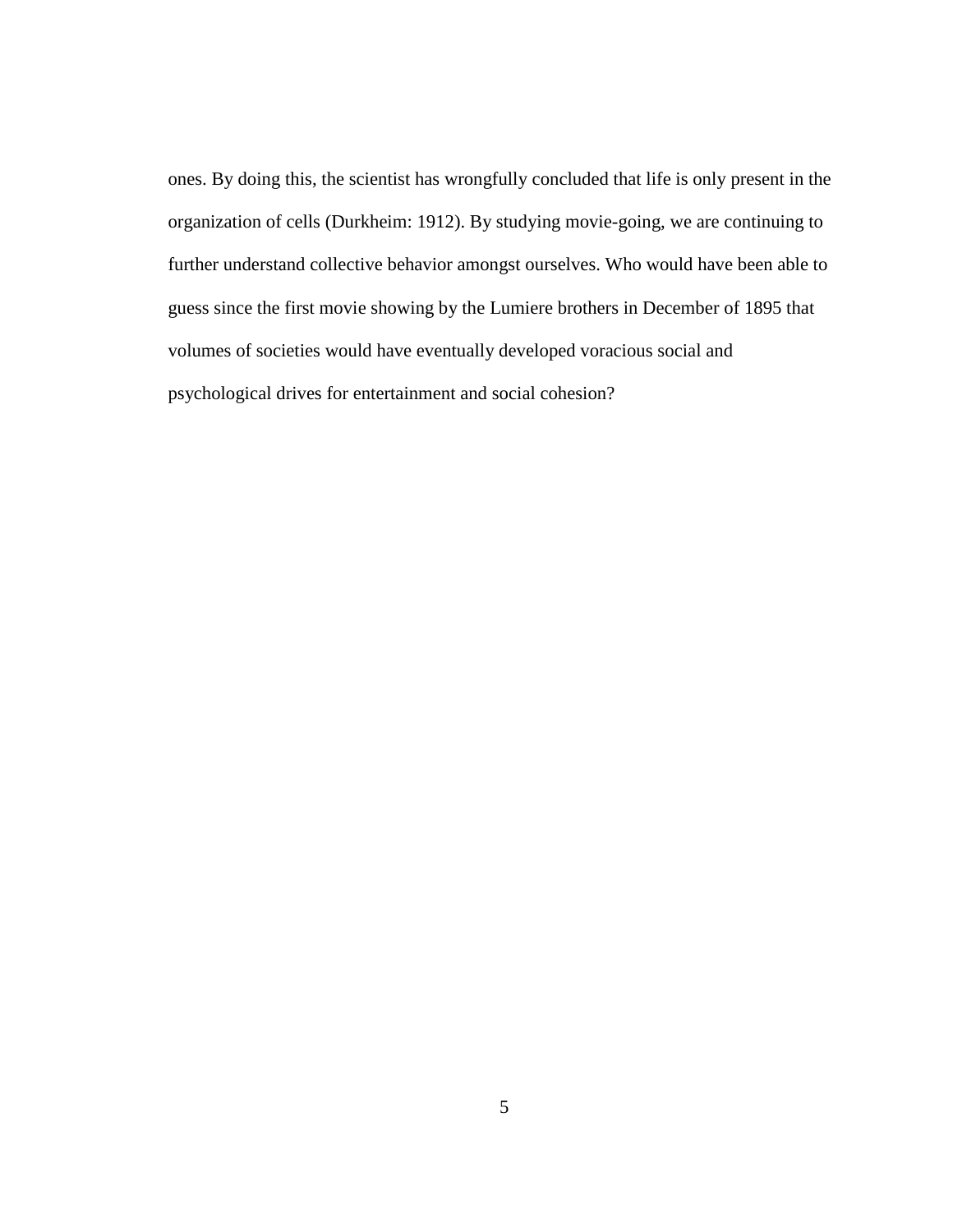### CHAPTER II

# LITERATURE REVIEW

<span id="page-11-0"></span>The most significant film exhibition event was the first public showing of a film by the Lumiere brothers in March of 1895 (Cook: 2016). Much like today, these gatherings were an artistic presentation from the members of the community for the community. Metz (1974) noted that the sociological and psychological comprehension of film is different than the sociological and psychological comprehension of cinema. Film is the object, be it good or bad that is consumed by the spectators while the cinema is a mental machine that has helped audiences internalize film viewing. This would imply that the film is the object being viewed while the cinema serves as the institution that allows its members to view it. There is a vast difference between film and cinema to Metz (1974); firmly proclaiming a salient sociological comparison between the two. Film can never replace cinema or vice versa. Film is only a small part of true cinema and only a small part of movie-going. Metz (1974) uses the illustration that film to cinema is the equivalent of a book to literature. Cinema is unique in that the "proper cinematic vehicle" is comprised of a set of technological, economic, sociological, and even industrial order (Metz: 1974). The sociology and psychology of cinema is the sociology and psychology of the public. Metz (1974) distinctly established a direct terminology in regards to the cinematic industry using a semiotic, linguistic, and sociological approach to film studies. To Wong (2011), cinema was not always about the images on display but rather the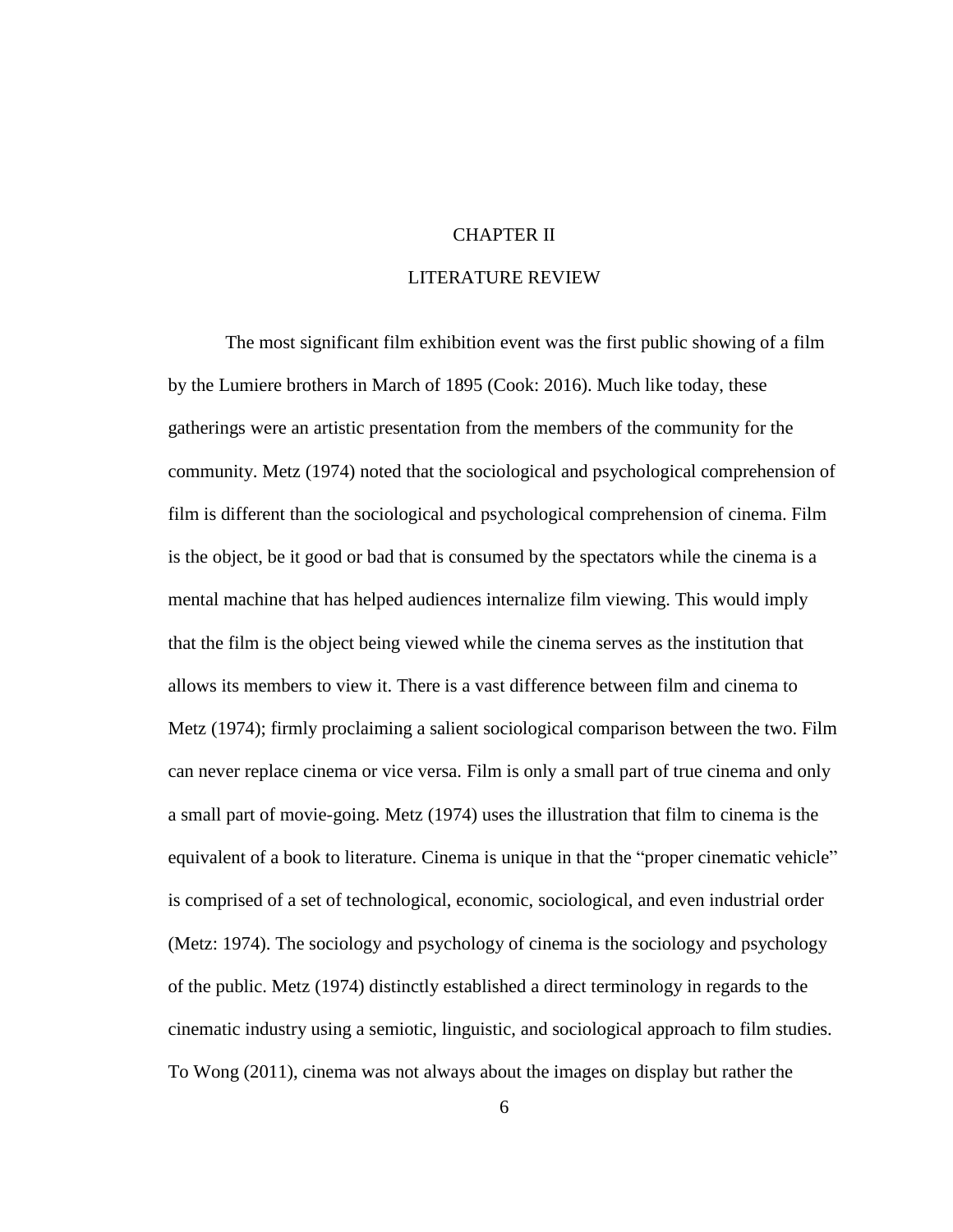institution and environment (Wong: 2011). Cinema is a form of mass communication and is often a group activity (Jowett and Linton: 1980). Cinema showings are the resources that attempt to further the knowledge of film understanding and practice. Previous scholarship discussed the significance of film showings through the film festival. Both Fuller (1996) and Wong (2011) declared the movie audience as a creation of and through the community. Fuller (1996) wrote that "movie fan culture was created through a dialogue between the film industry and its viewers." (Fuller: 1996, pg. 115)

Movie audiences of the early 1900's sought to view films because the activity provided a place for the social animal struggling to express themselves but audiences varied from region to region (Fuller: 1996). Popular culture (and thus, cinema going) quickly became a favored past time. All over the world, the movie theater is an extremely popular venue to be social. An example of such would be the unique surge of movie theater attendance in 2007. Despite a tanking economy in the United States, the movie theater still served as a popular social hot spot for individuals to gather and share their feelings with one another on a consistent basis. (Sutherland and Feltey: 2009).

Since the purpose of this study is not to analyze films or film content from a sociological perspective but rather the sociological analysis of the film viewing and the social act of gathering to view film, it is necessary to structure this thesis meticulously. To simplify this study, it is optimal to breakdown the theoretical framework and types of literature reviewed into three different elements: 1.) Research focusing on the social act of group gathering and behavior (including that of historical cases). 2.) Research focusing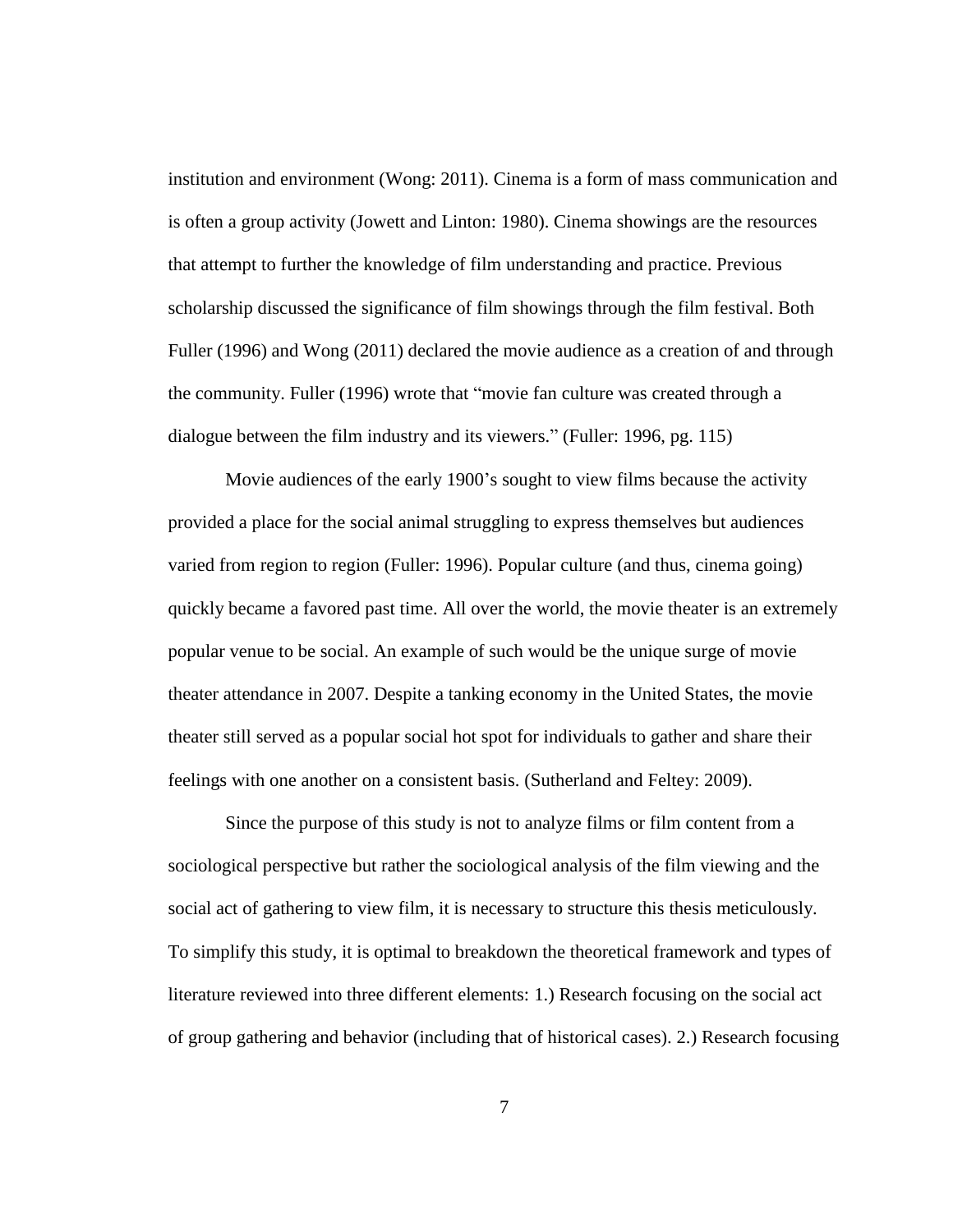on the social psychology of going to the movies and 3.) research concerning the function of the movie theater within American society. To appropriately assess the research questions posed throughout this thesis, the scholarly sociological approach alone is insufficient. Rather, it is the inter-disciplinary methodology that utilizes the previous scholarship of sociology, psychology, anthropology, religious/theological and film studies that one must rely on as a means to fully grasp the concept of movie-going. The scholars and sources that formulate this literature review also combine their own interdisciplinary methods and literature to understand their own reconnaissance. It is also worth noting that since movie-going has its original roots in North American and European cultures, only scholarship citing cases in North American and European countries will be included throughout this thesis.

#### <span id="page-13-0"></span>**Overview: A Brief History of Movie-Going and the Negotiation of Public Place**

Many sociologists and historians gather historical data to demonstrate the historical and social significance of the phenomenon they have taken interest in. The purpose of this first section of the literature review is to educate on how movie-going audiences have evolved over time based on various sociologically significant events throughout time. I have already established that the theatrical entertainment goes back to Shakespearean and Greek theater (Badiou: 2013). Much like today, these gatherings were the spectacle of an artistic presentation from the members of the society for society as explained by Wong (2011). What forms out the reoccurrence of these group gatherings is that of the institution. The Merriam-Webster dictionary defines an institution as a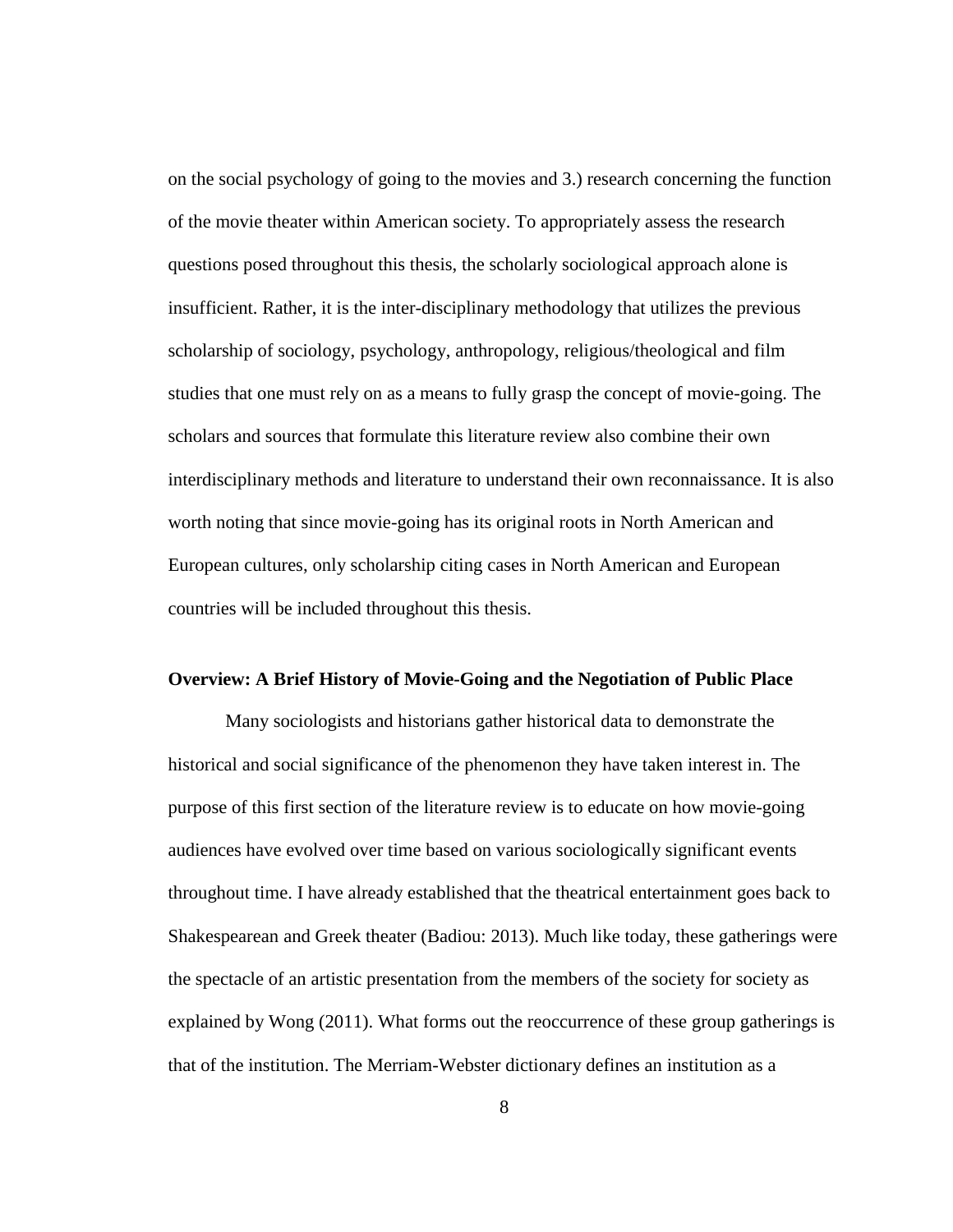significant practice, relationship, or organization in a society or culture. David Brooks noted in *The Social Animal* that culture refers to a collection of human habits, beliefs, and practices that regulate the social lives of society's actors (Brooks: 2011). Historically speaking, movie-going has created its own culture over time. Mayne (1993) addressed the common question: who is more likely to go to the movies? The question presupposes that one specific group of people gains exclusive access to movie-going above any other demographic in a specific region or territory.

Mayne (1993) noted that the act of going to the movies was allegedly once exclusive to prominent Western cultures. The audiences seek their pleasures and willingly become the subjects to Western discourse. The cinema would aid these Western audiences in emphasizing ideology; helping those subjects build these imaginary relationships with the real world around them. Cinema spectatorship alone, becomes an institution at this point and this same institution functions to help film-goers succeed in becoming subjects of the Western ideology (Mayne: 1993). I sense that this Western ideological vehicle becomes problematic when the idea of the subject alone becomes alienated. Since these social structures are constructed to recognize ideology, we will inevitably exclude the interlopers. Mayne writes:

To begin with, then, spectatorship refers not just to the acts of watching and listening, and not just identification with human figures projected on the screen, but rather to the various values with which film viewing is invested. (Mayne, pg. 31).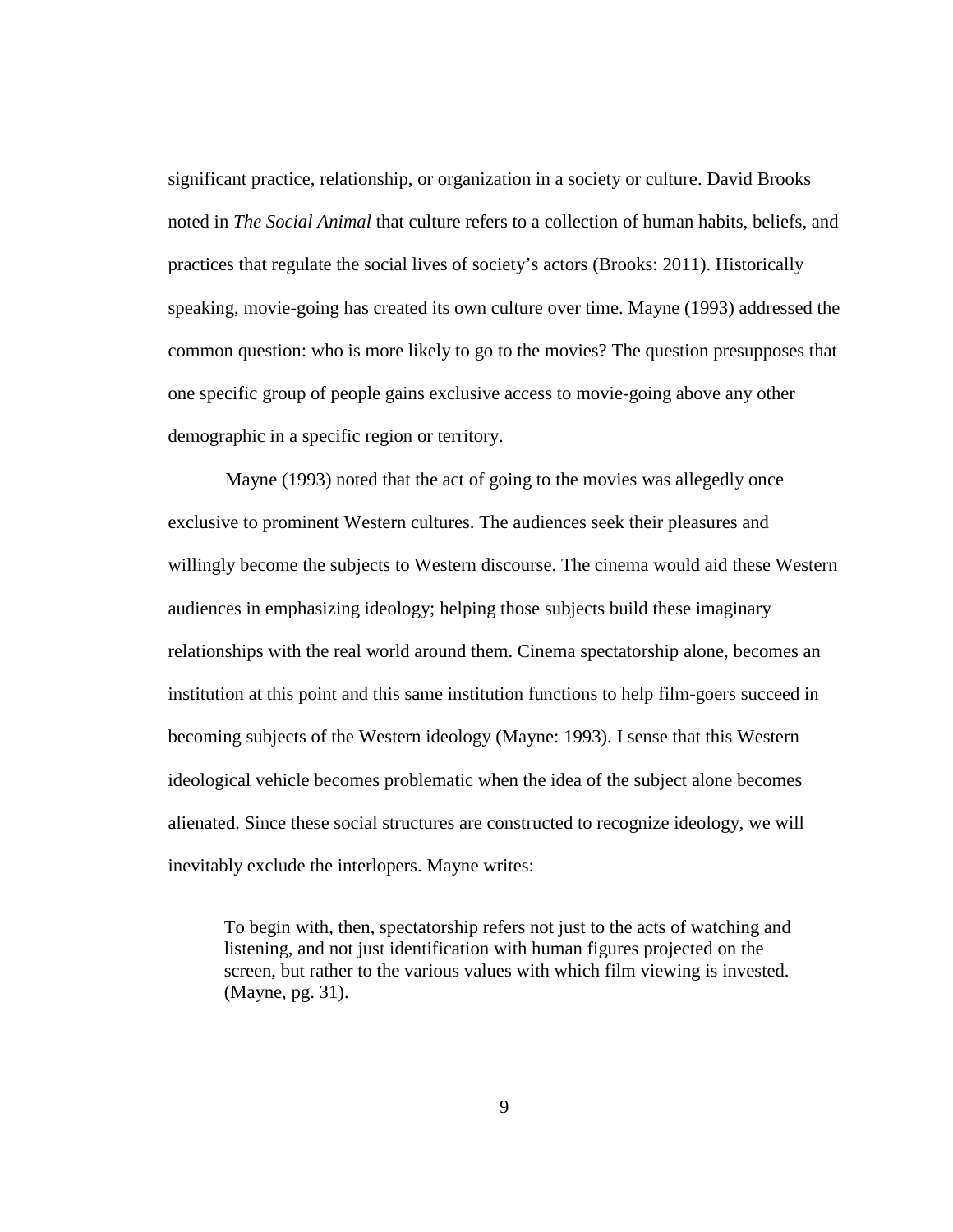The "values" in which Mayne referred to are those of the West. This is similar to Kaja Silverman's (1992) concept of the dominant fiction as product of ideology. Since fiction is used to reinforce the domineering ideology, subjects are upholding ideology by continuously subscribing to the dominant fiction (Silverman: 1992). If Silverman is correct, then the act of film-going is a privileged Western activity. Mayne (1993) picked up on this and accused the cinematic apparatus models as one that is comprised of Caucasian men and women (Mayne: 1993). There is obviously an implication of both the movie-going industry and the movie-making industry as imperial entities ran by patriarchal figures. In other words, many individuals often imagine the movie audience as a homogenous bunch. They fit perfectly with the ideal Western masses.

Though Mayer (1972) sought to understand the sociological meaning of the audience members and their investment in the movie image. Is it not strange that how the moving image on the silver screen always contributes more than aesthetics? The films and their respective producers are always recycling a common norm that our ancestors always enjoyed. That is, movies are a modern-day retelling of the myth (Lyden: 2003). Man, has always possessed an intense fascination with the myth while also discussing how the ritual is simply the myth enacted in present time. Mayer (1972) found that no documented society has ever lived without the myth. Social cohesion and the enforcement of sociability has always been prevalent in presence of the exhibited myth. But as societies' actors evolve, so do our myths. The myth (i.e. the film in this case) is the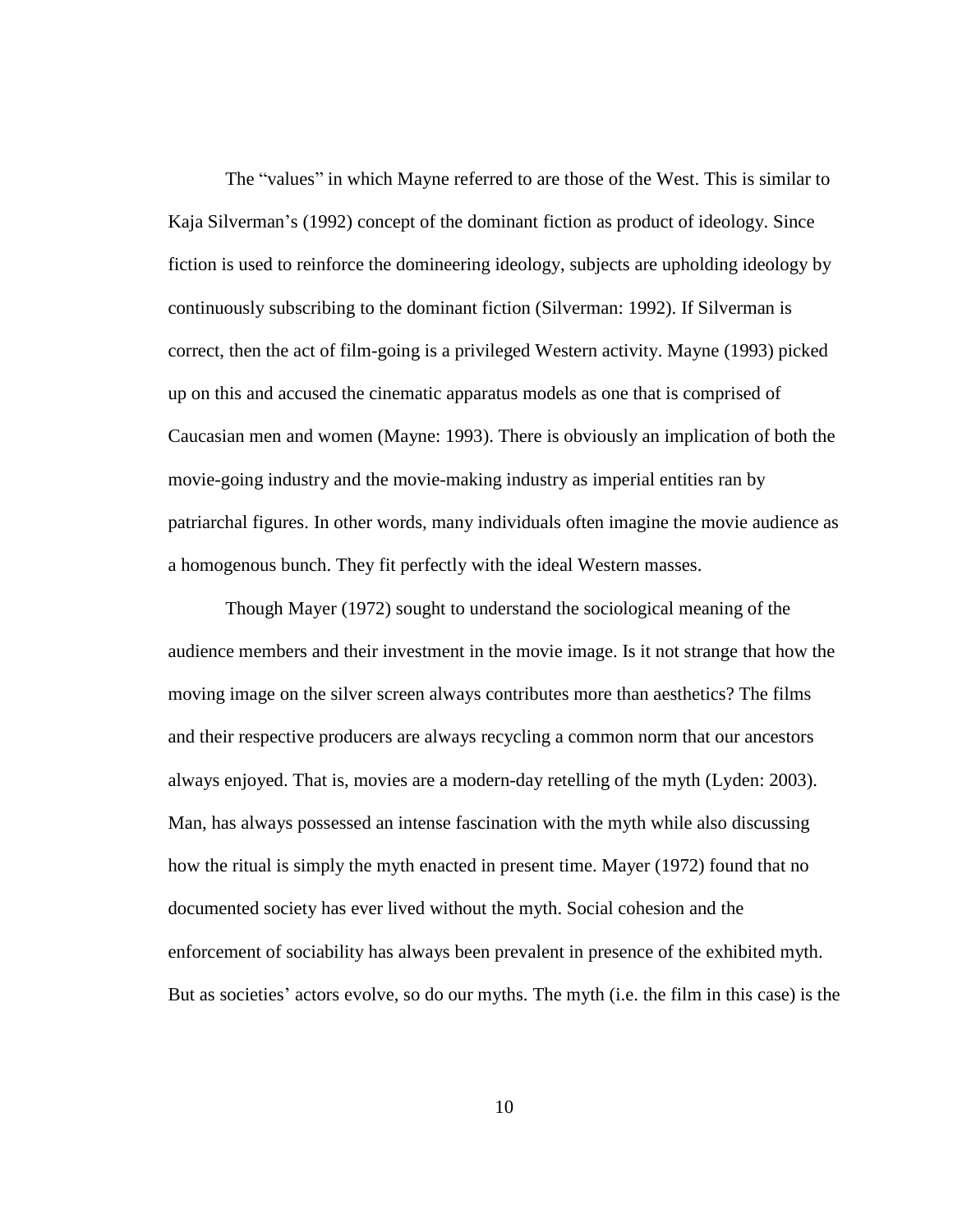center of attraction and allure in both cases of religious and cultural experiences (Mayer: 1972).

Erving Goffman (1963) dissected the notion of collective behavior. While *Behavior in Public Places* mostly focuses on acts that are accepted or unaccepted in the public sphere of civilization, Goffman was aware that the gathering of the crowd in a public place is driven by a common or similar goal (i.e. rioting or civilians traveling on a sidewalk in order to get to work). However, he admits that little thought is given in regards to the peaceful social structure. People attending the local cinema is often given no attention by the media unless a blockbuster movie projected to achieve incredible revenue is released or when a crime occurs, much like the Aurora shootings back in 2012 in which both happened to occur. Since *Behavior* also focused on civility in the public spectrum, it is not to be ignored that there is an expected etiquette when attending the cinema. The highly successful movie theater chain, Goodrich Quality Theaters, is prominent a franchise in the United States. A list of policies and regulations is now viewable on the company's website though it is a list that concerns the anticipated behavior of all patrons and guests. When visiting the company's website and viewing their terms and conditions of usage under the "Frequently Asked Questions" section, reads the following:

**Disruptive Patrons:** If our management staff discovers patrons who are disruptive in the theater, at their discretion, the management may give the offending

11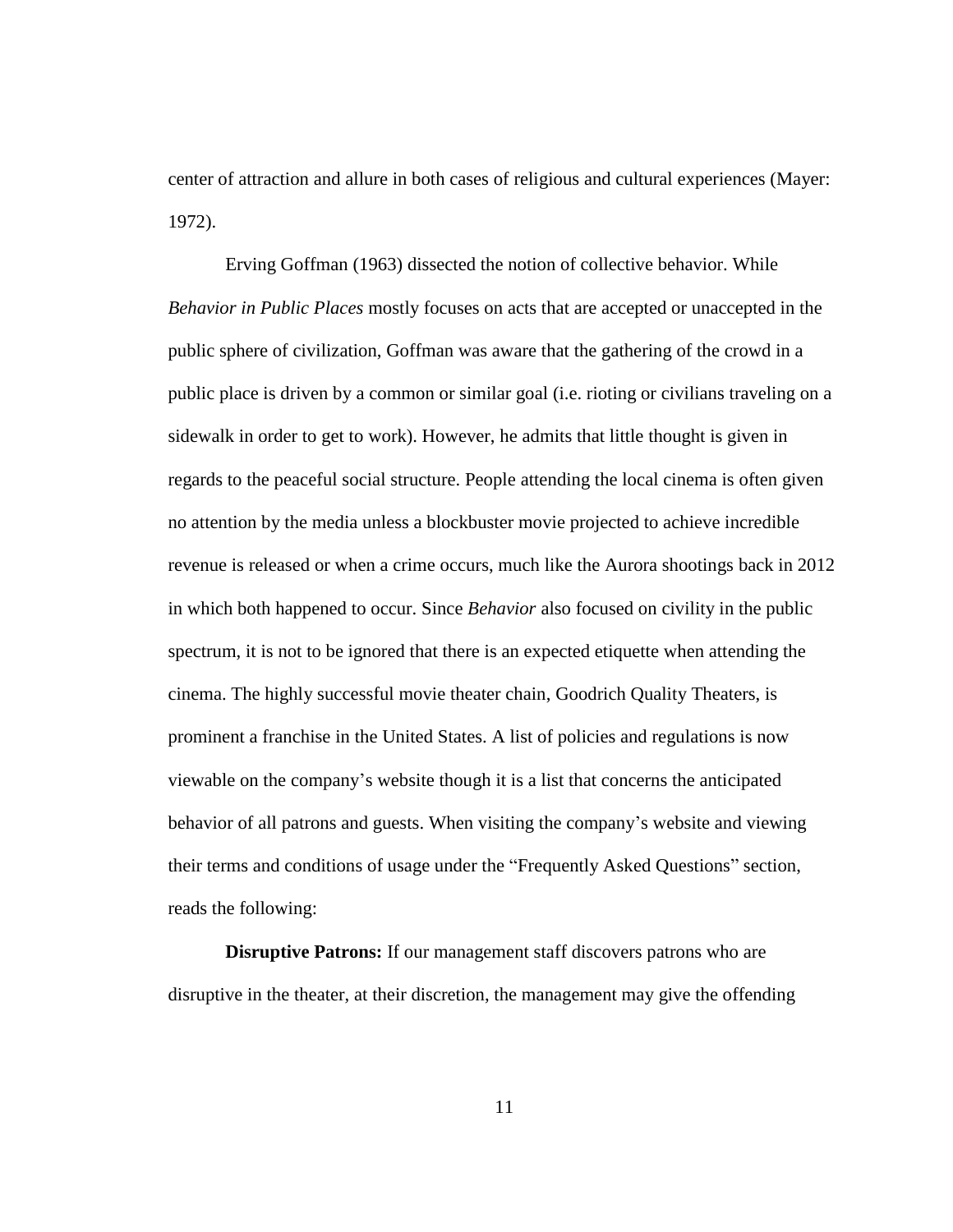patrons a warning or ask them to leave. At their discretion, a manager may offer a refund to assist in the process, or simply require that they immediately leave the building.

**Cell Phones (Texting):** Goodrich Quality Theaters respectfully requests all patrons turn off their cell phones before a feature. Our paramount concern is the excellent presentation of a film to our patrons. The light emitted from a cell phone is incredibly distracting to those in the line of sight. At the manager's discretion, an offending patron may be asked to shut off the cell phone, or may be asked to leave, with or without a refund. Texting is treated with equal concern.

**Food:** As a rule, Goodrich Quality Theaters does allow outside food and drink that must be consumed in the lobby. No glass bottles may be brought into the theater. Foods similar to what we sell, like popcorn and candy, may be brought into the auditoriums (2015).

This is a reinforcement of Goffman's (1963) assertions. One can see the expected engagement of compliance and civility within this public space. The above policies are only three of fourteen stated policies which also includes regulations on entry refusal, crying children, and the "R" rating policy. In the personal home, one can view a pirated DVD quality version of a film currently in theater syndication while being clothed in pajamas, texting on the cell phone, and eating fast food. This is not the case at the cinema so what continues to be the source for such attraction? More in-depth investigation is needed to answer this question and may even be simultaneously answered in the social psychology section in this review.

12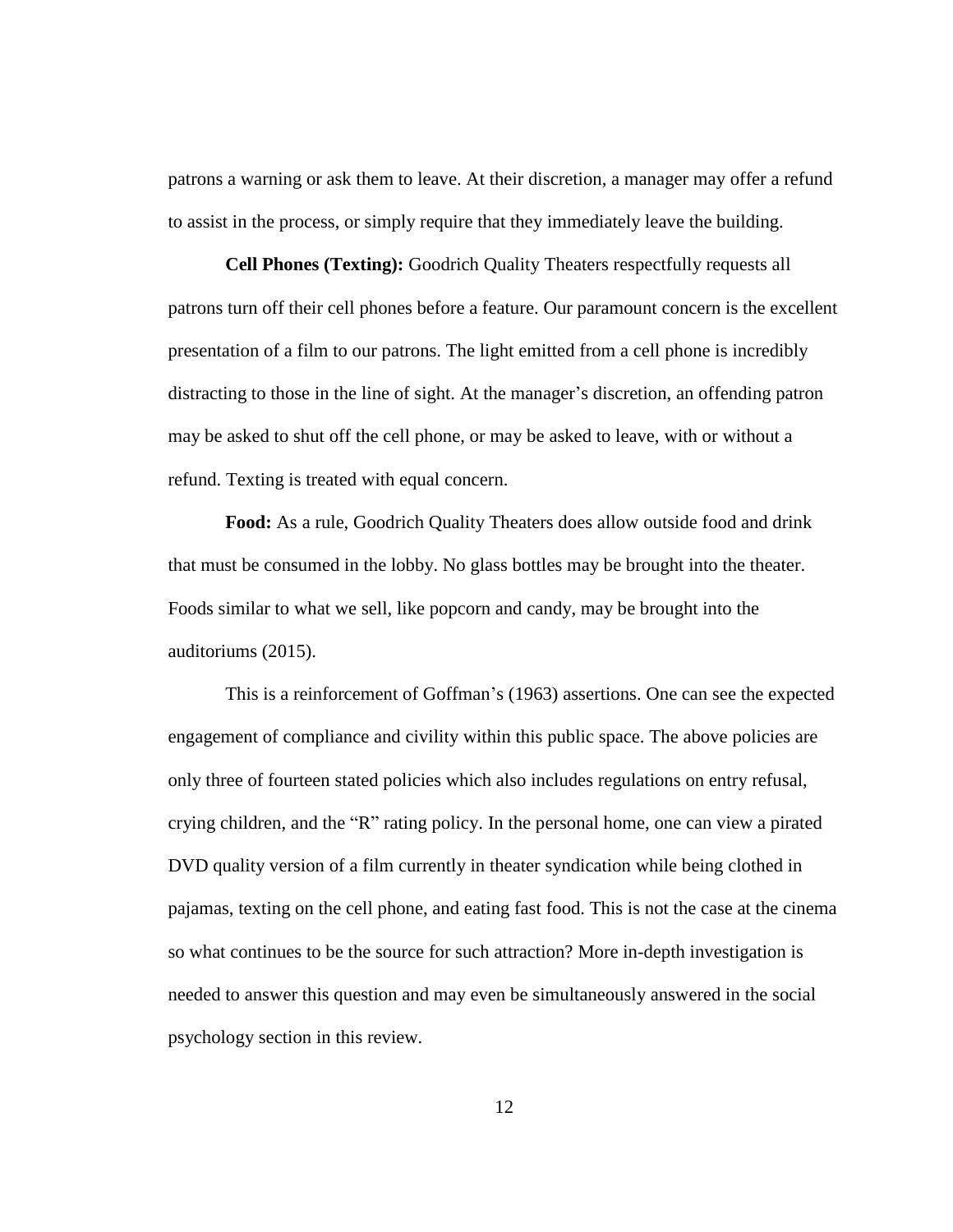The movie theater and movie fan culture has undoubtedly enjoyed a bilateral relationship. With regards to the movie attendance and fan culture, a sense of belonging has been established. *[Guibernau](http://www.amazon.com/s/ref=dp_byline_sr_book_1?ie=UTF8&text=Montserrat+Guibernau&search-alias=books&field-author=Montserrat+Guibernau&sort=relevancerank)* (2013) found the mentality and conditions in belonging are the underlying cause in group behavior. *[Guibernau](http://www.amazon.com/s/ref=dp_byline_sr_book_1?ie=UTF8&text=Montserrat+Guibernau&search-alias=books&field-author=Montserrat+Guibernau&sort=relevancerank)* uses the example of belonging to the church. Because the church offers such a unique view of the world, it employs using rituals or ceremonies which concludes in the forging of life-defining moments. In return, the church demands loyalty to their norms. Laderman (2009) acquiesces in the opening of his book, *Sacred Matters: Celebrity Worship, Sexual Ecstasies, the Living Dead, and Other Signs of Religious Life in the United States* by bluntly stating: "The history of film is a religious history" (Laderman: 2009). The spectators have replaced the divine with the exhibited film. In other words: the film is our God. Our sacred text? The film's content. Our profane somehow became profane and the religious architect of the movie theater is purposeful. We gather now in the evenings instead of the mornings to hear Hollywood's sacred messages of morality and hope (Laderman: 2009). The movie-going community succeeded in transferring the religious community's genetic makeup to become a identical clone in order create a following of its own.

This notion is a reiteration of a main argument as found in Emile Durkheim's (1912) *Elementary Forms of Religious Life.* Durkheim discusses the social causality of why people choose to attend church, mosque, or synagogue. It actually has little to do with God or heaven but rather it is the social act of individuals gathering for a common reason as a means to worship society. It is no longer simply about the connection to a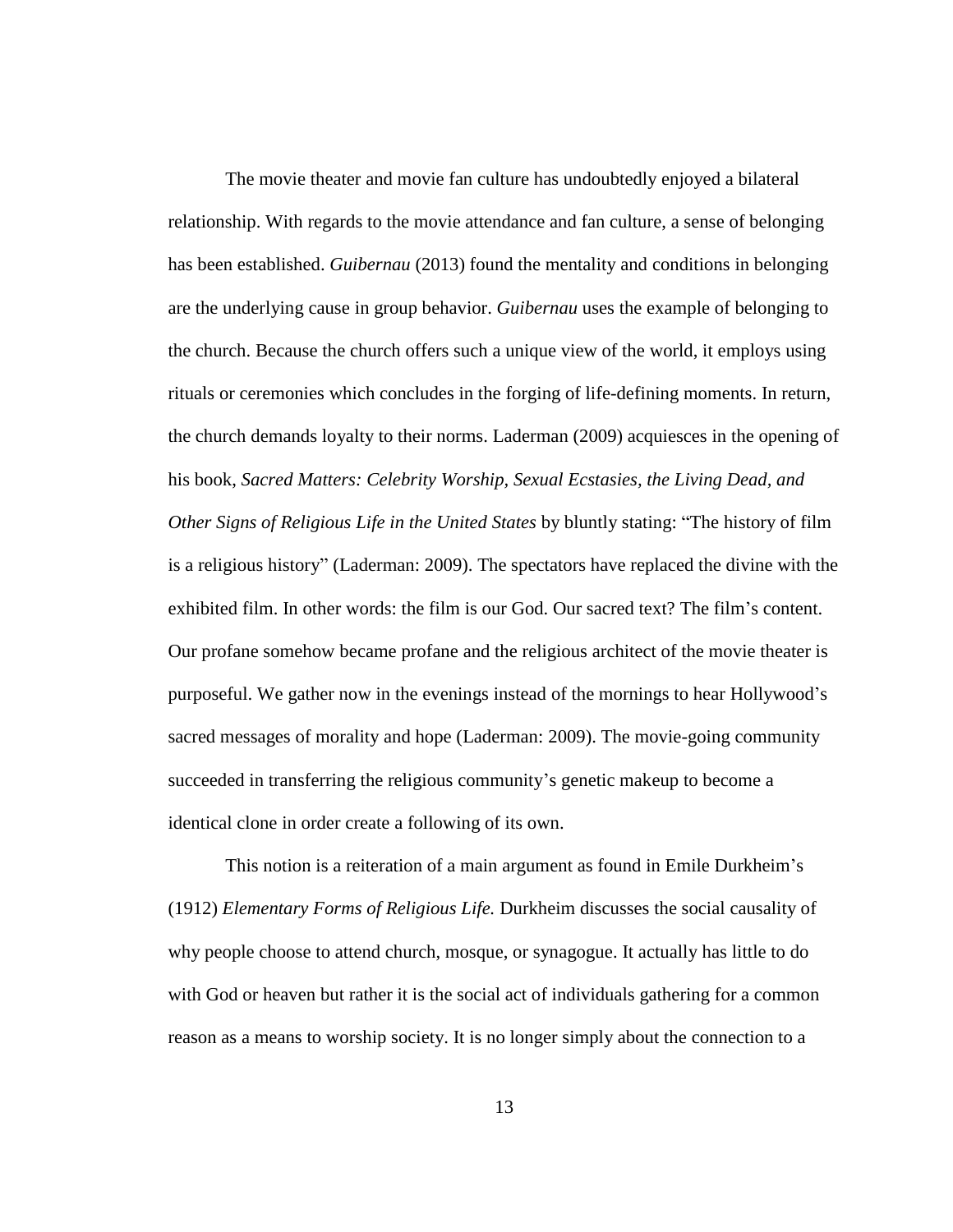higher power though this usually the common belief that holds a religious group together. There is an external force that enables social action as driven by society. Outside of each person is a power that addresses command. Our mental energy pilots us to act beyond material coercion. Social action is driven by obscure ways for ordinary observers to comprehend. We have invented a power that can power us to overcome our nature and form a connection with others and as Durkheim stated, is not confined to religious sacrifices by tribal members. Assemblies are created and maintained via individuals willingly coming together to honor and celebrate a common passion.

Society exists solely through collective consciousness; a force that organizes itself within us and becomes central within our being. But much like individuals coming together to participate in movie-going, clearly reoccurring members attend the same movie showings. Durkheim utilizes the examples of political and historical reunions that are only held periodically as a means to revive personal faith. These groups become personified under this common passion when engaging in the event. Durkheim, however, is not entirely concerned with the reunion or revival itself as much as he is concerned with the behavior of those who are acting differently as opposed to their normal behavior. Collective behavior arouses our distinction of reality: sacred and profane. Though moviegoing is very much of the profane reality, Durkheim reveals that society is always finding new ways to create sacred things out of ordinary entities. If someone falls in love something, Durkheim notes, a sacredness can be crafted. Such investments are created by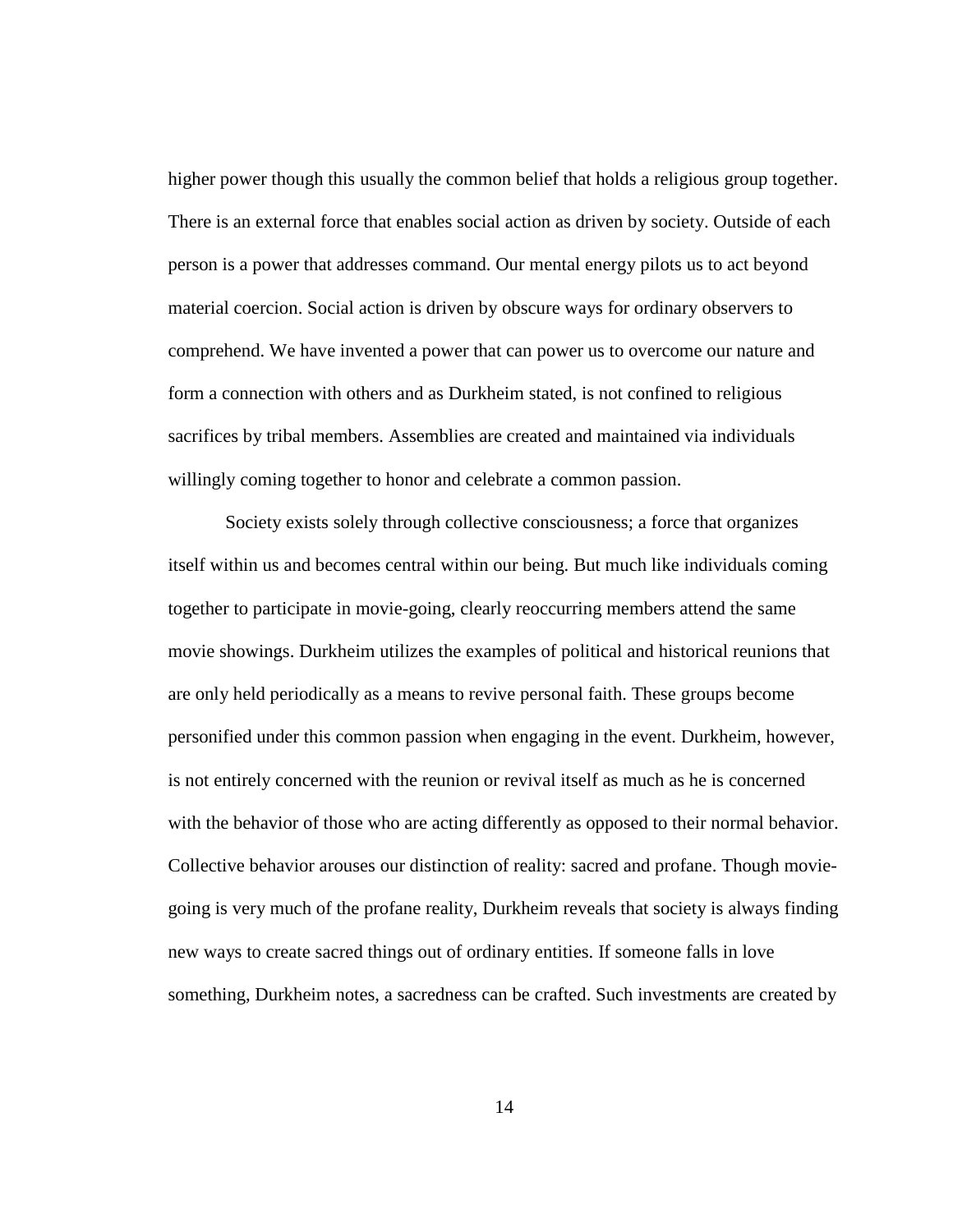opinions. Our opinions will aid us in investing ourselves into a state that is not dissimilar from the religious nature Durkheim discusses. He asserts:

The simple deference inspired by men invested with high social functions is not different in nature from religious respect. (Durkheim: 1912)

He also comments on how collective sentiments are only operable through movements in unison. Drawing upon studies conducted in observation of the Uluuru, Kingilli, and Warramunga tribes engaging in general effervescent behavior. What was discovered was that these aforementioned external forces imposed themselves upon these tribes and the members seemed no longer the same beings they were in normal scenarios. What came of this was the noted effects on how man is often metamorphosed by environment. Religious idea (and thus religious nature) is conducted out of effervescent itself and the effervescent social environment. This same religious idea invokes emotion amongst individuals participating in collective effervescence as our material lives are directly or indirectly derived from religion.

*[Guibernau](http://www.amazon.com/s/ref=dp_byline_sr_book_1?ie=UTF8&text=Montserrat+Guibernau&search-alias=books&field-author=Montserrat+Guibernau&sort=relevancerank)* (2013) found that belonging in social solidarity requires deference. If one decided to attend a Catholic mass, there is usually an expected etiquette that is provided. If a cell phone goes off during the priest's homily, it is often considered irreverent. This is not unlike the expected etiquette when attending the movie theater. Goodrich Quality Theaters possesses the exact same expectation among its patrons. The same is true for the crying child policy. Parents are often asked to step out of the room in order to tend to their crying child so that other members are not disturbed during the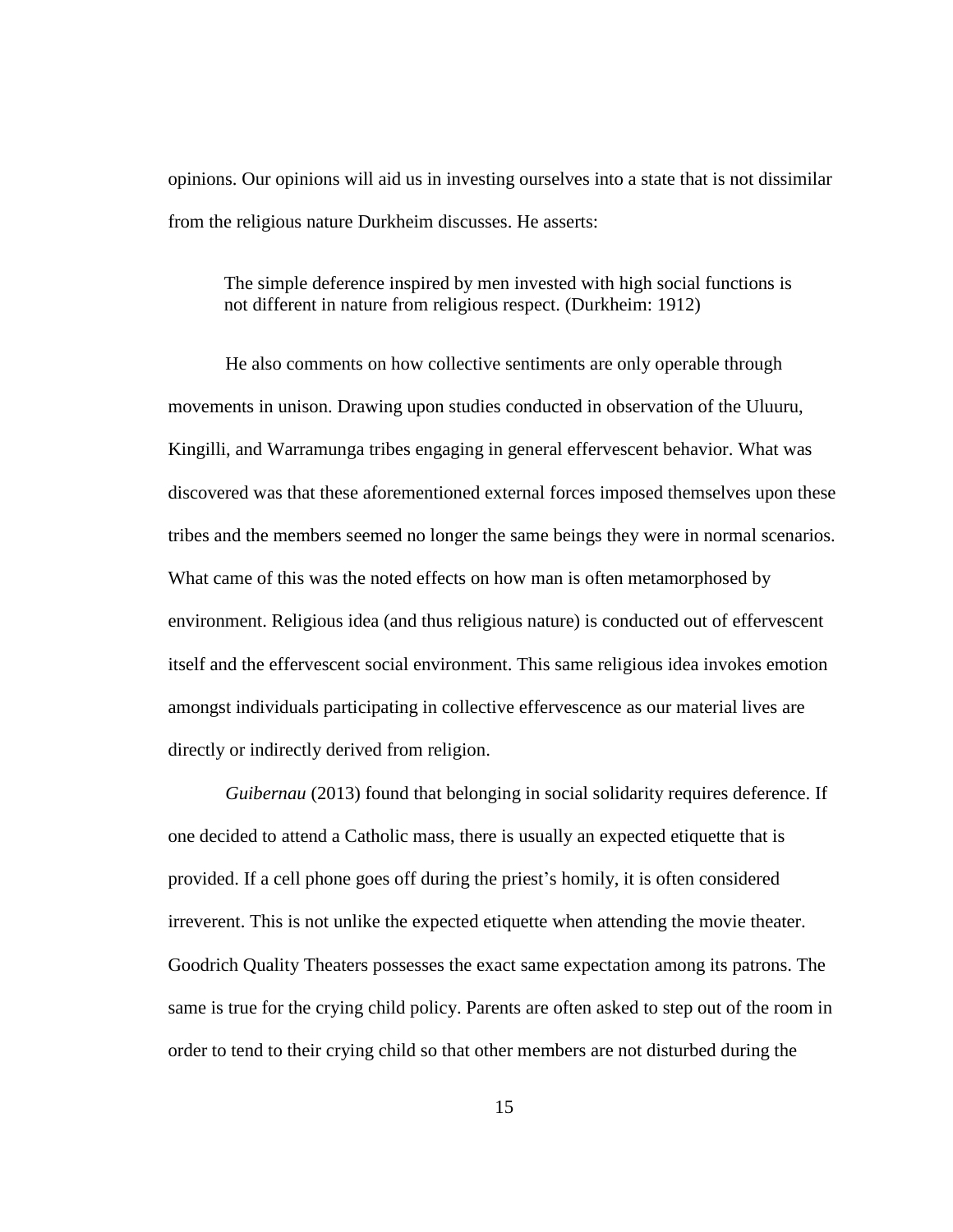event. This is not to say that going to the movie theater is the same as attending church. There are prominent exceptions between the two. For example, upon the defense of my thesis proposal for this particular project, a committee member noted that when one attends a Catholic mass, it is customary for one to stay afterwards and mingle or socialize with other members. This is not necessary upon the conclusion of viewing a film.

Alexander, Giesen, and Mast (2009) stated that the role of popular culture including but not limited to the acts of watching sports and going to the movies are indeed a quasi-religious experience. Much like attending a religious service, attending movie showings offer us an escape from (or an alternative interpretation of) reality as well as the encouragement we are often looking for according to Sutherland and Feltey (2010). Laderman (2009) concurs when illustrating that with uniqueness of such experiences are due to the fact that people are coming together and witnessing the inexplicable sensation much like when one has a religious impulse.

It is quite possible that comparing the act that is going to the movies to that of religious behavior would be met with resistance from scholars and members alike. After surveying internet boards and forums, some individuals believe that this comparison is nothing more than mere incredible certitude. In somewhat of a religious manner, individuals adore popular culture within American society but during the field research process of this thesis, I encounter skepticism quite often when I brought up the subject. "What's the relation between the two?" asked an interviewee. "That seems a little farfetched to me." they concluded. Some scholars conclude that film and religion are, by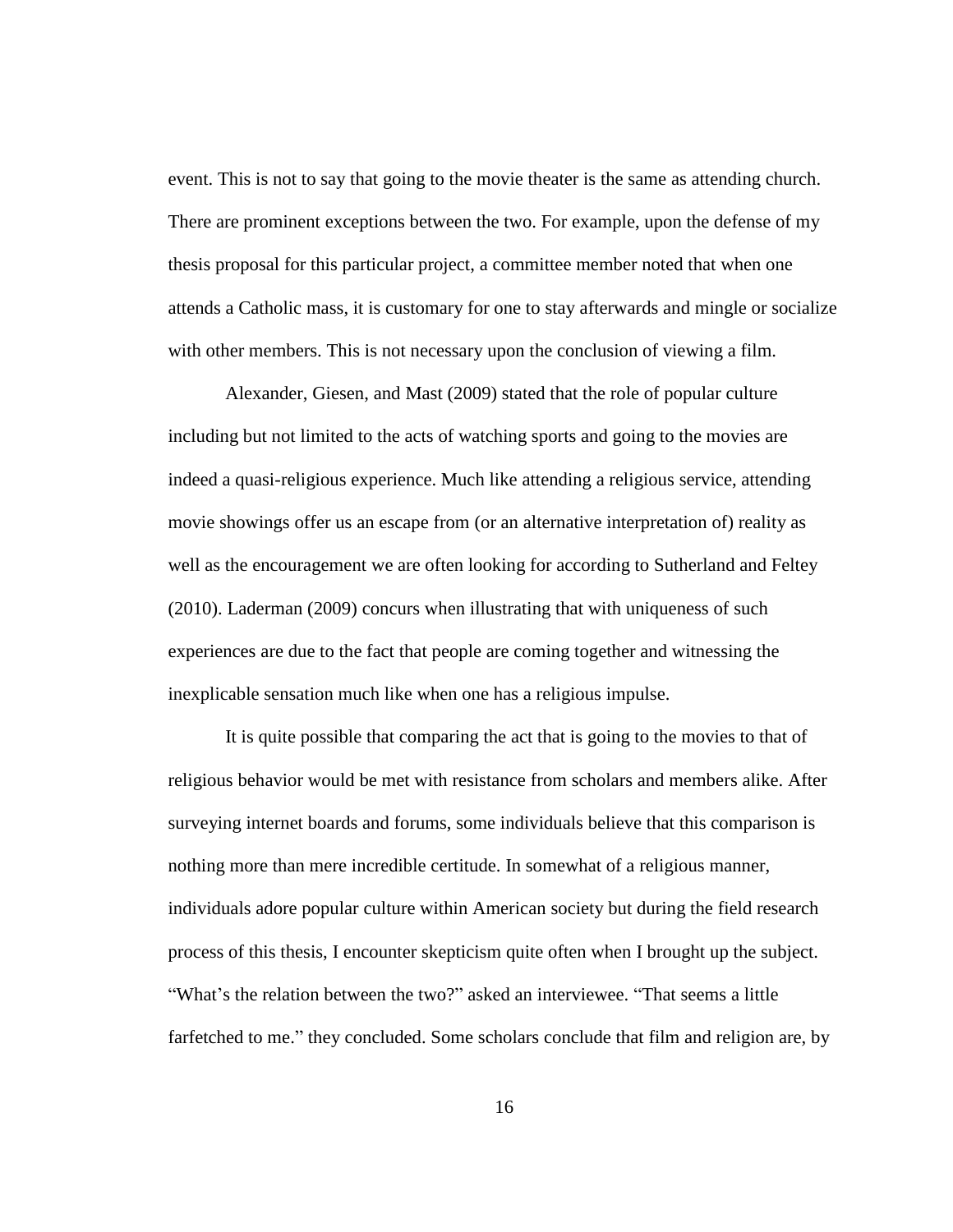no means, related in any realm. But Fuller (1996) found that religion and the act of going to the movies have actually not always enjoyed a causal relationship. From the early 1910s to even as far as the late 1950s, denominations such as the Southern Methodists and Southern Baptists condemned such worldly activities as secular devil's play. Ironically, the church had experienced a fit of jealousy by hosting their own film exhibitions as a means to make the experience more reputable and moral. We still see the use of film exhibition in the church communities to this very day as a means to reach out to parishioners and citizens alike. John Lyden's (2003) *Film as Religion* may serve as an unconventional entry in the world of film and sociology. A scholar of religion, Lyden takes an iconoclastic approach to the world of cinema going. Popular culture is a prominent aspect of American culture but Lyden notices that Christianity is equally as distinguished. Despite cinema going only being slightly over a century old, the approach that Lyden takes is still a rather field of study. Perhaps Lyden's work also reflects society's appreciation for not only movie going but also that of technological advances within society.

Lyden (2003) provided the necessary theological historical background as a means of building his argument. He refers to Paul Tillich's *On the Idea of a Theology of Culture* (1969). Taking a Hegelian methodology, Tillich approaches culture as either "theonomy" or "theonomously". Tillich also mentions that individuals wield a "directness towards the unconditional". The "unconditional" is not a specifically a higher entity or a sum of all entities but is actually perceived as a reality of meaning or a deeper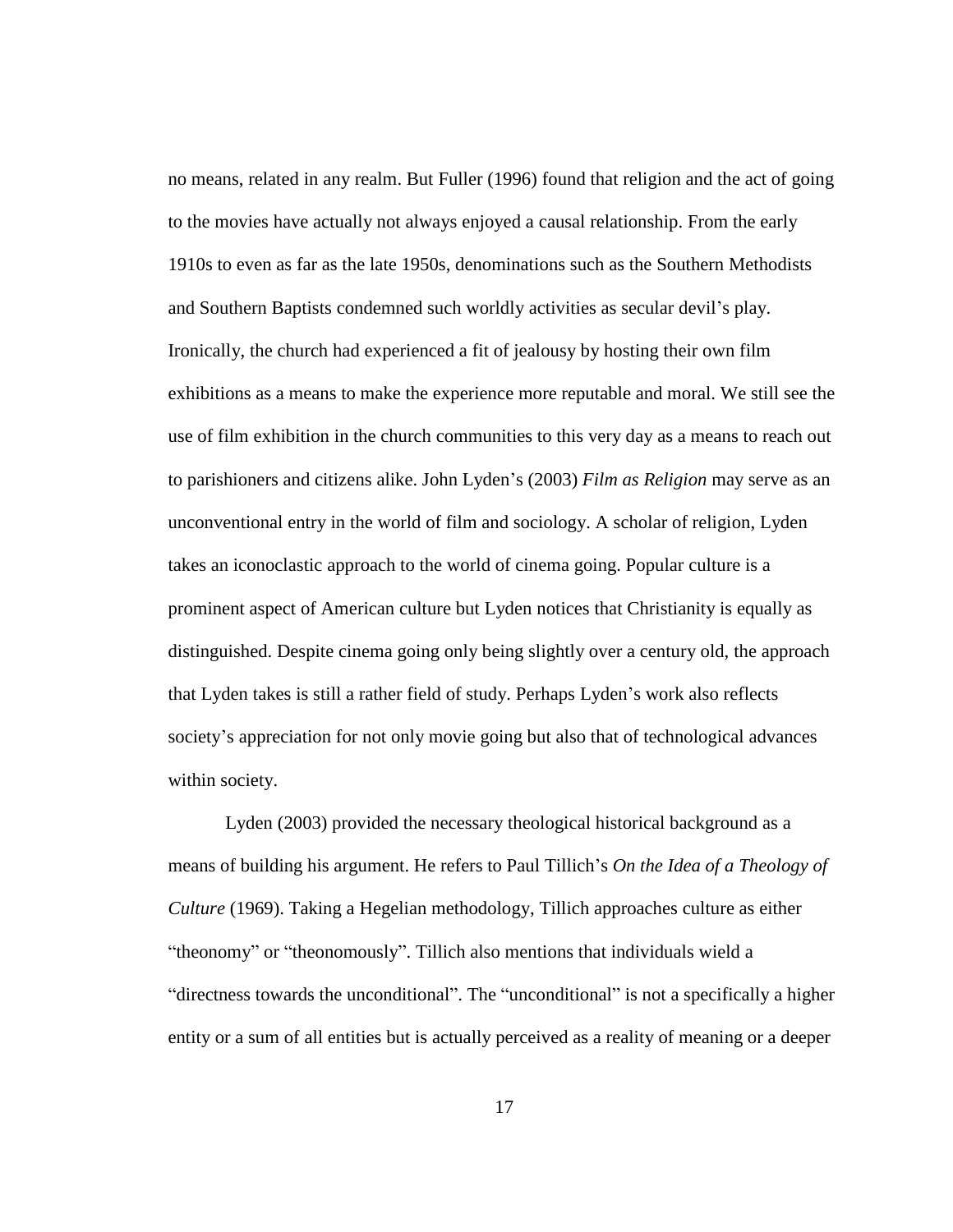meaning that "shakes foundations" while building anew (Lyden: 2003, pg.15). But Lyden interprets this further by insisting that our religious operations are indeed the same or closely related to that of cultural operations that we bear witness to on a daily basis. He even adds on the attempt of separating religious culture from that of artistic culture.

Lyden asserts:

The Unconditional is not a thing within the world, but the depth of meaning present for all things in the world. This depth of true meaning is the religious substance expressed in cultural/artistic forms, and it is the job of the theologian of culture to interpret these forms to find this substance-without, however, falling into either heteronomous or autonomous interpretation. The challenge for a theology of culture is to avoid condemning culture as "other: than religion (as it is in fact the same substance) and also to avoid severing the connection between culture and religion so as to miss the deeper significance of culture". (Lyden: 2003, pg. 16)

The "Unconditional" for us is, of course, the movie-going phenomenon. Since Lyden establishes that the same meaning found in religious substance is also present in cultural or artistic, he does clarify that religion is still not the same as culture but both substances are undeniably intertwined since culture has possesses religious aspects that are unable to be separated.

Smith (1978, 1982) defines the concept of religion as "a construct of one's scholarly creational study" (Lyden: 2003, pg. 41) while Gertz (1973) explained that religion cannot only be defined by content based on theology or the belief in God. Both Durkheim (1912) and Gertz (1973) argue that religion is to be properly defined by the function that it may serve in a society rather than the act of faith itself.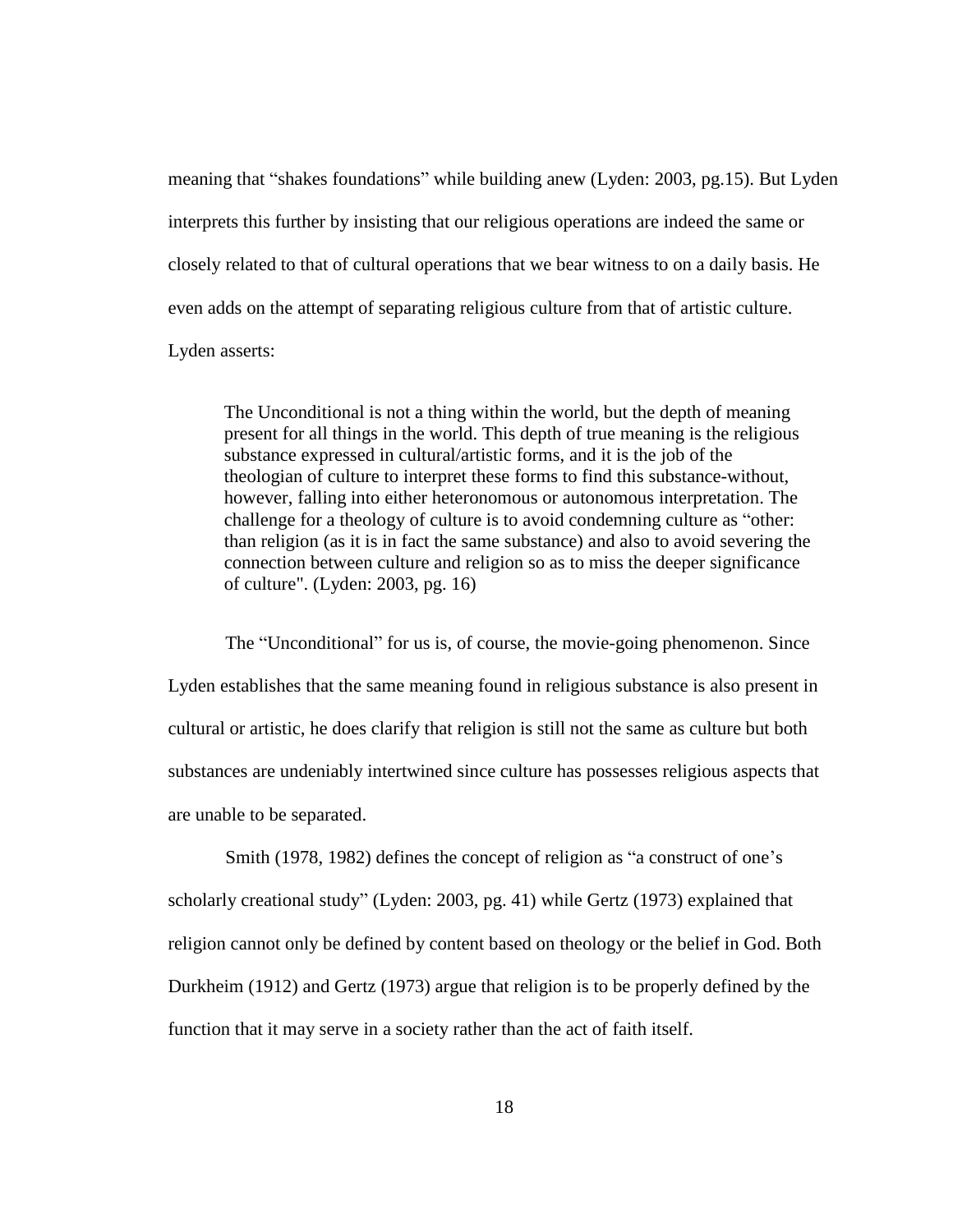Attending the cinema may be interpreted as religious behavior because participants are engaging in ritualistic practice. Bell (1997) found that the performative aspect of ritual is the same in secular societies as church going is in religious activities and movie going is not exempt from this notion. Lyden (2003) and Bell (1997) describe the ritualistic experience as when an individual of a society being inside a ritual time and space but is also outside of the profane time and space. Lyden articulates that this ritualistic experience revolves around one related element: the myth. The term, 'myth usually' retains a negative connotation to its usage. Myths are not simply false stories made up to preach the messages adopted from our ancestors. Aslan (2005) found that myths are based in truth and carry both spiritual and factual claims.

Since our myths become larger than life, we find new ways to keep them alive. Rarely are new movies a result of an 'original' idea. We keep our beloved myths alive by renovation and exhibition because they are key to our human understanding. By utilizing Mauss' (1924) employment of social facts, we see that the exhibition of myths would insinuate that our continuation of myth exhibition is a common experience of social evolution. We are continually attempting to escape our primitive pasts. The movie theater spectrum is no different from the performance theatre, the concert hall, or the sports arena. It operates on, as Mauss would articulate, an exchange function (Mauss: 1924). We pick up where our ancestors left off by continuing to operate under exchange functions. The exhibited film has become the commodity and has been transformed into a proper totem advertised, displayed, and sold to the eager tribe members. The film on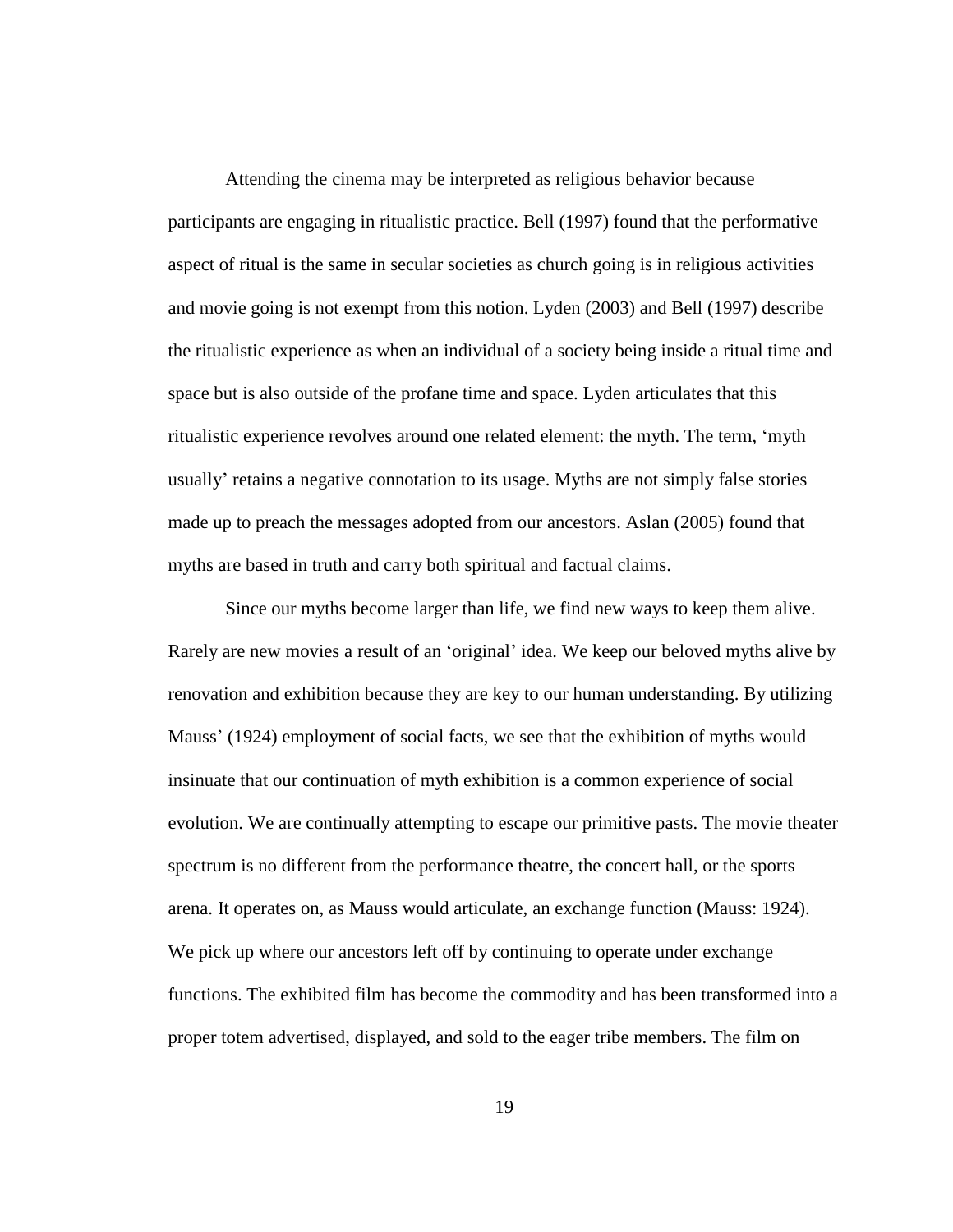display gains value in both economic and nature due to the fact that it has succeeded in influencing our behavior as tribe members. Filmgoers and those of faith come together for the same reasons. They follow the tribal instinct to explore the myth. To escape the problems of the world and suspend doubts, anxieties, or trouble to honor the myth as we have been taught to do from generation to generation.

#### <span id="page-25-0"></span>*The Social Psychology of Cinema-Going*

The sociopsychology of moviegoing is also contingent on cognitive investment. Morgan (2005) discusses how individuals gaze upon an image sacredly and that it is of no difference if it is an object of film or a religious painting. When the viewer gazes upon an object with focus, they are investing within the image. Viewers find themselves filled with spiritual significance when engaging in *visual culture*. The image we gaze upon is contributing to our reality, be it intellectually or socially. Norman Holland (2003) addresses the willing suspension of disbelief from a neuropsychoanalytic perspective He describes this suspension in great detail and discusses the ideas that we no longer perceive our own bodies and environment while simultaneously losing reality-testing skills by becoming emotionally attached to fiction. While Holland succeeds in educating scholars on the scientific explanation for our suspension which happens to concern the prefrontal cortex, the fascination of this suspension is not a newfound discovery.

Friedrich William Joseph Schelling was a German philosopher during the Romantic Period (1800-1850) and emerged during the same epoch as Jean Jacques Rousseau and Francisco Goya. Ferri (2007) narrates on how Schelling believed that there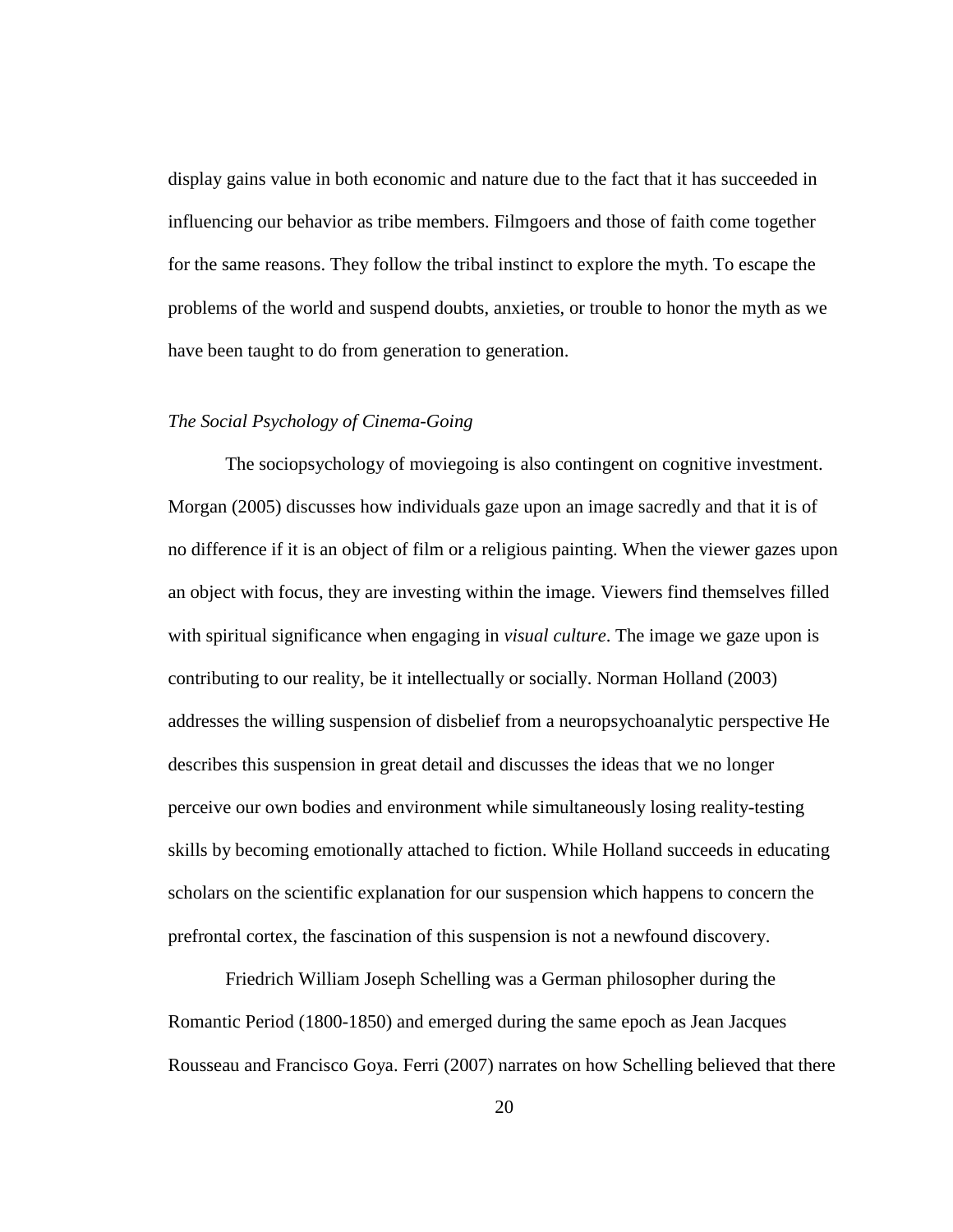were two ways in which we are able to free ourselves from reality: poetry and philosophy. Poetry enables one to transport into an ideal world as philosophy will make the real world vanish. In concurrence with Schelling's philosophy, Ferri also makes reference to Samuel Coleridge, an English poet and critic from the same movement. He not only points out how Coleridge took notice of the individual's ability to become invested in poems or stories but also how Coleridge historically connects to the visual technological innovation of the photograph. Coleridge offered the interpretation that the creative applicability and simplicity of the photograph sees one to willfully suspend disbelief. This same notion is still applied to the suspension of disbelief that one experiences with visual media today.

Though few sociologists have pondered over why individuals continue to attend movie showings in a cinematic environment, there has been a great deal of social scientific research on the movie audience. The audience member is not simply a mindless drone who is shoe-horned into a bucket seat on a Saturday evening to sheepishly applaud the moving image on the silver screen. On the contrary, Tudor's (1975) findings illustrated that the audience member is more than a mere unit and dismisses the use of the term "member" as non-contributing. The audience member attends the movies because this is a social act and it reinforces one's social interaction. It now becomes an extension of his or her world. Tudor was also instructive on the viewing differences amongst audience members as he discusses the effects on the human senses that one experiences when viewing television or film. Tudor stated that while watching television in the home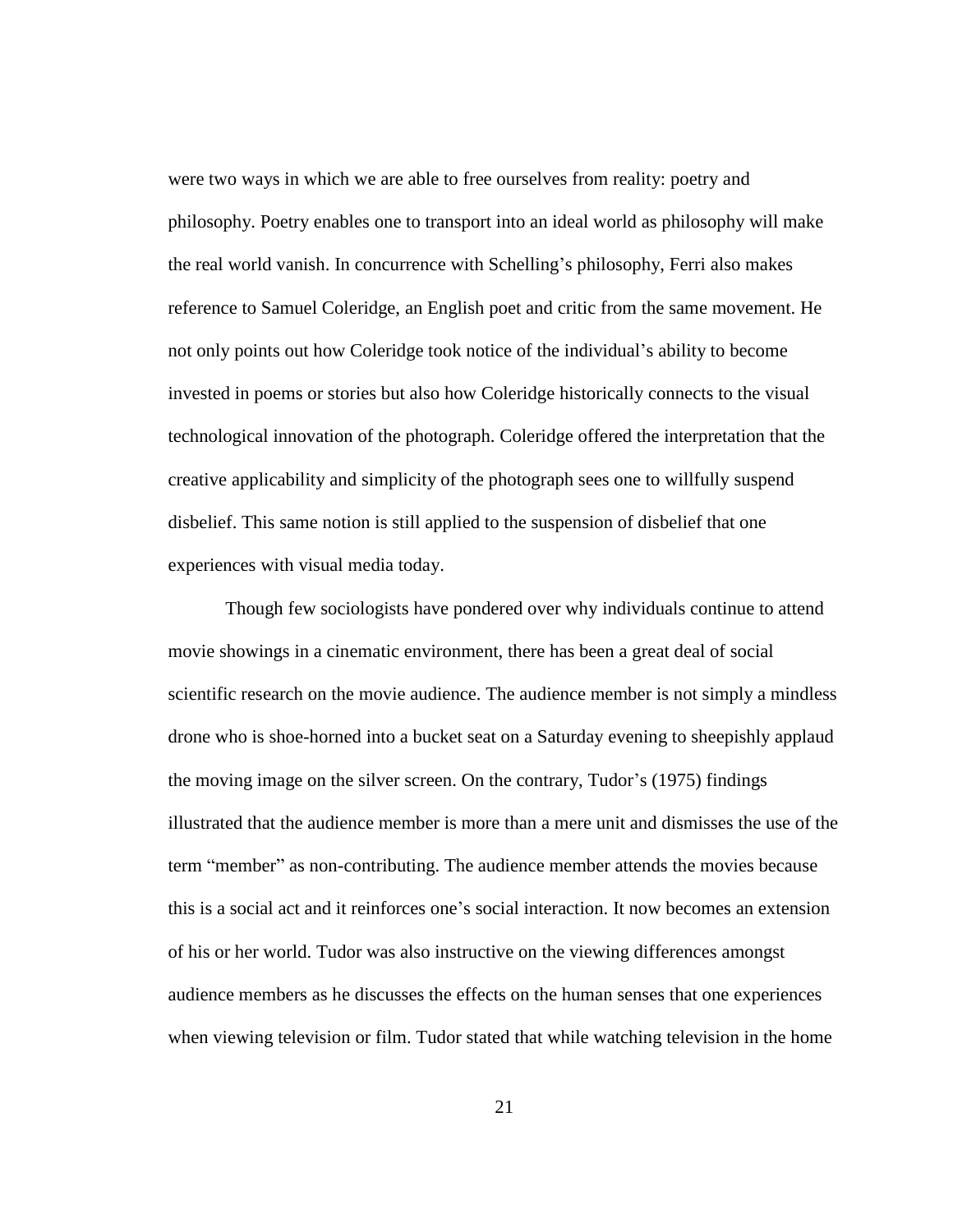can also be a part in an individual's social interaction, it is the Cinerama that serves as the utmost compelling encounter for one to have such an experience like that one has in the movie theater environment. The senses are heightened when in the theater. The reason behind this is because as screen size and sound increase then so does one's interaction thus concluding that due to the nature of the viewing encounter, experience will be altered.

Tudor's claims are not unfounded. Previous research using functional magnetic resonance imaging (fMRI) and inter-subject correlation analysis (ISC) suggests that human beings exert a noticeable amount of activity when viewing film though our activity varies based on the film (Hasson, Landesman, Knappmeyer, Vallines, Rubin, Heeger: 2008). The findings of Hasson, Landesman, Knappmeyer, Vallines, Rubin, Heeger (2008) would the notion that the audience member is also a participating observer. Take into consideration viewing a film on the television and compare it to viewing a film on Cinerama. Viewing a film on the television in the home, with light, occurs in a familiar environment and is that of an everyday experience. Tudor reminds that our awareness thins in regards to our social context therefore when viewing a film in Cinerama, distractions are minimized. Goffman's (1963) concepts of main involvements/focuses come into play here. In the movie theater, where it is dark and the only noticeable light comes from that of the widescreen projection, the projection becomes one's main focus. Tudor (1975) also asserts that this is why individuals experience more extreme emotions (such as weeping) in the movie theater environment.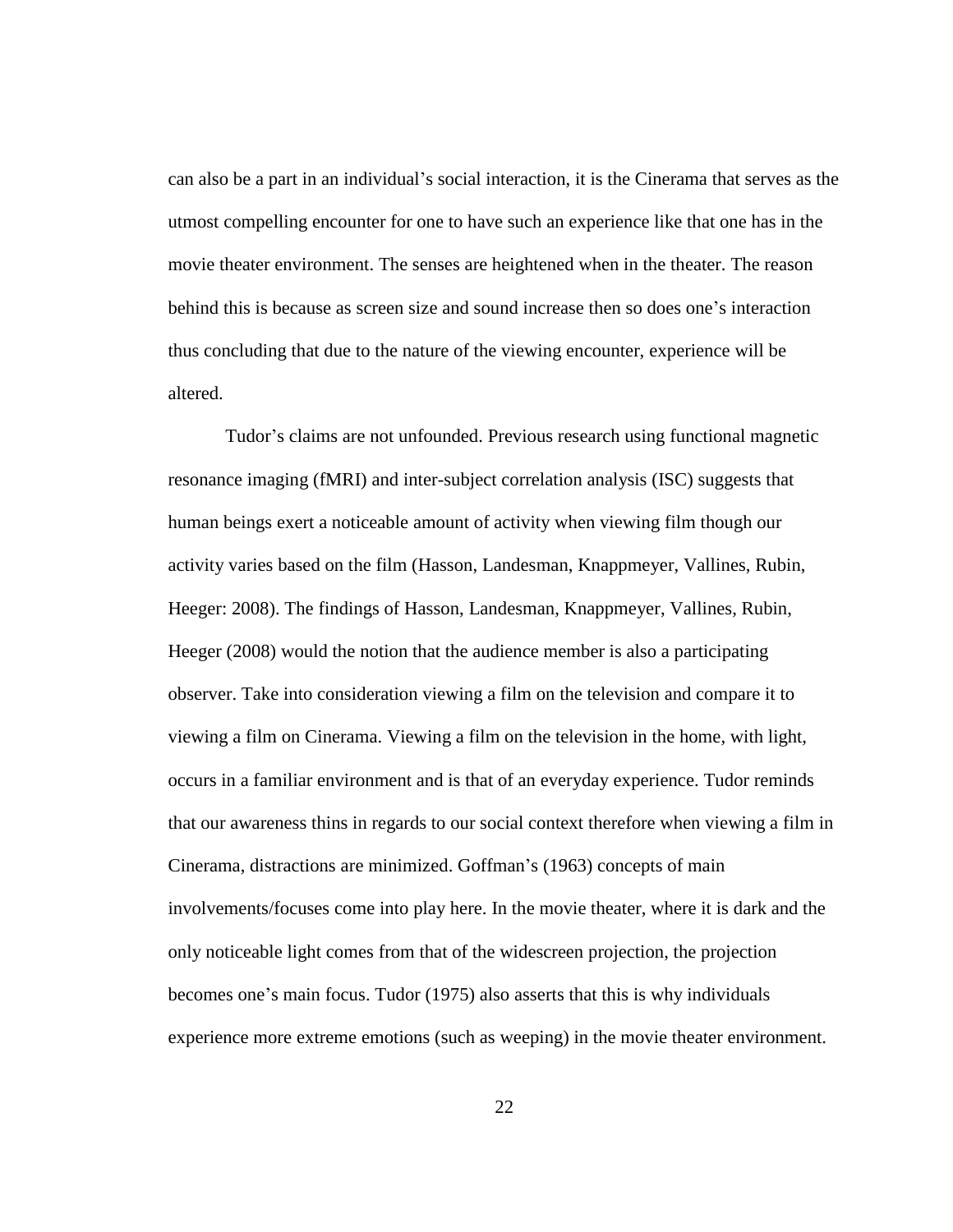Fuller (1996) described the interior design of the nickelodeon theaters of the early twentieth century as rather minimalistic and practical. This was due to the nature of the films of said era which required complete darkness in the auditorium and, at times, even posed as a serious safety or moral hazard for the patrons in attendance.

The father of psychoanalysis, Sigmund Freud's (1917) explains the scientific significance of the human mind. Our dreams brandish a heavy leverage on our conscience and sub conscience respectively. In *Film as Social Practice,* Graeme Turner (1988) wrote the potential presence of psychoanalytic theory in cinema going. This may be met with a certain level of skepticism among scholars. Even Turner himself admits that this may not be entirely true due to the fact while the actors are not really present, they know that are participating to purposely be watched by audience members and this may not be true voyeurism.

Returning to Turner (1988), he noted that Freud's emphasis on the 'look' or the 'gaze'. With this 'look' the audience experiences a transformation. This transformation witnesses the audience member becoming 'the spectator' because the audience no longer looks but indeed spectate the moving image. The true determining factor of this transformation relies on the individual's self-definition and the supposed relationship of their environment. Much like in voyeurism, the spectator is now in a position of power; they can see while not being seen and are 'making an object' of the on-screen occurrence. Once this has taken place, this voyeuristic sensation taps into the individual's id because the 'look' of voyeurism is one of pleasure. Turner's final remark on this theory is that it is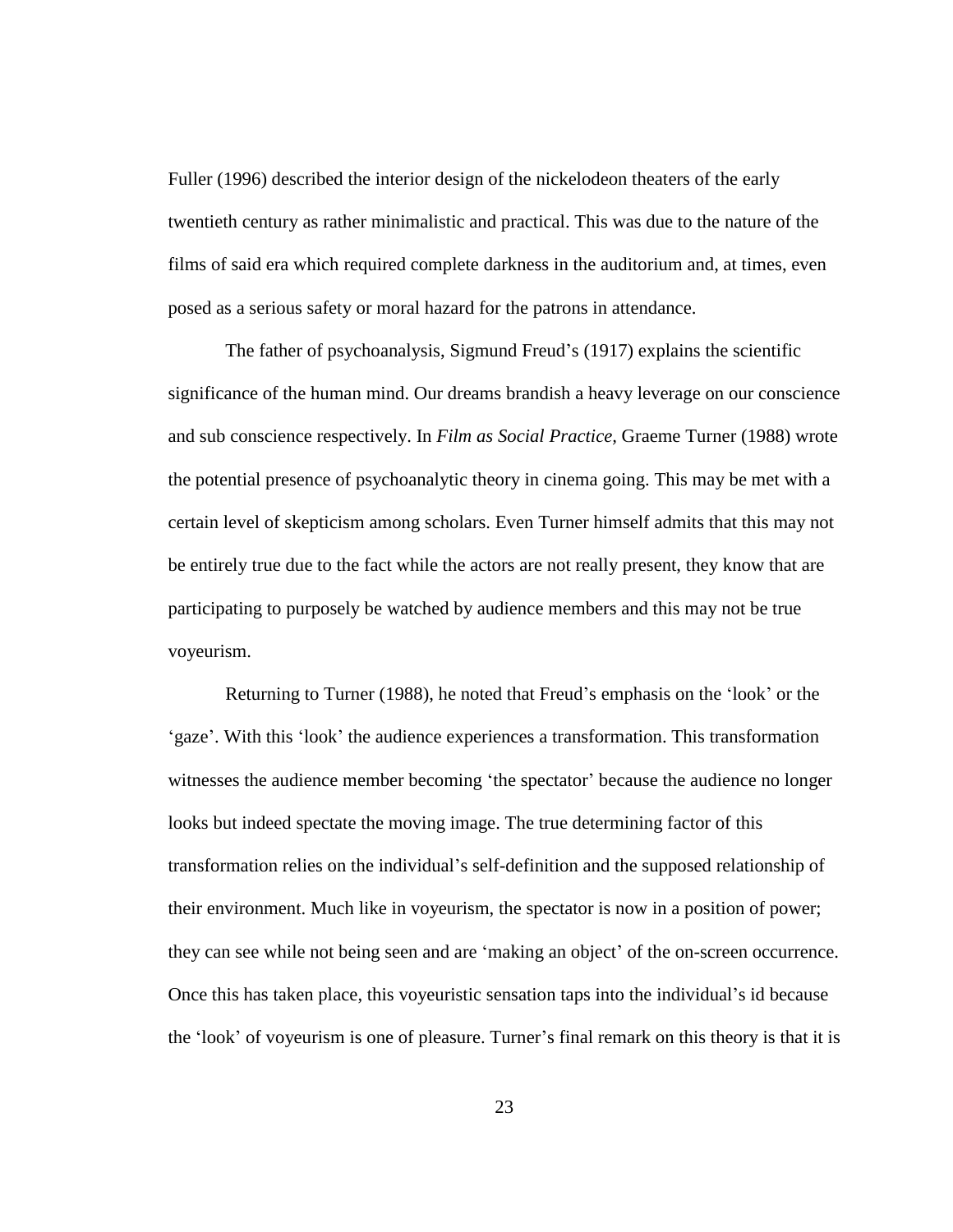due to the essence of an audience member's identification with the moving image which stimulates a multitude of emotional and physical reactions within the human mind.

I have already explained how Metz's (1974) conclusions on the proper cinematic vehicle separated the cinematic from the filmic and that the cinematic institution is one that is comprised of multiple societal elements. Metz's (1982) later work, which was also employed by Turner (1988), focused on Freudian theory and applied psychoanalytics. The cinematic institution is not simply a place, space, or industry. It aims to please. A demand-based industry, the institution seeks to fill cinemas with employees and customers alike. The mental machinery that drives this is indeed an industry within an industry. Overtime, film spectators have unconsciously and collectively internalized the desire to participate in the cinematic initiation which is in fact the same accretion found in Oedipus complex development (outer machine). A secondary machine that imprints itself within the cinematic institution is the social regulation of the film spectators' metapsychology (inner machine). The cinematic institution aims to provide "good object" relation with film showings while avoiding the dreaded "bad object" relation. This what Metz describes as filmic pleasure versus filmic unpleasure. Since it is the spectator that willfully chooses to pay earned wages for an admission ticket, this is not a forced act. The purchasing of the ticket makes possible for further movie productions and products while ensuring an auto-industrial market. This kinship, as Metz asserts, is the catalyst that bridges the spectators' inner machine to the outer machine, an industry that creates, renovates, and sustains itself within the functioning market society.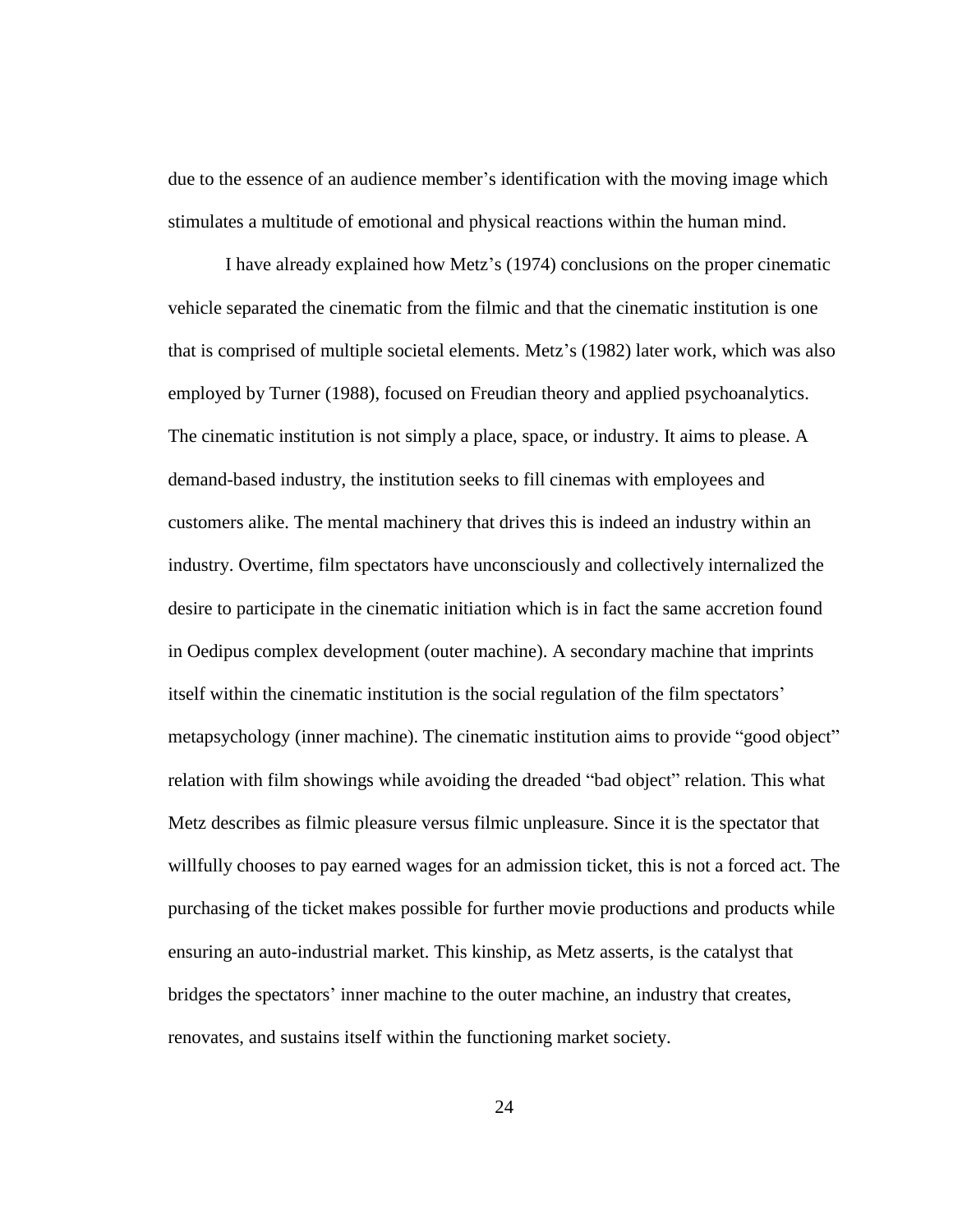#### <span id="page-30-0"></span>*Negotiation of the Public Sphere*

Jancovich, Faire, and Stubbings (2003) note that the scene of early film exhibition and consumption as "places of chaotic intermingling". The personal identity is then released as the moviegoer thwarts themselves into the world of strangers. Elias (1976) studies on the history of humanizing processes seem to match what Jancovich, Faire, and Stubbings are getting at here. The individual allows themselves to travel into a social jungle with no knowledge of whom they may encounter. For Elias, this involves a hidden trust. A trust that reads "I won't harm you and I certainly hope that you will not harm me in return." In this particular study, the individual's vibe may read "I won't hurt you, I hope that you won't hurt me but instead, I hope that we can both enjoy this moment and consume our purchased good simultaneously with no direct interaction". Despite notions of Marxism being fervently carried throughout the creation of film and exhibition, many findings from Jancovich, Faire, and Stubbings (2003) reflect attempts of modernists establishing places with an anti-bourgeois agenda.

Much like carnivals and amusement parks, different cinemas were made available to members of differing genders, races, and class statuses. My historical literature review aided in this process by shedding light on identity in film-going and the public sphere. Jancovich, Faire, and Stubbings (2003) found that while most early film exhibition sites were constructed to attract the low to middle class members, movie theaters eventually grew to represent different members from various echelons. Consumers on all levels, especially the lower class, took great pride in attending their respective neighborhood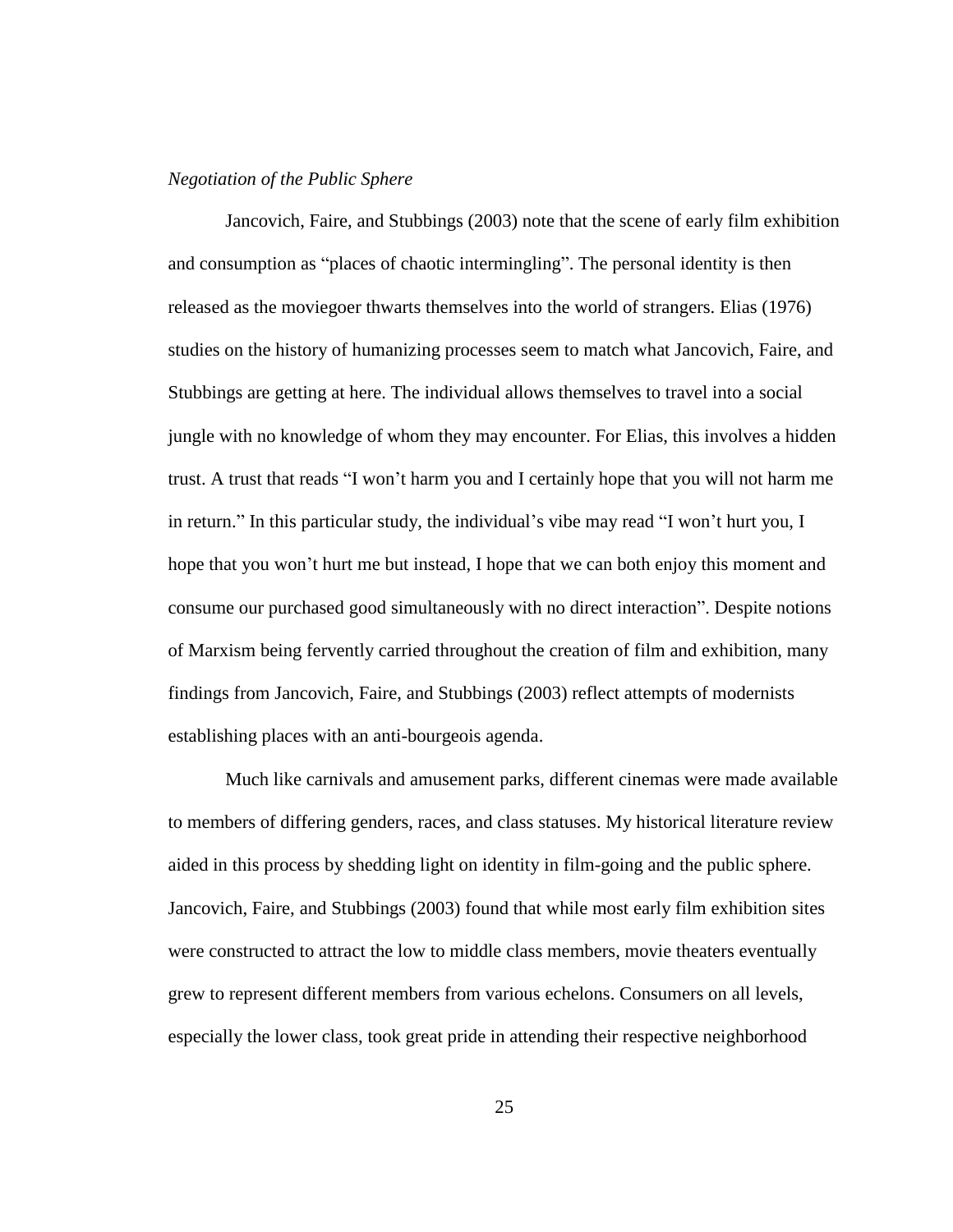theater. Early theater owners were engaged to promote their personality as a means to attract potential customers, a methodological approach which also saw the local theater become a representation of the community. Many locals then witnessed the emergence of this practice become imposing on spatial relations in the community Jancovich, Faire, and Stubbings: 2003). Traffic only becomes problematic once there is a breakdown in civility.

This leads back to Goffman's (1963) notion of public behavior. The movie theater as a place would be simply known as an "open region" due to its "mutual openness". During the time individuals walk into the movie theater, seat themselves inside the cinema, attend the restroom, and leave the building, they reserve the right to avoid face engagement or any social interaction whatsoever. This is an unofficial contract that is seemingly programmed into most of society's actors. Let us not forget that this option is especially convenient when the gathering place forces the audience members to face away from each other towards the dominating silver screen. Though this civil inattention may often be broken for reasons that still involve some level of hidden trust. Fans waiting for the feature presentation to start may choose to talk to other tribe members outside of their direct party about the upcoming film or relevant details about its creation. They may also break civil inattention by asking for aid. For example, the lost audience member may ask someone else in the cinema for directions.

However, per my previous discussion on theater etiquette and the social psychology of moviegoing, choosing to break civil inattention at inappropriate times (i.e.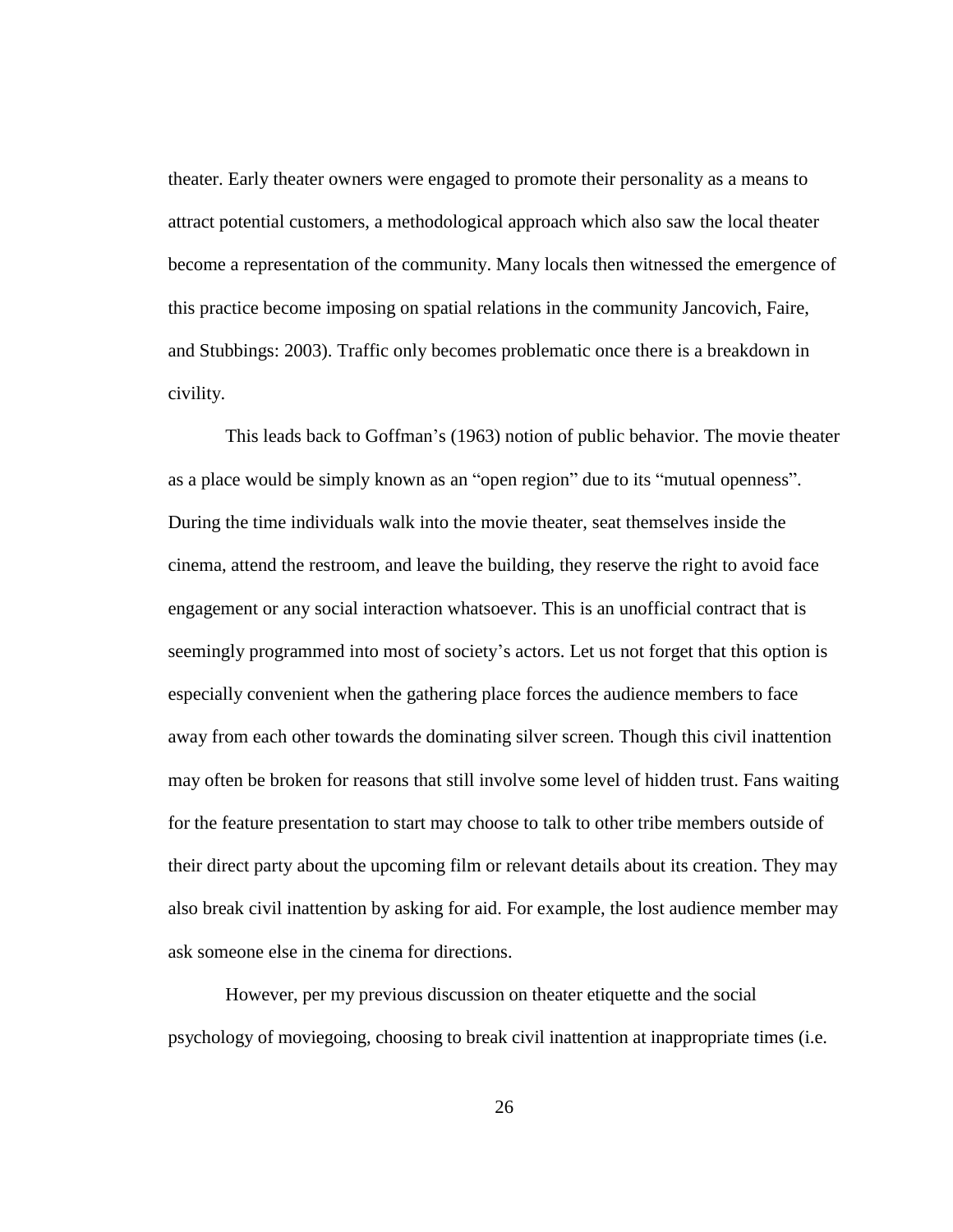when the featured film is playing) could be met with harsh reactions (Goffman: 1963). Since we can now understand that the cinema, be it the local neighborhood theater or the popular multiplex, represents the community, class, and members. These places serve as a chaotic open market that encourages its patrons to be highly social at welcomed moments with positive collective behavior, it also discourages this same behavior in times that are considered to be inopportune. This sets the so-called standard for the negotiation of the movie theater as a public sphere regaling organized groups of complete strangers.

### <span id="page-32-0"></span>*Identifying the Moviegoer and the Cinemagoing Culture*

The final section of this literature review will briefly focus on identifying moviegoers. Fuller (1996) asserted that the movie-going culture and practice has varied throughout time based on regional, economic, racial, and even gender factors (Fuller: 1996). Audiences are constantly changing and the local movie theater is sustained by the dominant community or culture. Examples of this notion are prevalent throughout scholarship. If one happened to observe the Lower East Side of Manhattan Island between 1888 and 1914, they would have witnessed the Eastern European Jewish immigration that formed the predominantly Yiddish-speaking audiences of the late 1800's and early 1900's (Thissen: 1999). Griffiths and Latham (1999) also found audiences to be liable to change often when analyzing the shift in audiences in Harlem, New York (Griffiths and Latham: 1999). The first wave of movie theater audiences that consisted of first and second generation middle-class Irish, German, and British-Americans suddenly dissipated as audiences consisting of almost entirely African-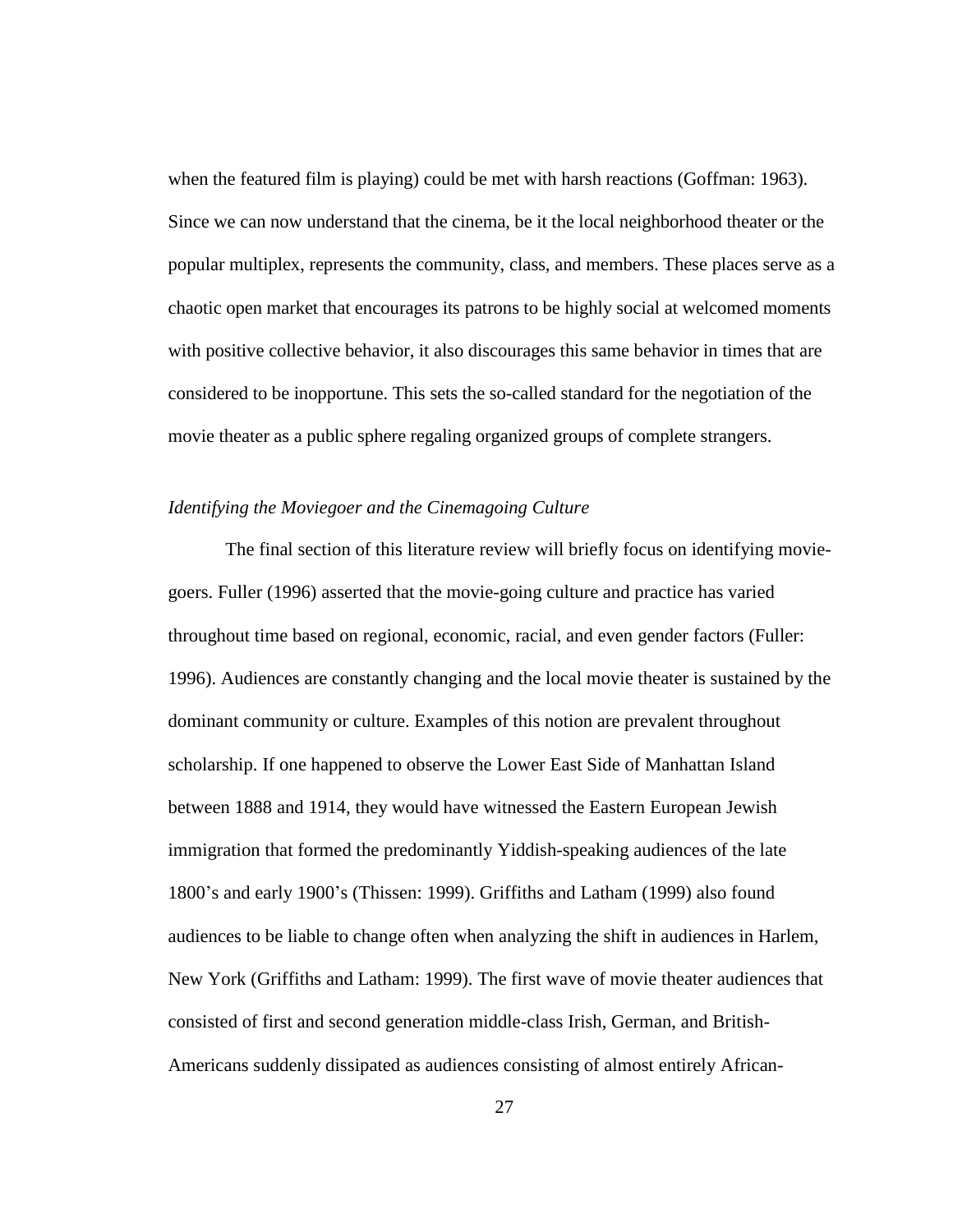American citizens became the standard (this became an augmented precursor to the Harlem Renaissance of the 1920's) (Griffiths and Latham: 1999). While audiences were diversified by the presence of minority and immigrant families in cities such as Worchester, Manhattan, and Chicago, this was not the case in the South (Fuller: 1996). Small towns in the southern United States experienced more economic hardships and racial prejudices as a result of Jim Crowe laws (Fuller: 1996). Going into the 1940's the southeastern states ranked the lowest in movie-going heading into World War II (Fuller: 1996). Fuller's (1996) data also found that southern, white, small-town men in North Carolina were more likely to attend a movie showing then their female counter parts. This is due to the average male farmer traveling into town and socializing with other (white) men while women usually stayed on the farm and labored. Religion was not helping the matter either. Fuller's (1996) work also found that religion and the act of going to the movies have actually not always enjoyed a causal relationship. From the early 1910s to as far as the late 1950s, denominations such as the Southern Methodists and Southern Baptists condemned such worldly activities as secular devil's play (Fuller: 1996). This entailed conservative church evangelicals to denounce movie-going as immorally hazardous "decadence of the cities" that was similar to drinking or smoking tobacco (Fuller: 1996). Ironically, the church had experienced a fit of jealousy by hosting their own film exhibitions as a means to make the experience more reputable and moral (Fuller: 1996). We still see the use of film exhibition in the church communities to this very day to reach out to parishioners and citizens alike.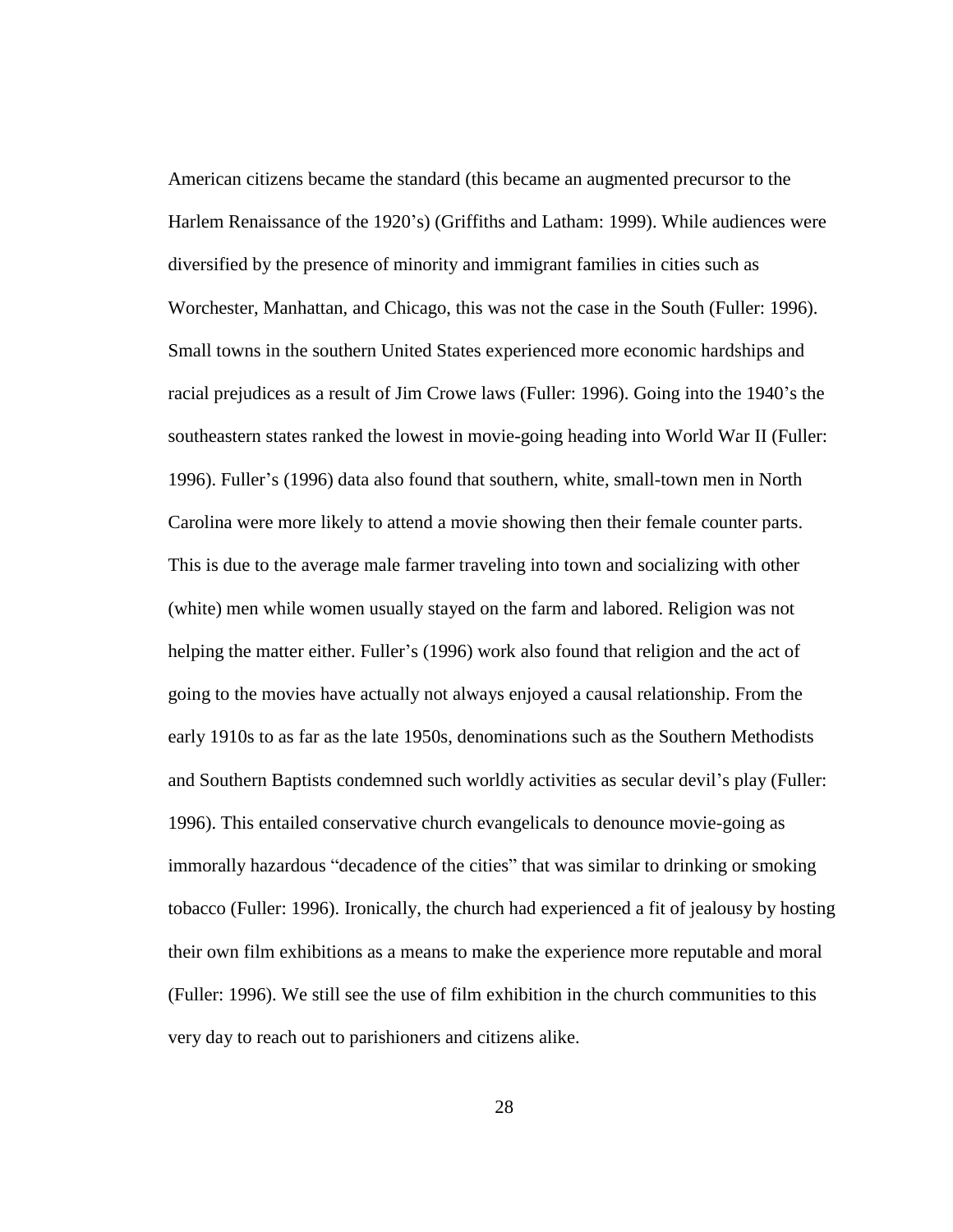In the West, however, movie-going proved similar to that of the northeast communities. Southwestern states such as Texas witnessed Mexican American citizens eventually attended their own communal movie while Chinese and Japanese citizens followed suit in southern California theaters due to the language and cultural barriers that were salient in the United States (Fuller: 1996). Fuller (1996) also notes the sociological study conducted by Albert Blumenthal (1932) when he wrote *Small Town Stuff.* Blumenthal (1932) noticed many of Montana's small town movie theaters played host to mostly women, children, and teenagers (Fuller: 1996), a trend that was similar to that of early1970's United Kingdom movie-going as well as that of 1980's America (Mayer: 1972, Gomery: 1992). Like most American industries during the Great Depression, the movie theater business suffered immense economic loss. Despite the declining profits, audiences still flocked to their local neighborhood cinema to forget about the harsh realities many citizens were facing. This notion of escapism, per Paige (2008), offered a more pleasant alternative. Audience members found strong appeal during this dark chapter in U.S. history when screwball comedies and gangster thrillers also reiterated the idea of the American Dream (Paige: 2008).

Other scholars such as Gomery (1992) and Quigley (1957) have spoken about movie theaters that appeal to certain demographics. As the movie-going practice grew, society witnessed the emergence of more specialized and unique movie theater gimmicks. Newsreel cinemas, art theaters, foreign language theaters, and drive-in theaters became popular throughout the 1940's, 1950's, and 1960's respectively attracting new audiences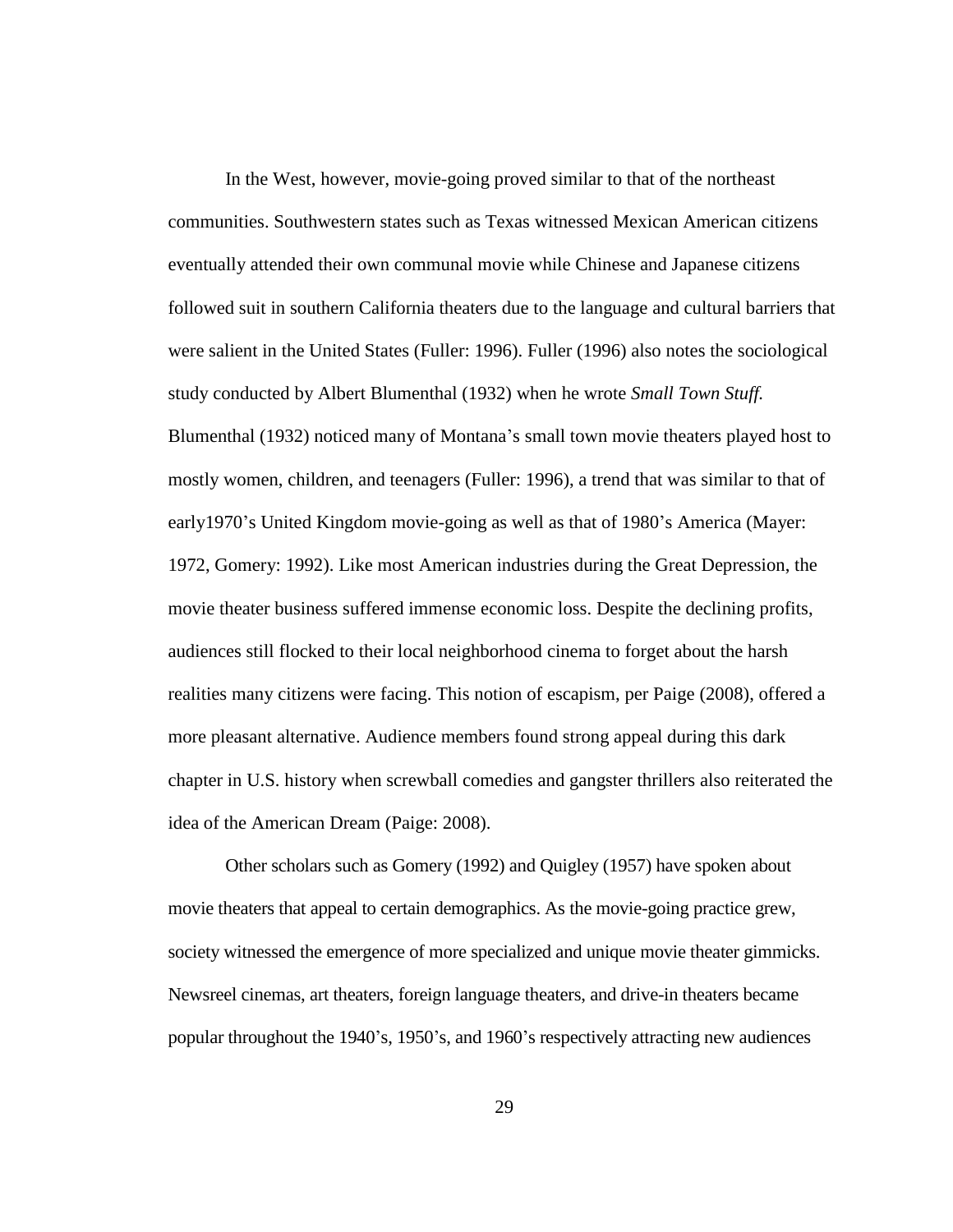with more specified theatrical tastes (Gomery: 1992). For example, art theaters of the aforementioned epoch served as a public place for the gathering of college-educated individuals who were fascinated by artistic, foreign films (Gomery: 1992). This is pertinent as Quigley (1957) found that those of higher socioeconomic and educational statuses were more likely to attend movie showings. But as the 1970's came to a close and audiences finally started to become more integrated throughout the United States, Gomery (1992) also observed a new standard. From the 1980's onward, a significant number of American movie-goers were mostly likely to be college educated individuals (Gomery: 1992). It was with this data that one could finally conclude that movie —–theater attendance or audiences, comprised of any demographic of people, was contingent on whatever socioeconomic and political trends were transpiring at the time. Later, skepticism emerged among pundits. Many believed that the movie theater business would no longer survive based on the booming home video industry (Gomery: 1992). Gomery (1992) took an aggressive stance on why the movie theater industry would survive well past the twentieth century. Discount theaters, new concession stands, advertising, the catering to the modern family, design, strict etiquette would all serve as inclusive benefits to many movie-goers well into the 2000's and this, Gomery asserts, is how the movie theater industry will continue to thrive as many entrepreneurs consider new innovations (Gomery: 1992). As it turns out, he was right.

Now that a brief yet appropriate historical background has been discussed on the complex nature of movie-going demographics, I must take the time to discuss the sociological significance of the above scholarship. We see here the establishment of the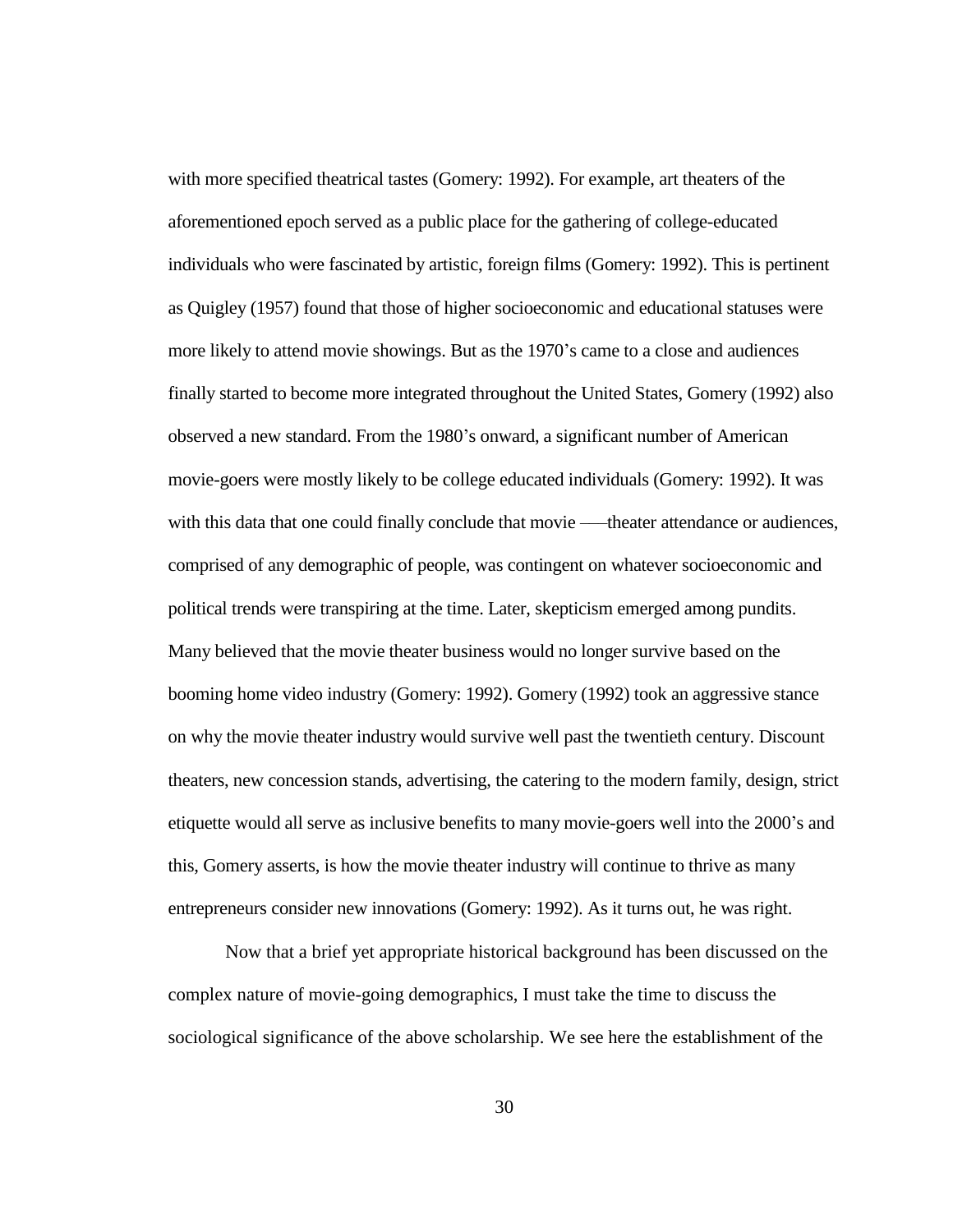public sphere. In each community, the movie theater has served as a public place for collective behavior to occur. In the early days of movie-going, audiences were molded by regional, racial, gender, and socioeconomic factors. Those of the Jewish, African-American, Mexican, Japanese, and Chinese communities came together and formed an exclusive sphere for its members. The negotiations of these communities transformed space into place- a sanctuary reserved for those marginalized and alienated. Despite audiences now being much more integrated, dividing factors still remain prominent when considering the nature of the contemporary audience. Fuller (1996) disclosed on the everchanging audience that as the industry evolves, so do its consumers.

## *Group Behavior*

Wenzel's (2015) statement of the problem overlooks the social scientific reasoning behind moviegoing. He provides his own opinion on the matter and its cause but does not attempt to reconnoiter movie-going from the standpoint of a social scientist. In his defense, Wenzel is not a scientist and his article was clearly not meant to serve as scholarly work. Wenzel is a reporter and a critic. His purpose here was far from attempting to answer the trend from that of a sociological lens.

Since I will eventually discuss the social psychology that is behind cinema going, it would benefit to articulate the socialization and group behavior behind cinema going. Cinema is a product made by society, for society, and consumed by society. Movie fans (and movie fandom) created a demand for the moving picture and, like any sensible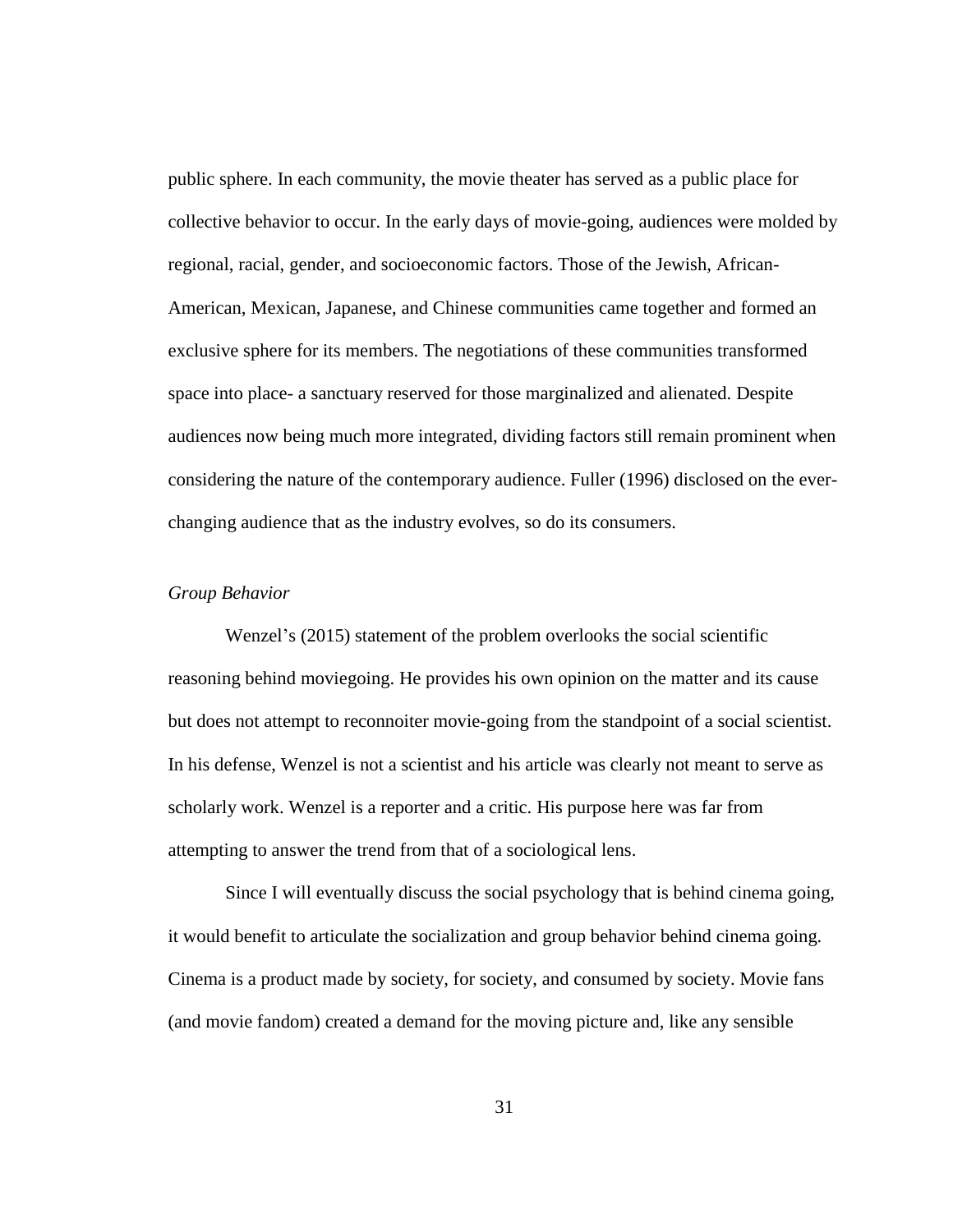industrial entity, the industry responded. "Movie fan culture was created through a dialogue between the film industry and its viewers" (Fuller: 1996, pg. 115).

While discussing the creation of movie fandom in the United States, Fuller (1996) speaks on the difference between the movie-fans and the occasional movie goers. Going all the way back to the early 1900's, the attendance rates varied throughout different regions and territories (Fuller: 1996). However, movie audiences are always labile. The movie audiences in any region, during any epoch are attributed to a variation in economic/financial, racial, and even gender factors.

There is also data on age and moviegoing. Mayer's (1972) data revolving around movie theater attendance in the United Kingdom found that movie going was a prominent part of teenage and popular culture in the early 1970's. This was not too long after Britain had experienced a drop in 500 million audience members in the post-World War II era (Jancovich, Faire, and Stubbings: 2003).

I have already discussed the persistent claim of how technological advancement will eventually mean the demise of the movie theater industry and how this argument, based on a lack of evidence, holds little clout. Corbett (1998, 1999, 2001) argued that most critics fail to understand how 'going to the cinema' and 'staying in with a movie' hold different meanings. He noticed that the social act of audiences viewing a movie served as a symbolic agent that was crucial to individuals' daily lives and that this act transformed their interpersonal relationships with others (Jancovich, Faire, and Stubbings: 2003). A great example is the dating/married couple. Corbett's study found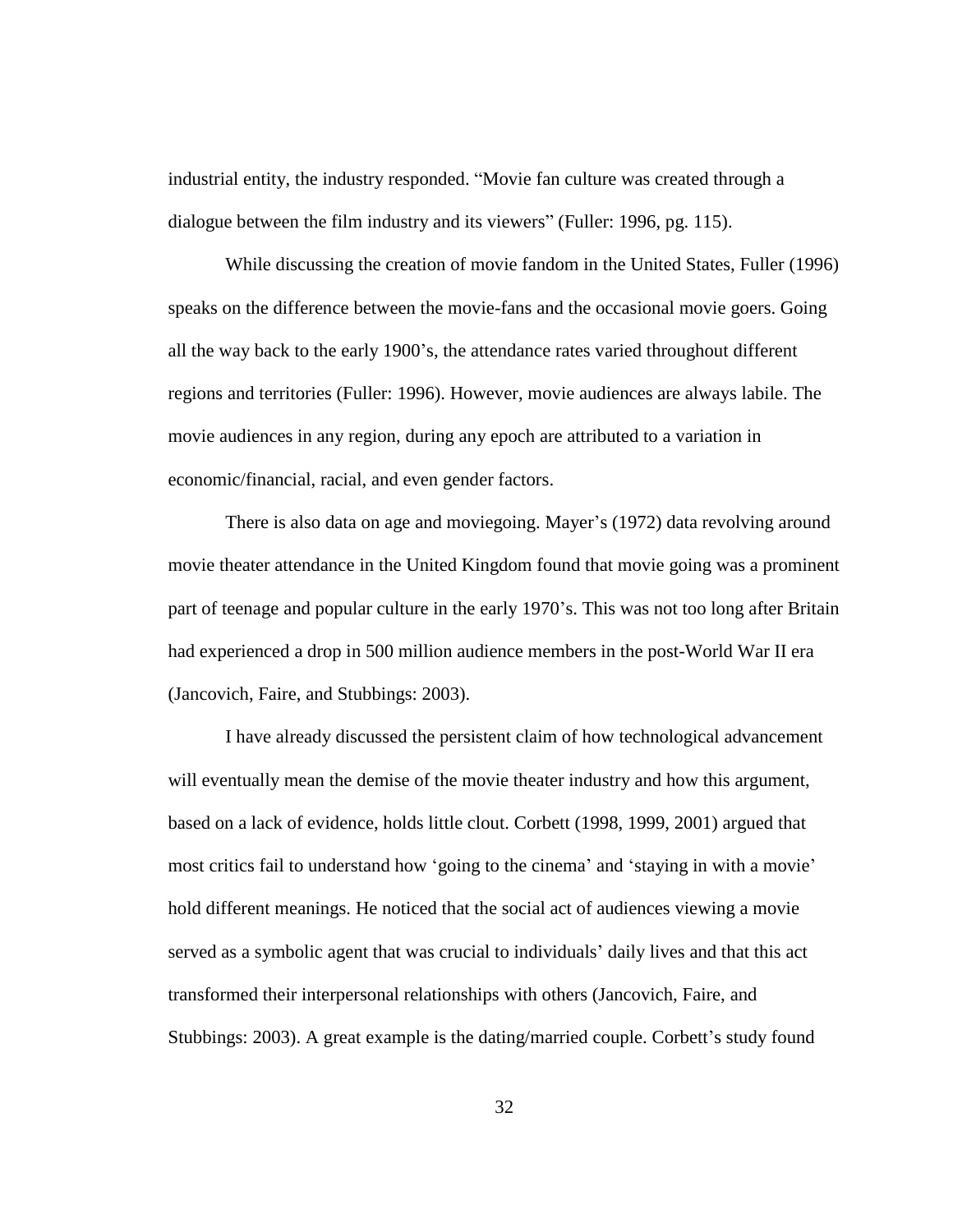that film consumption in a movie theater environment for the romantic was not motivated by a particular film but rather, a desire to interact. This is an interesting assessment given my pervious discussion on the social psychology of movie-going and Morgan's (2005) discourse on the 'investment' presented by the spectator which could lead to the suspension of disbelief and how this may clash with the notion of *possible* cognitive solitude involved in that investment as highlighted by Jancovich, Faire, and Stubbings (though most scholars, including Morgan argue that seeing is not an isolated cultural activity). He uses the example of how couples go to the movies as a means to celebrate special occasions such as birthdays or even Christmas and this idea of celebration is even given exceptional thought if one member of the party chooses to view a film that they do not wish to see (Jancovich, Faire, and Stubbings: 2003).

Jancovich, Faire, and Stubbings (2003) counter Corbett's study due to his conflict-free approach to ethnographical findings. Jones (2001) observed that the film consumption in Tampa, Florida was predicated on cultural-political state of its citizens. Many moviegoers eventually rejected the city's multiplex which was heavily associated with mainstream popular culture. This leads to the idea of place, identity, and spacebased association. For Jancovich, Faire, and Stubbings, our unity may or may not through public events and media communication. In the case of movie-going, sound era films first came to New York City territories because of central metropolitan locations and thus, film-going culture in New York City was not a fair representation for other places (Jancovich, Faire, and Stubbings: 2003). This would mean that movie-going culture is a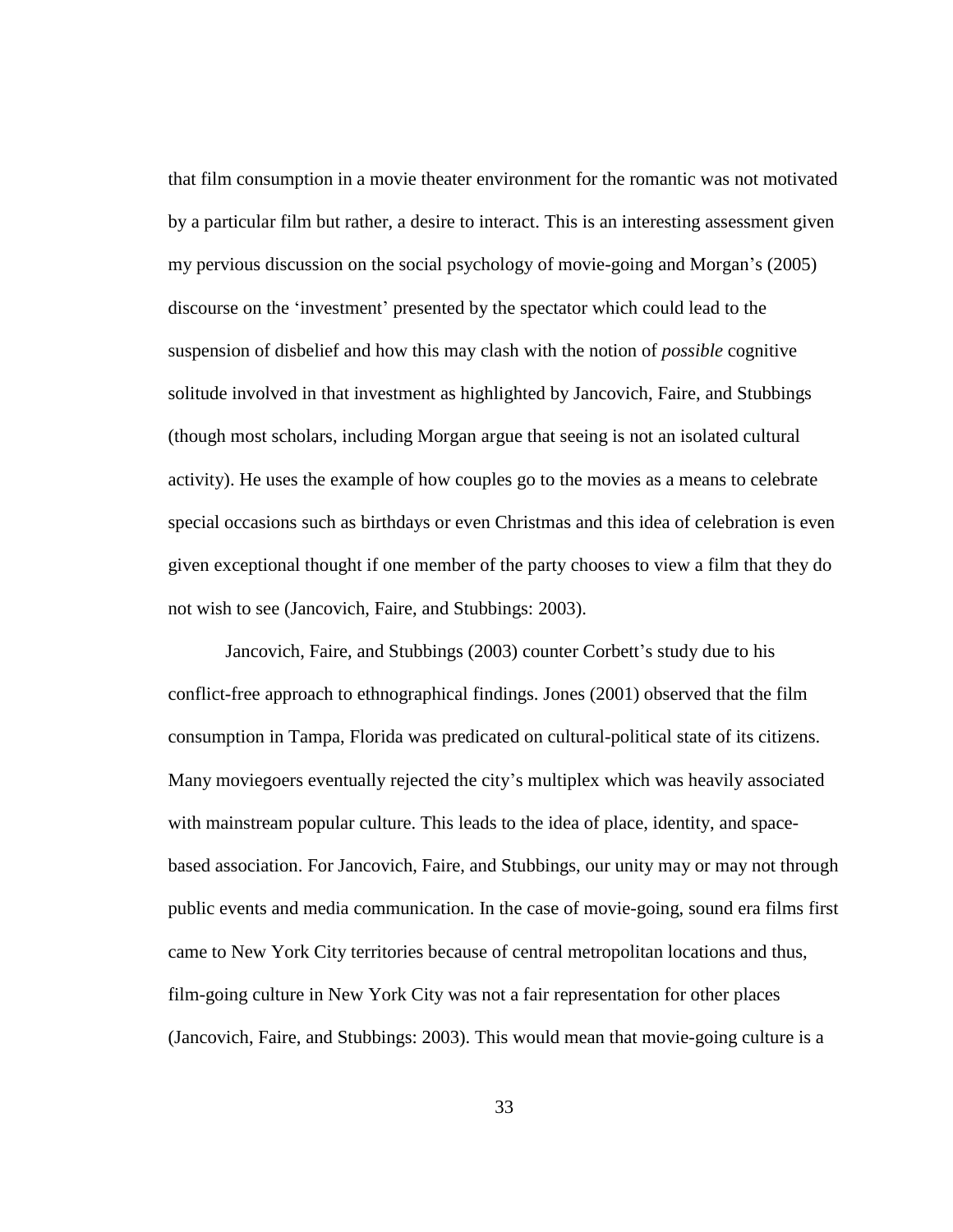reflection of the historical findings I have already went through. Since our place and identity are a product of the time and space we occupy in society, the same can be said for moviegoing culture.

Harper and Porter (1999) divide the cinemagoing public into three distinct groups: the indiscriminate moviegoers, the habitual moviegoers, and the occasional moviegoers. Jancovich, Faire, and Stubbings (2003) express their disappointment in Harper and Porter's lack of engagement on what these categories really represent. This is where I have to step in and repeat the originally stated question: What does it mean to truly be a part of moviegoing culture? For starters, Jancovich, Faire, and Stubbings acquiesce that the central motive behind moviegoing plays little regard to film content or audience tastes (Jancovich, Faire, and Stubbings: 2003).

Per Halperin (2012), one does not even have to be a formalized member of a particular culture to enjoy its benefits. For example, as a heterosexual male, if I wanted to associate myself with homosexual male culture, I could arrange to visit a club or engage in discourse with homosexual men on what it 'means to be a gay man'. I can then facilitate and observe their culture with or without incremental modification. Once I begin to replicate this culture or even if I elect to independently form and spread my own version of it, I have begun the process of what is known as cultural transmission (Sapolsky: 2006). This brings me back to my earlier review of Durkheim (1912). The fact that one is or is not gay, is essentially irrelevant. My connection with other homosexual men, even though I classify myself as a heterosexual male, can be enjoyed in a cultural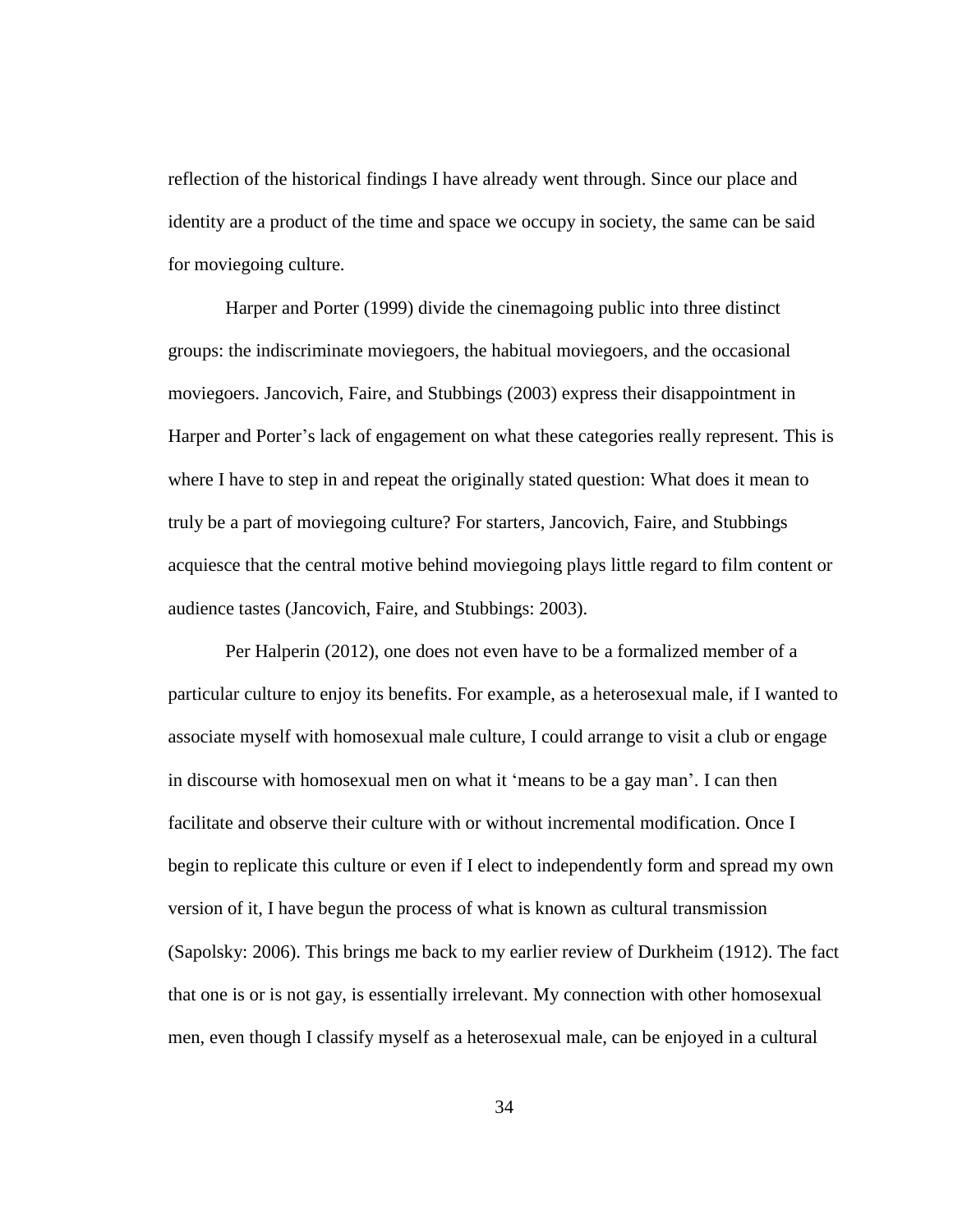context as I have now succeeded in participating in the culture despite my position. We understand this process in relation to cinemagoing in the same manner. Even the socalled interloping moviegoer can enjoy the benefits of Durkheim's notion of social solidarity even if they seldom attend, have no desire to attend, or have no coherent comprehension of what it means to engage in moviegoing as a social act.

### *Conclusion of Literature Review*

The previously reviewed literature suggested that the movie-going community is crafted around the relevant epoch. Clearly, audiences are as complex as the structures they dwell in. Our findings in historical movie-going revealed that audiences are contingent on whatever socioeconomic, sociopolitical, and ideological trends are occurring in the respective times and place. I finally understand that Durkheim's scholarship on the religious life parallels the movie-going culture. As occupants of the public sphere, our previous positions remain irrelevant if we so choose to engage in a culture that is totally alien to us. We also understand that the movie theater, as a place, bares a distinct difference from other movie exhibition sites. Its architecture, technology, and material amenities trigger our cognitive processing for the time we choose to remain there and why our experience in the movie theater environment varies greatly from our own personal home. Our mind reacts in a way that is not possible when we view film at home. We [the members of society] view the great 'myth' reimagined on the silver screen with our fellow citizens in an unusual suspension: we are present and engaged without having to commit to intimate discourse with those around us. Now that we have seen what the respected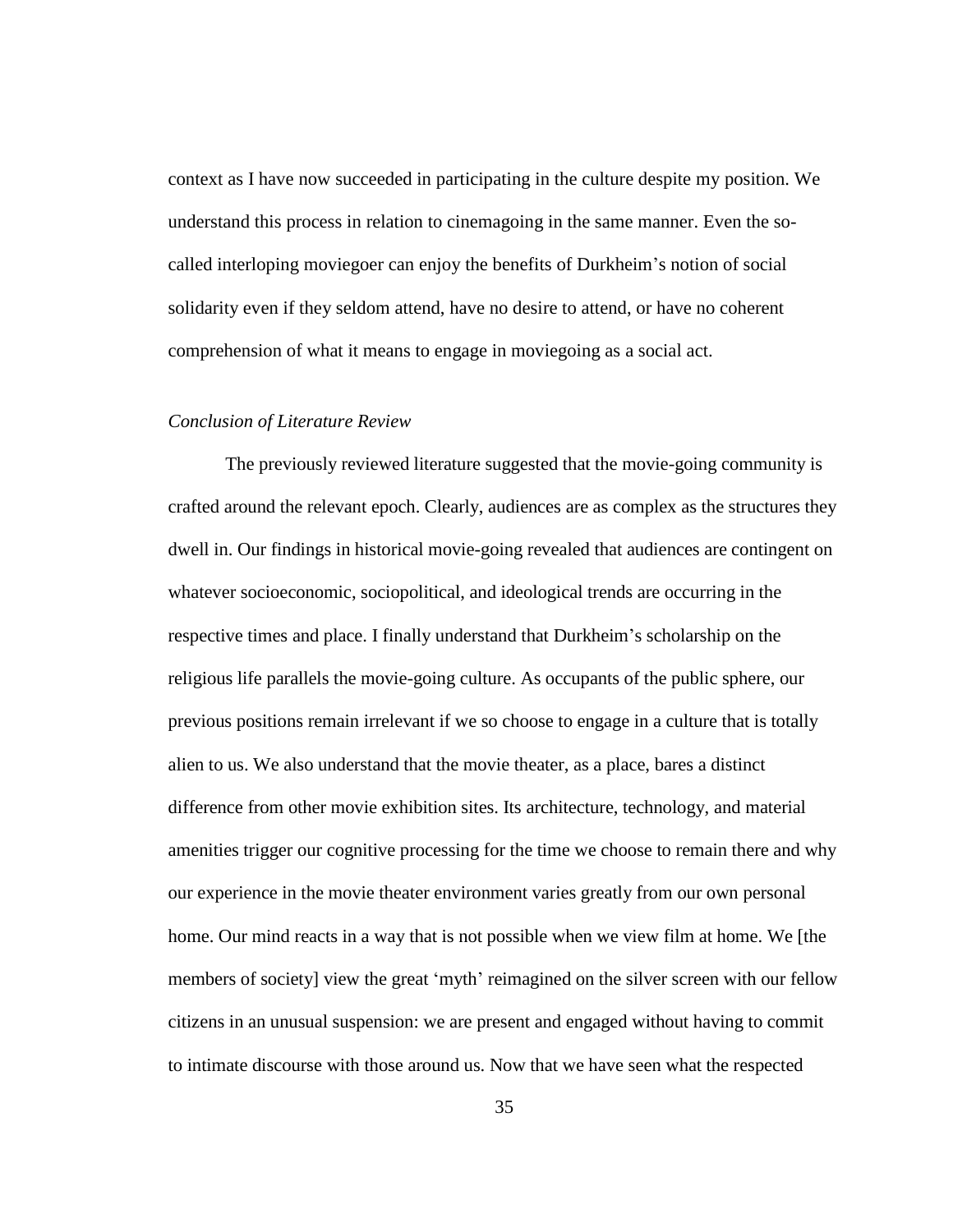scholars in multiple disciples have offered us, we now move on to the public sphere itself. The time has come to take the advice of Austin (1983), as he instructs that the only way that the diligent social scientist can acquire a fully functional understanding of the filmgoing audience is to remain leave the classroom and explore the field itself.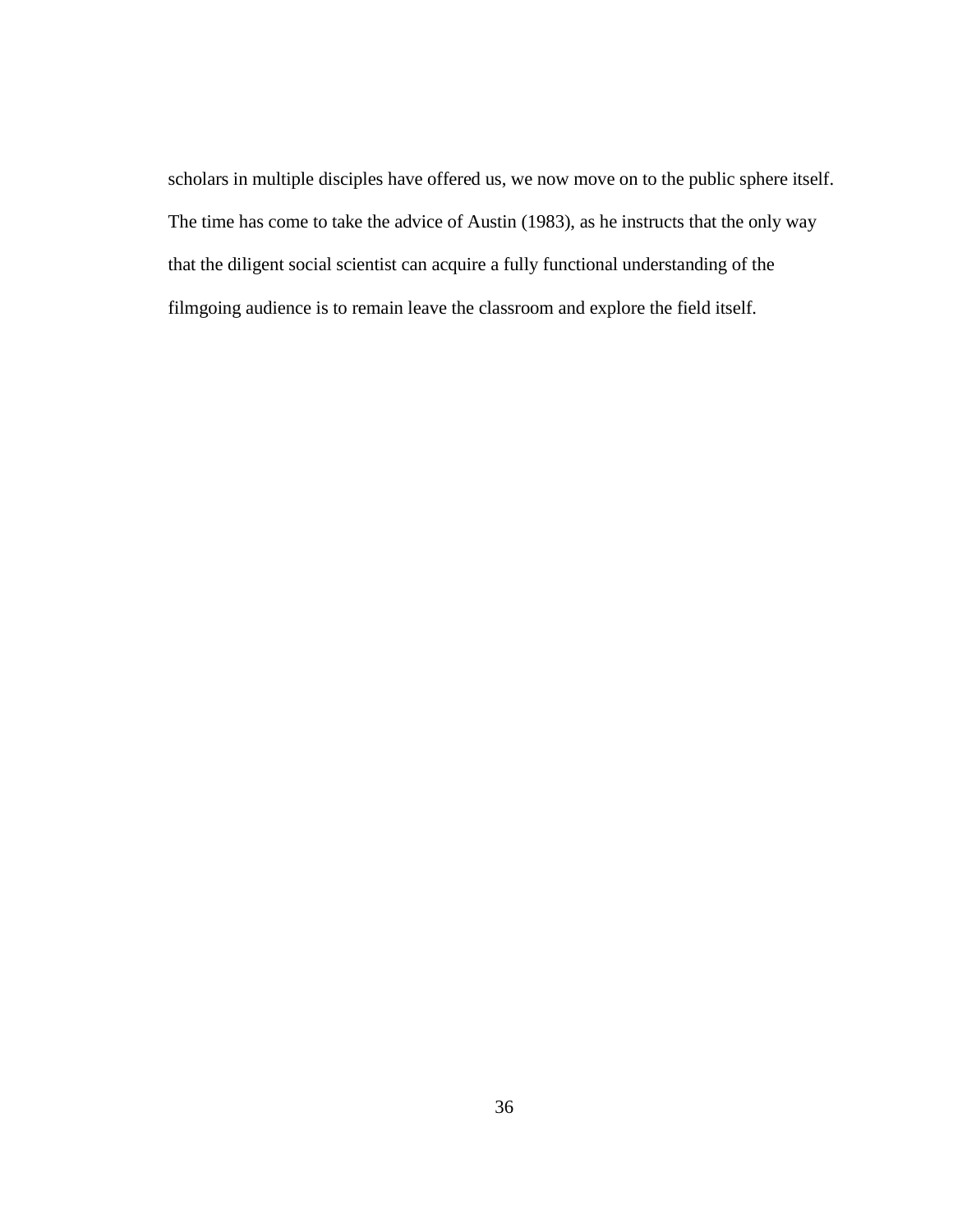# CHAPTER III

# **METHODS**

The data through this study was acquired through various qualitative interviews throughout the state of North Carolina. The interviews took place in late July of 2016 and concluded in late January of 2017. A total of eighteen individuals were interviewed throughout the construction of this thesis. I sought out fifteen individuals who classified themselves as moviegoers, whether they identified as seldom, occasional, or frequent, and the remaining three to be movie theater personnel. To capture the best understanding of North Carolina moviegoers, three different areas where studied throughout this project: a rural area theater, a suburban area theater, and two metropolitan area movie theater where selected for this study. I attended the premier for five different films to note what types of individuals were attending certain premiers. For example, I noticed that young white males and females in their twenties where overrepresented for the premier of *Rogue One: A Star Wars Story* and that African-American men in women in their teens and twenties were overrepresented for *Get Out.* With the exception of two subjects whom I met at a restaurant near the selected theater, I decided to use the movie theaters to meet subjects and subsequently interview them either in the main lobby or the facility's parking lot. The selected cinemas where the Lexington Cinema 8 in Lexington, North Carolina (suburban), the Grande 18 located in Winston-Salem, North Carolina (rural), the Regal Manor Theater and the AMC Northlake 14 both located in Charlotte, North Carolina (metropolitan).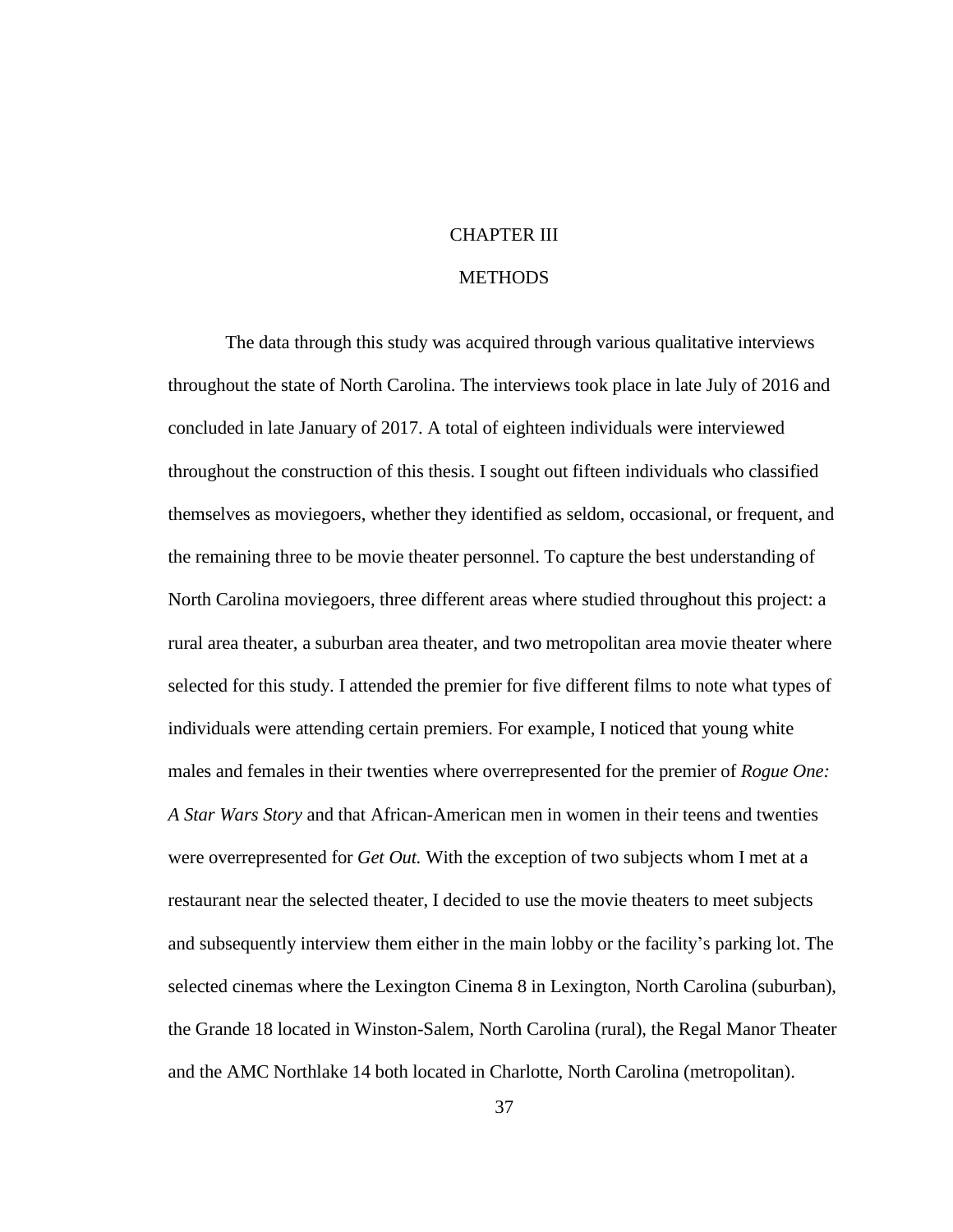Recruitment of participants proved to be the most arduous process throughout this study. Recruitment flyers were posted on Facebook.com and Craigslist.org for the Winston-Salem/Lexington, Greensboro, and Charlotte areas. Though the Facebook ad was shared and posted openly to the public, subjects only responded to the ad on Craigslist. The flyer advertised a moviegoing study to moviegoers in the state of North Carolina. In return for one qualitative interview, the participant would be compensated for one free movie ticket to any movie of their choice at any local movie theater. Some of the most common problems that were encountered throughout this project were pretty much expected. When the first flyers were posted over the summer of 2016, there many individuals willing to participate in the study. As in most sociological studies, many of these individuals moved away, changed their contact information, or simply declined to participate in the study. This was especially the case with movie theater management and staff. For the few staff members who did not quit their position, some employees were either promoted or transferred to another site. One participant in particular declined to take part in the study because he was very hesitant to see a movie alone (this will also be addressed in chapter IV). Each interview was recorded on Android device, later an iPhone, and converted to a file kept on a password protected laptop computer.

Interview questions were contingent on researched literature relevant to the study. I found that in order to complete understand the moviegoing phenomenon, it would prove prudent to ask questions that drew from both the sociological and social psychological spectrums. Participants were asked qualitative questions that required the disclosure of

38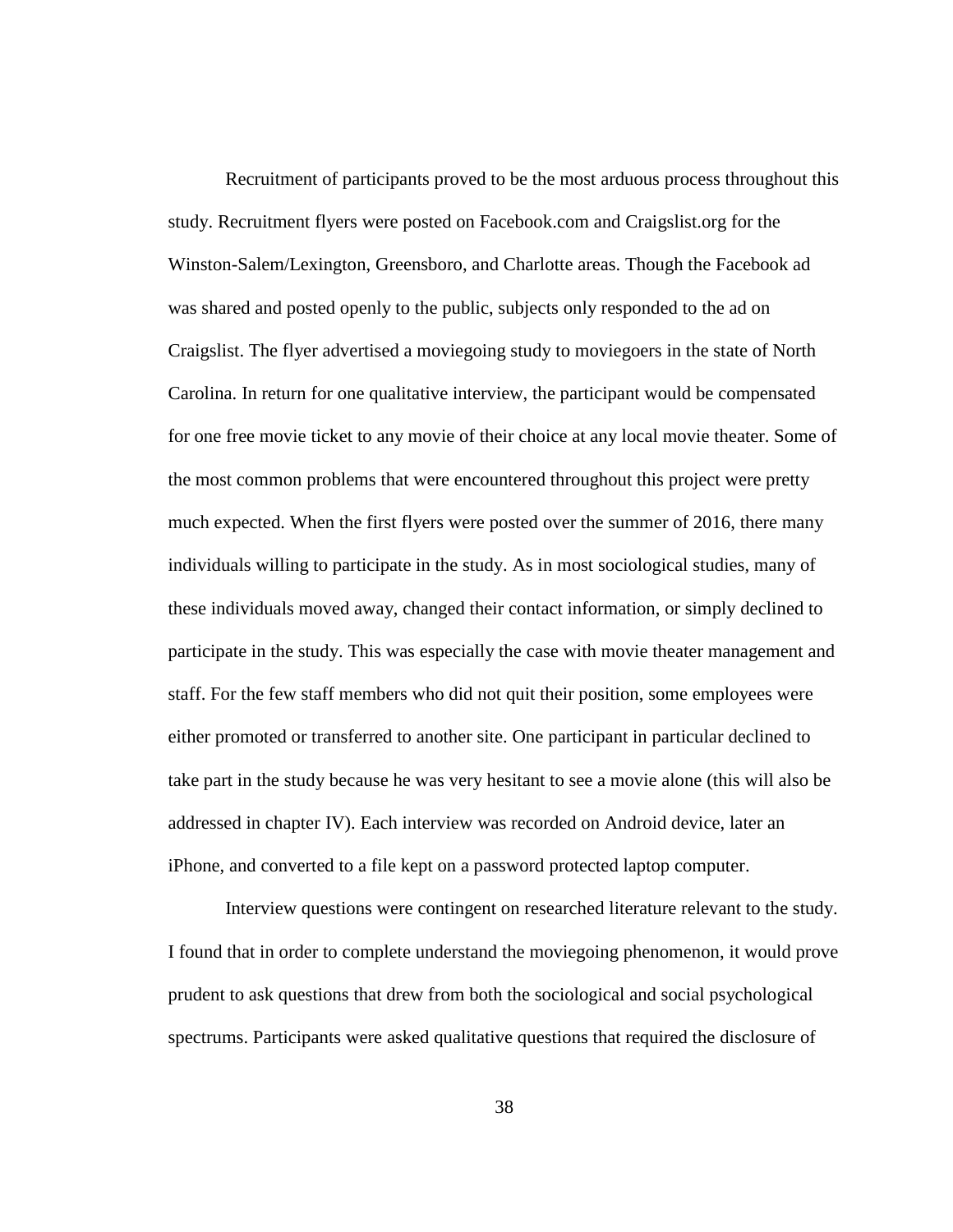their moviegoing habits and occasions. This included, but was not limited to, moments of nostalgia and certain memories that the participant disclosed of previous moviegoing experiences. For further data examination, the questionnaire also called for demographic questions such as race, gender, age, and, if the opportunity arose, questions of particular fandoms or religious participation. Participants were also encouraged to elaborate in thick description on their particular views on moviegoing and their take on the movie theater industry. Each interviewee was given a pseudonym for anonymity. The interview questions for moviegoers were arranged as follows:

# **For Movie Goers**

- 1. How often do you go to the movies?
- 2. In your own words, please state why you attended the movies, today.
- 3. In your own words, how does attending the movie theater compare to staying at home and watching movies or television?
- 4. Whom did you come to the movie with today? Why?
- 5. Do you ever go to the movies alone?
- 6. Why do you attend the movies with others?
- 7. Is it affordable to attend the movies on a regular basis?
- 8. Do you or have you ever gotten irritated with someone who saw a movie without you?
- 9. Do you think that Netflix or Redbox is a threat to the movie theater industry?
- 10. What is your fondest movie theater memory and why?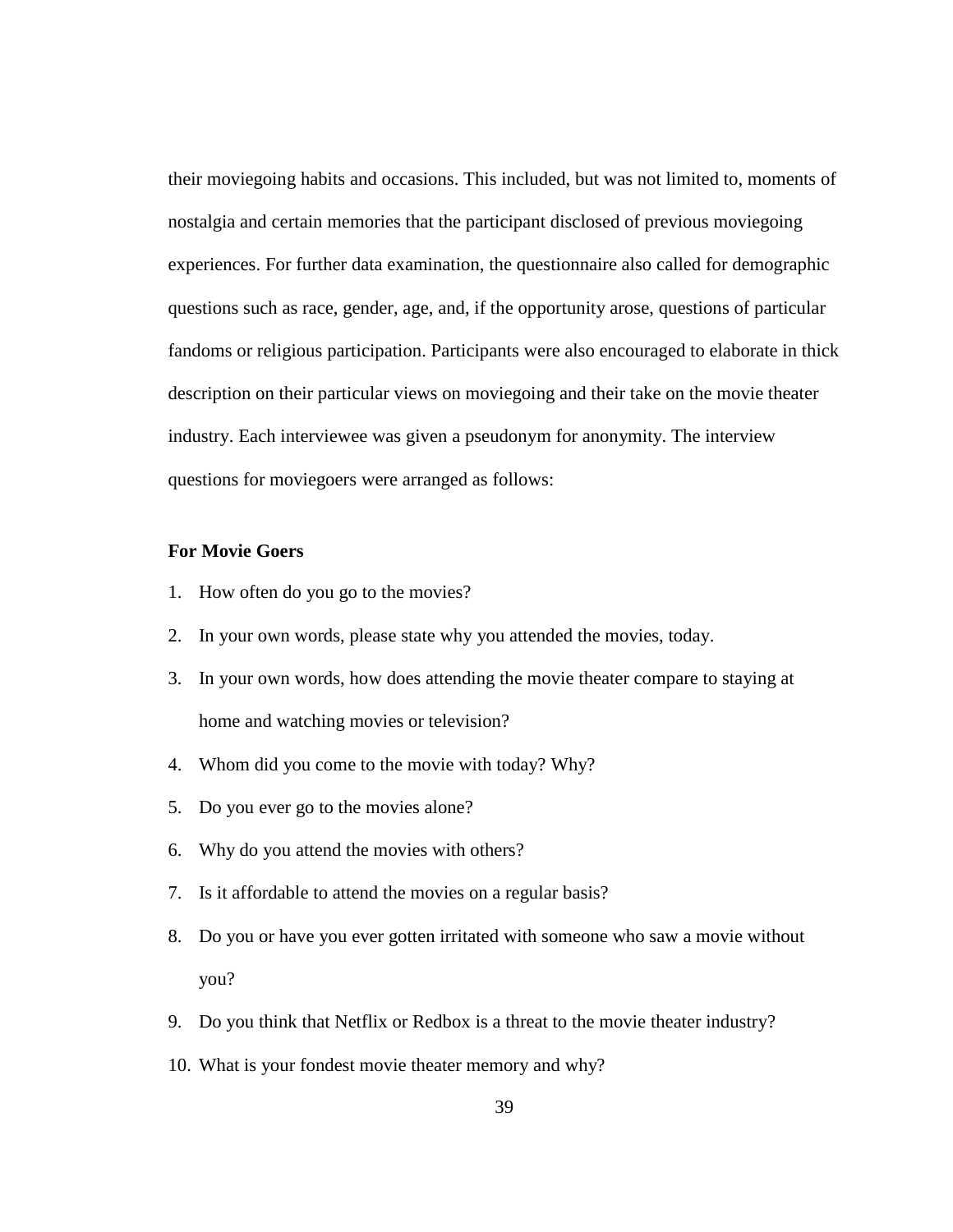- 11. Have you ever been on a date that involved going to the movies? Do you think that it is a good idea to go dates at the movies? Why/why not?
- 12. What are some forthcoming movies that you will most certainly be seeing in theaters?
- 13. Now I just have a few demographic questions. What gender do you identify as? What race or ethnicity do you identify as? How old are you?
- 14. What is your relationship status?
- 15. Do you have any children? If so, how many? Do you ever attend the movies with them?
- 16. Do you attend church or any other religious institutions? How often? Is attending the movies anything like attending church?
- 17. Are there any non-movie events that you attend such as concerts, parties, independent events, etc.?
- 18. Is there anything else that you would like to add or that you feel that I should know of?

For reasons of relevance however, the questions were altered to fit movie theater management and staff. While most questions remained the same, less questions were provided. Each staff (one per theater) member represented a different movie theater from the selected cities. The interview questions for movie theater management and staff were arranged as follows: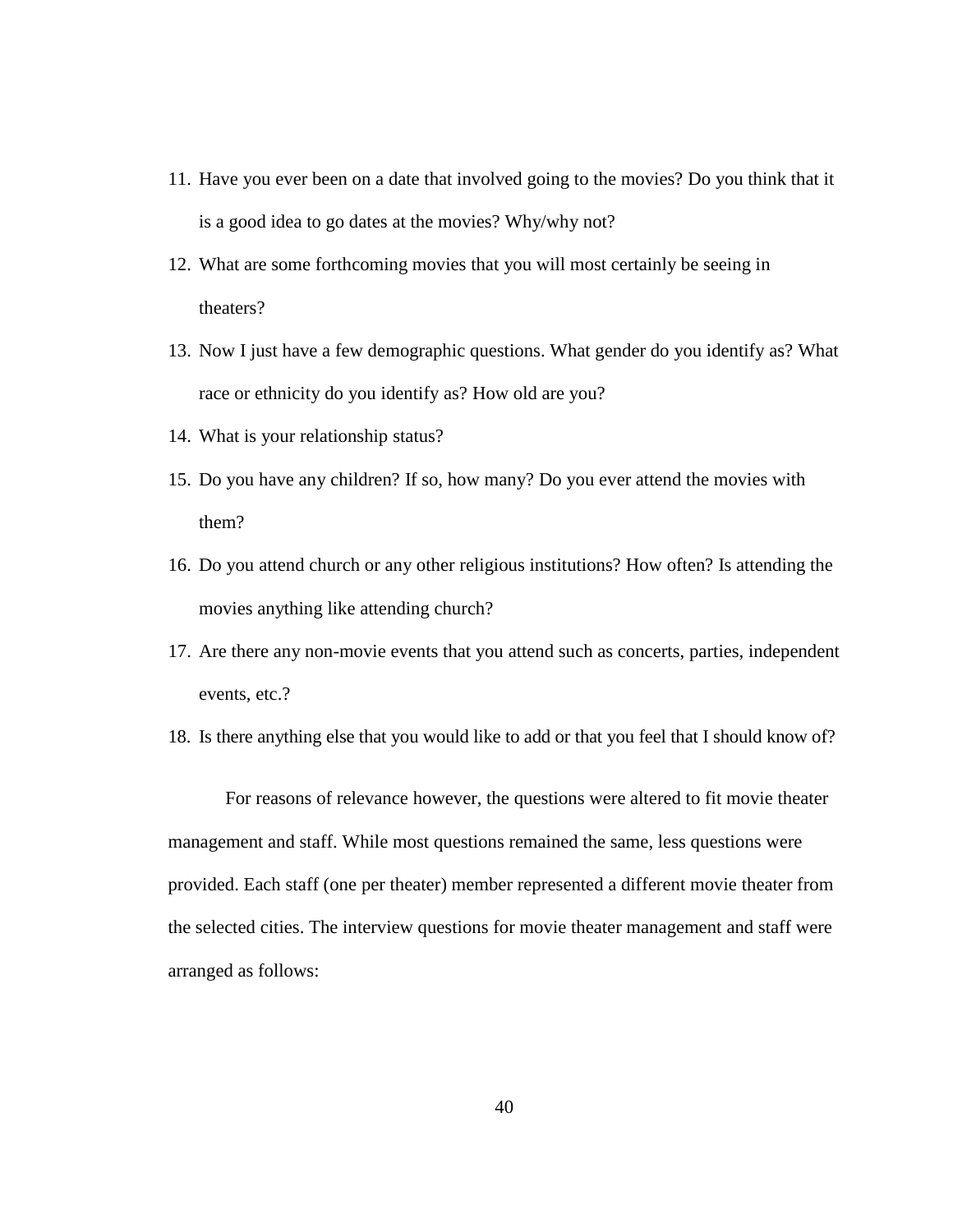# **For Management and Staff**

- 1. How does attending the movie theater compare to staying at home and watching movies or television?
- 2. Do you think Netflix or Redbox is a threat to the movie theater industry?
- 3. How does a movie theater generate revenue?
- 4. Where does most of the theater's revenue come from?
- 5. How often do you witness people attending the movies alone?
- 6. What are usually the busiest times of the year for the movie theater industry?
- 7. Why do movie theaters have midnight screening premiers?
- 8. Do you have any loyal customers whom you see on a regular basis?
- 9. What is your fondest movie theater memory and why (Families? Students? Youth groups? Etc.)?
- 10. What are your typical customers?
- 11. How did you come to work at the movie theater?
- 12. Now I just have a few demographic questions. What gender do you identify as? What race or ethnicity do you identify as? How old are you?
- 13. Is attending the movies anything like attending church or any other religious institution?
- 14. Is there anything else that you would like to add or that you feel that I should know of?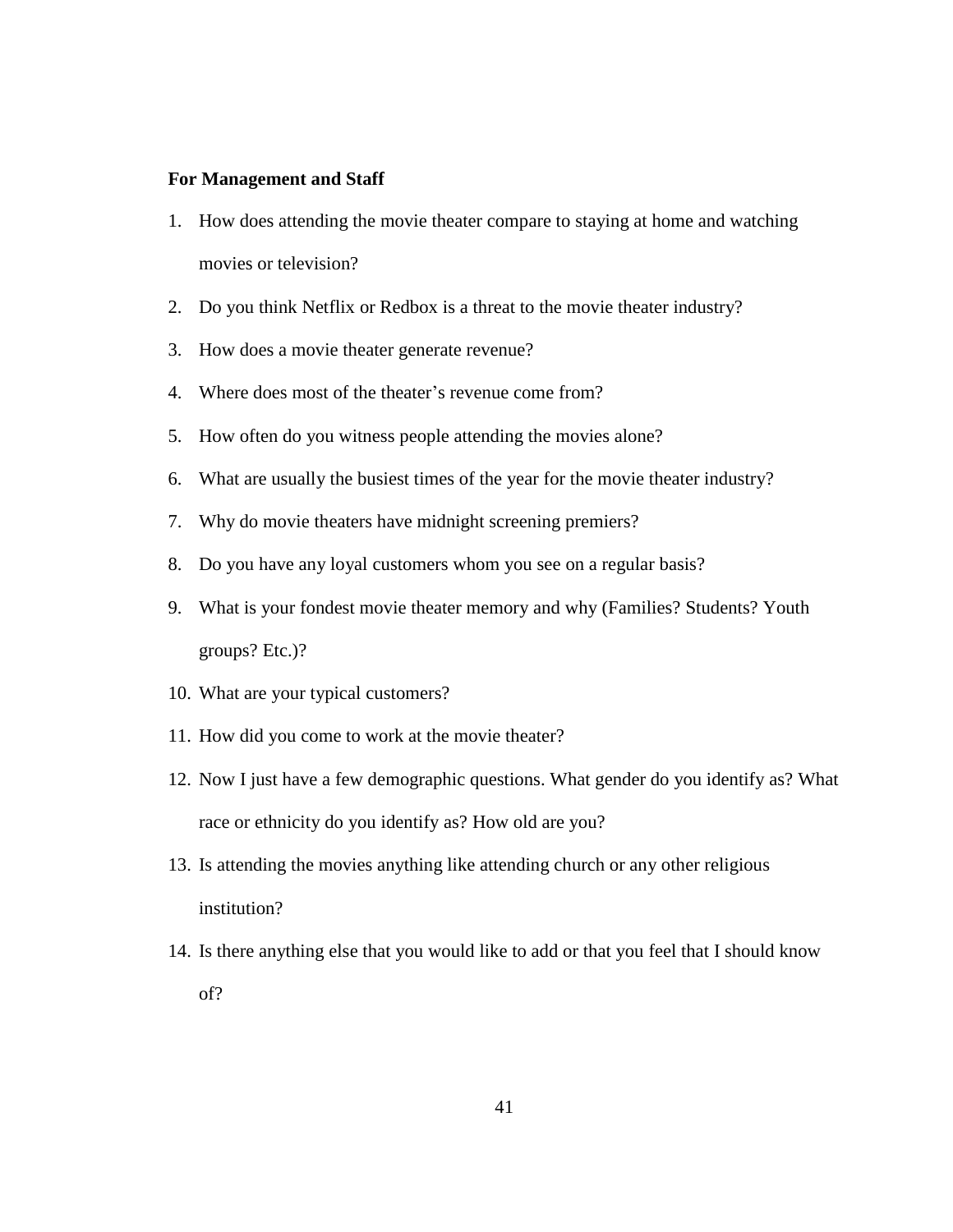Film screenings/premiers observed:

*The Legend of Tarzan Suicide Squad Star Wars: Rogue One Fences Manchester By the Sea Jackie Split Get Out Fifty Shades Darker*

Most interviews took place in the lobby of the movie theater as chosen by the participant, with sixteen of the eighteen interviews taking place in a theater setting: Five interviews in Winston-Salem's Grande 18, Five in Lexington's Cinema 8, One in Charlotte's Regal Manor Theater, and four in Charlotte's AMC Northlake 14. Two participants, such as Jasmine, wanted to meet in a public area that they were more familiar with but these venues were never from the theater itself. Typically, I met each interviewee about one hour before the film started. Of course, sometimes the interviewee felt that the occasion would be "more genuine" after they had viewed the film in which I would reimburse them for their ticket and we could meet in the theater lobby after the movie's showing. While each interview was slated for ten to fifteen minutes, some interviews fell short and averaged around seven minutes or so. In other instances, the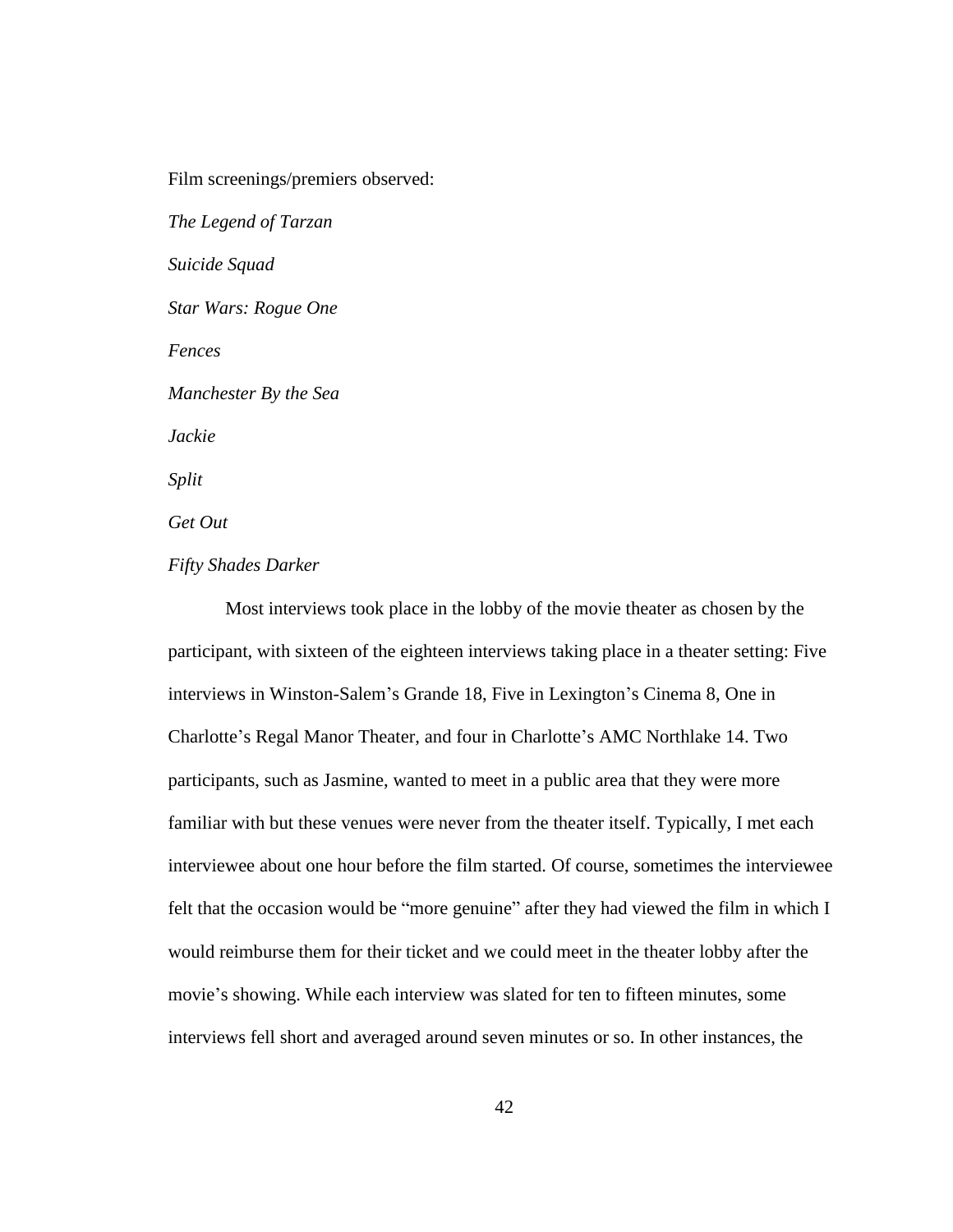more verbose participants, such as Jon, would go to almost as far as twenty minutes to thirty-one minutes.

The subsequent methodology used was field observation. On opening nights, I travelled to local theaters to provide "coverage" for debuting films. The first film screening that I observed on opening weekend was Garreth Edward's *Star Wars: Rogue One* in December of 2016. At the encouragement of my advisor, I elected to also observe the opening weekend for *Get Out* and *Fifty Shades Darker* in February of 2017. These films were projected to draw audiences of specific demographics which is what made their openings the subject of investigation. I took field notes in thick description and noted that no individuals seemingly attended these opening nights alone. For example, I noticed that groups of friends, married couples, and families, attended the opening for *Rogue One*, which had sold out within two hours of the first three showings, though the event was mostly attended by groups of white teenagers and twentysomethings.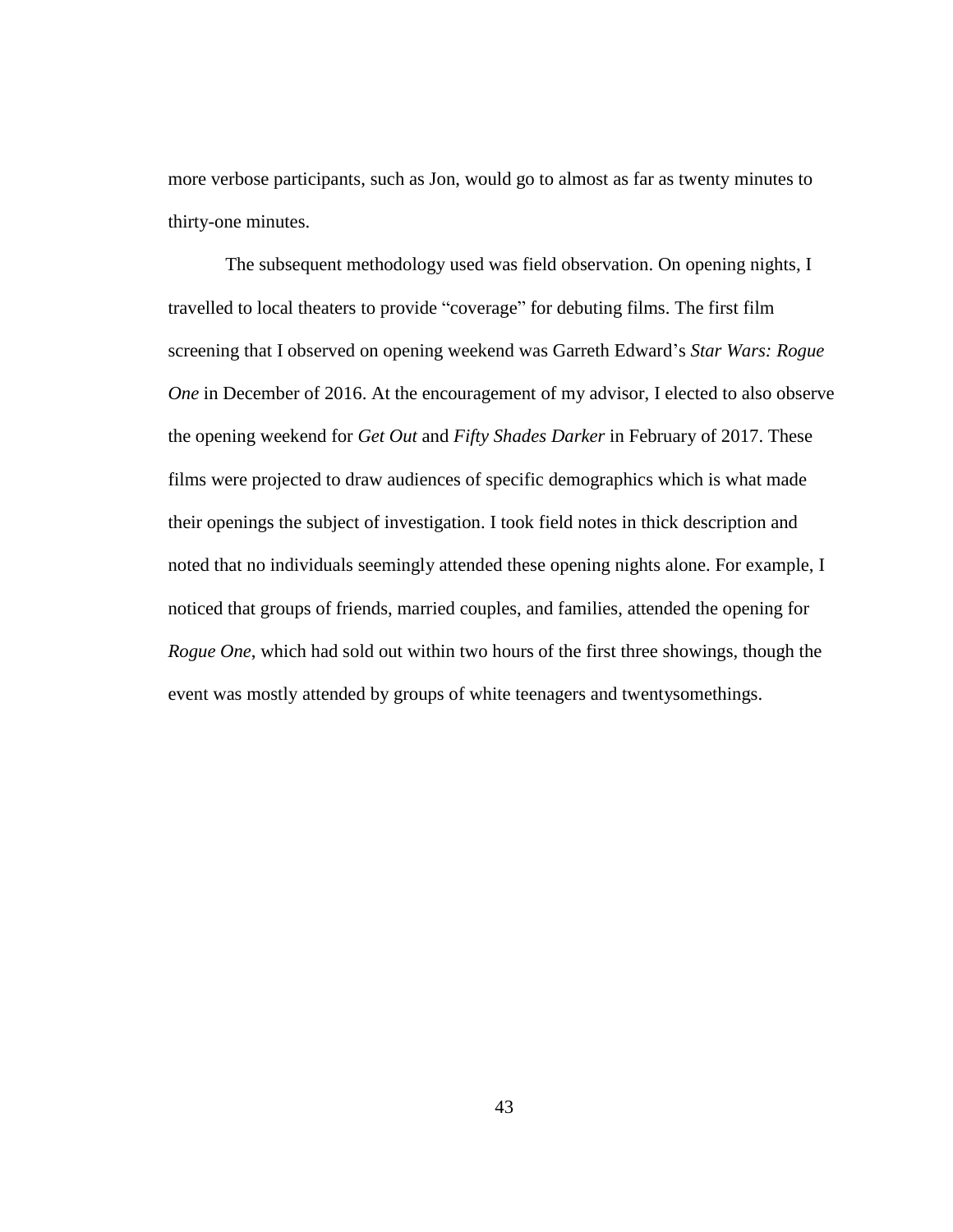## CHAPTER IV

# DATA, RESULTS, AND DISCUSSION

Jancovich, Faire, and Stubbings (2003) noted that there are essentially three different types of movie-goers: those who seldom attend, those who occasionally attend, and those who often attend. Of the fifteen moviegoing subjects interviewed, about nine of those individuals attended the movies on at least a weekly basis while the remaining six of the moviegoing sample seldom attended. In this fourth chapter, I will discuss the highlights of my observations including the demographics of the interviewed respondents, who goes to the movies more generally, how certain respondents attend the movies, moviegoing as religious behavior, and their reasoning behind moviegoing based on the answers I received during my qualitative interviewing.

## **Demographic Findings**

Out of the eighteen total respondents in this study, approximately ten were white males ranging from the ages of twenty-two to twenty-seven years old. Of these ten individuals, only one was married, three respondents identified being in a committed relationship while the remaining four individuals were single or dating around. Out of the five female respondents, two identified as black females, ages twenty-five and twenty-six and were both in committed relationships, while the remaining the three female respondents aged twenty (in a relationship), twenty-three (married) and fifty-five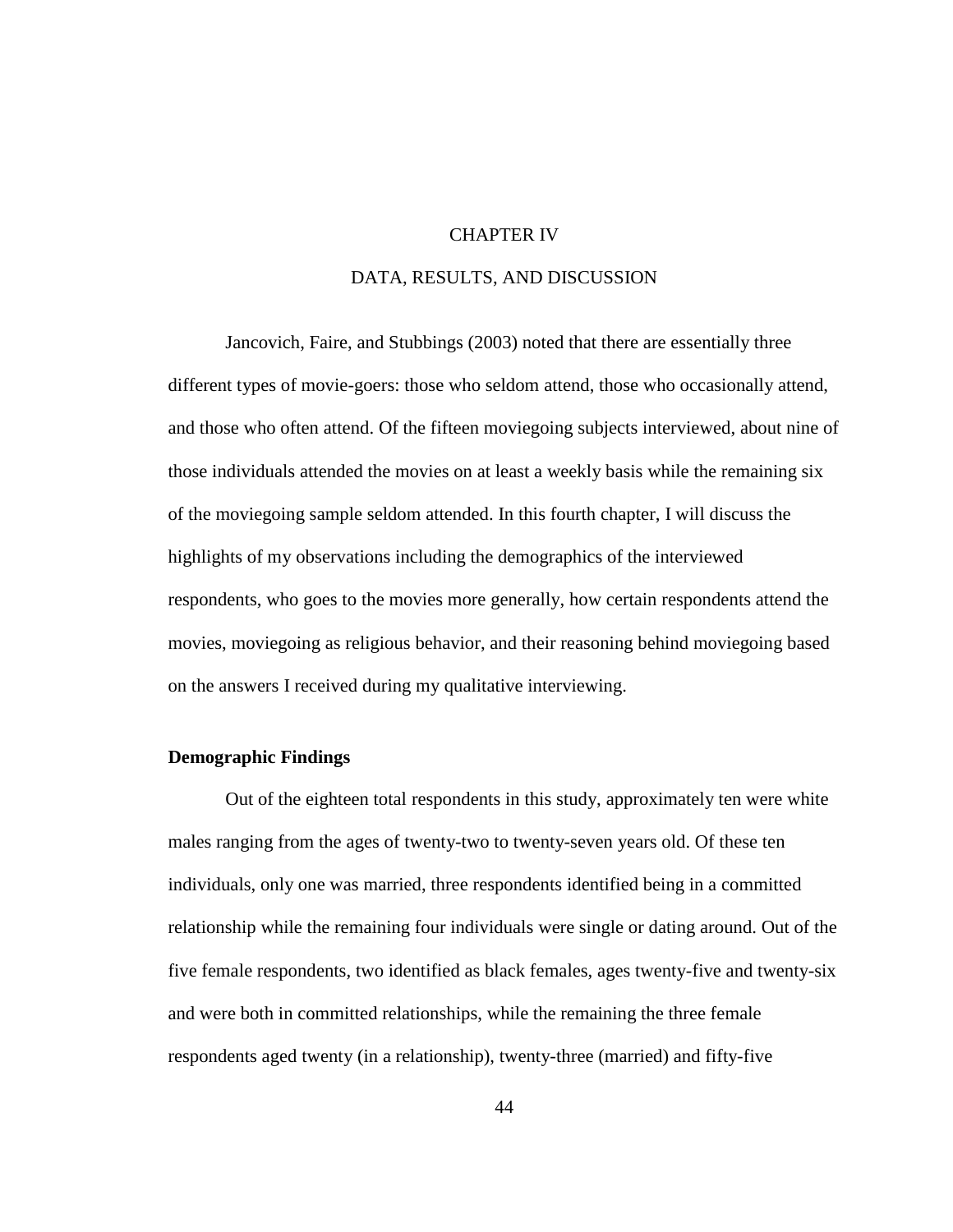(married). The older respondents identified as white males ranging from ages fifty (manager), forty-nine (married) and fifty-five (married). The remaining three individuals whose relationship status is unaccounted for were the managers or staff members of the selected movie theaters.

While respondents varied in race/ethnicity, sex, or religious affiliations, ten of the eighteen respondents in this study were aged twenty to twenty-seven years old. All respondents of this particular age group and two individuals, both aged fifty-five years old, responded to my study ad as posted in the Winston-Salem/Lexington, Charlotte, and Greensboro sections on Craigslist.org. Millenials have become the most prevalent pilots in this revolution of internet usage may have accounted for their overrepresentation in this study. The other two subjects, aged fifty-five, were both married and Mark, Valerie's husband, was a frequent computer user as he was also a software designer. The final subject, Jorge, found out about this study through his son who had read had also read about the study on Craigslist. No users expressed interest in this study via Facebook.com.

#### *Male Subjects*

Thirteen of the eighteen respondents for this study identified as male. Each male respondent was white. The greatest variant of male respondents was age. Of the thirteen male subjects, approximately ten ranged from ages twenty-three to twenty-seven years old while three remaining three ranged from ages forty-eight to fifty-five years old. With the exception to three movie theater managers, all of whom were white males, three subjects were married, three subjects were currently in a relationship while the remaining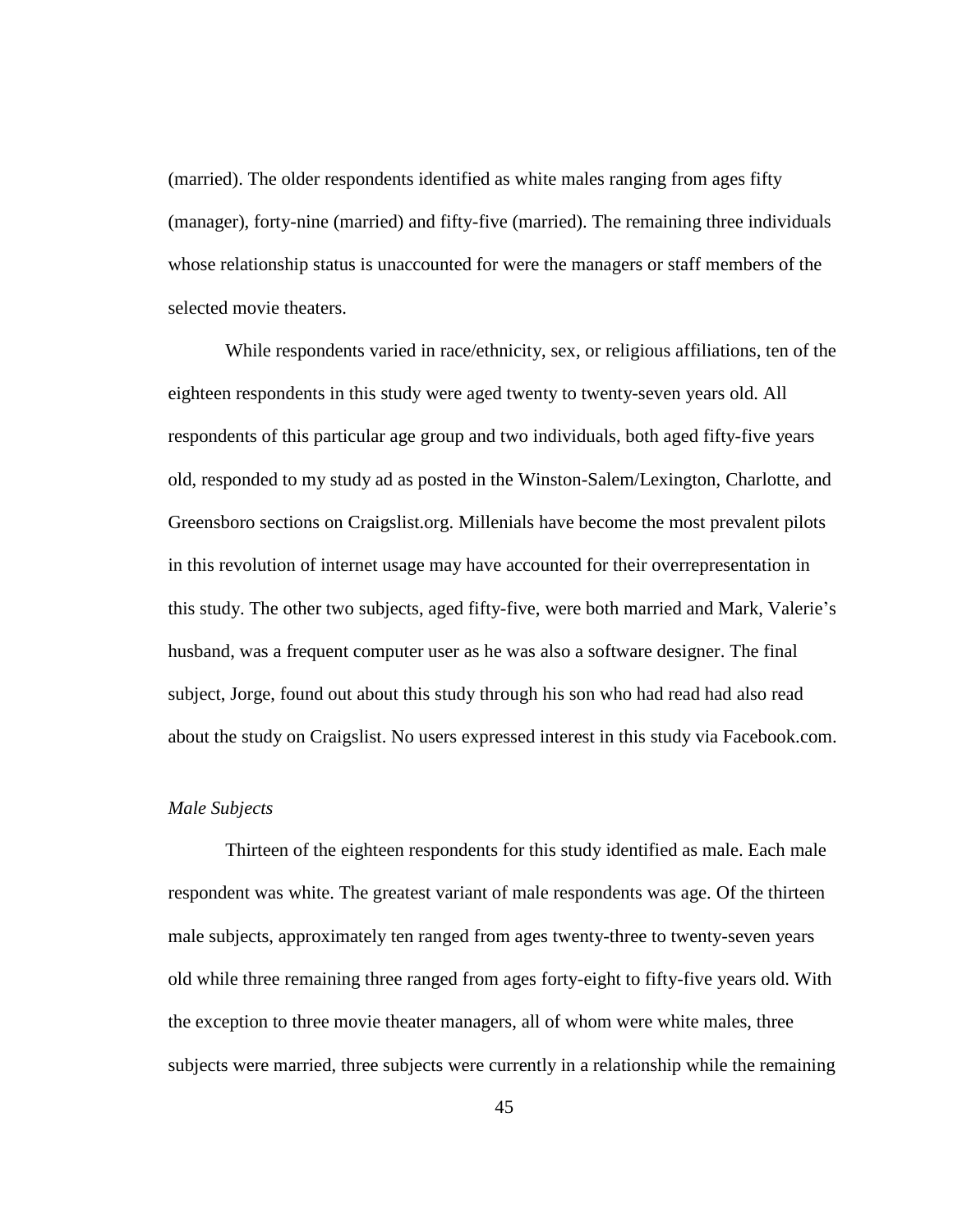four subjects were single at the time of this study. Since no subject attended the movies alone during this study, five of the subjects attended the movies with their spouse or partner while five moviegoing subjects attended with either friends or a close family relative.

# *Female Subjects*

Five of the eighteen respondents for this study identified as female. Three subjects were white while the remaining two subjects were black. One subject was fiftyfive while four subjects ranged from ages twenty to twenty-six. There were no single female subjects that participated in this study. Like their male counterparts, no female subject attended the movies alone. Two female participants were married while three were in exclusive relationships at the time of this study. Four of the female subjects attended the movies with their spouse or partner while one subject attended the movies with a group of friends.

Who is most likely to go to the movies? Mayne (1993) addressed that individuals wield an underlying, almost subconscious, assumption that the audience is homogenous. Clearly, the moviegoing audience is based on cultural place as well as time. When I covered the premiere of *Star Wars: Rogue One*, the cinema was packed with mainly twenty to thirty something white males while the premier for *Fifty Shades Darker* sported young white female subjects in their early to late twenties. This was always the case even for the bigger cinemas. All three movie theater staff agreed that even the most particular of films such as *Star Wars* or *Fences*, a film that drew a mostly African-American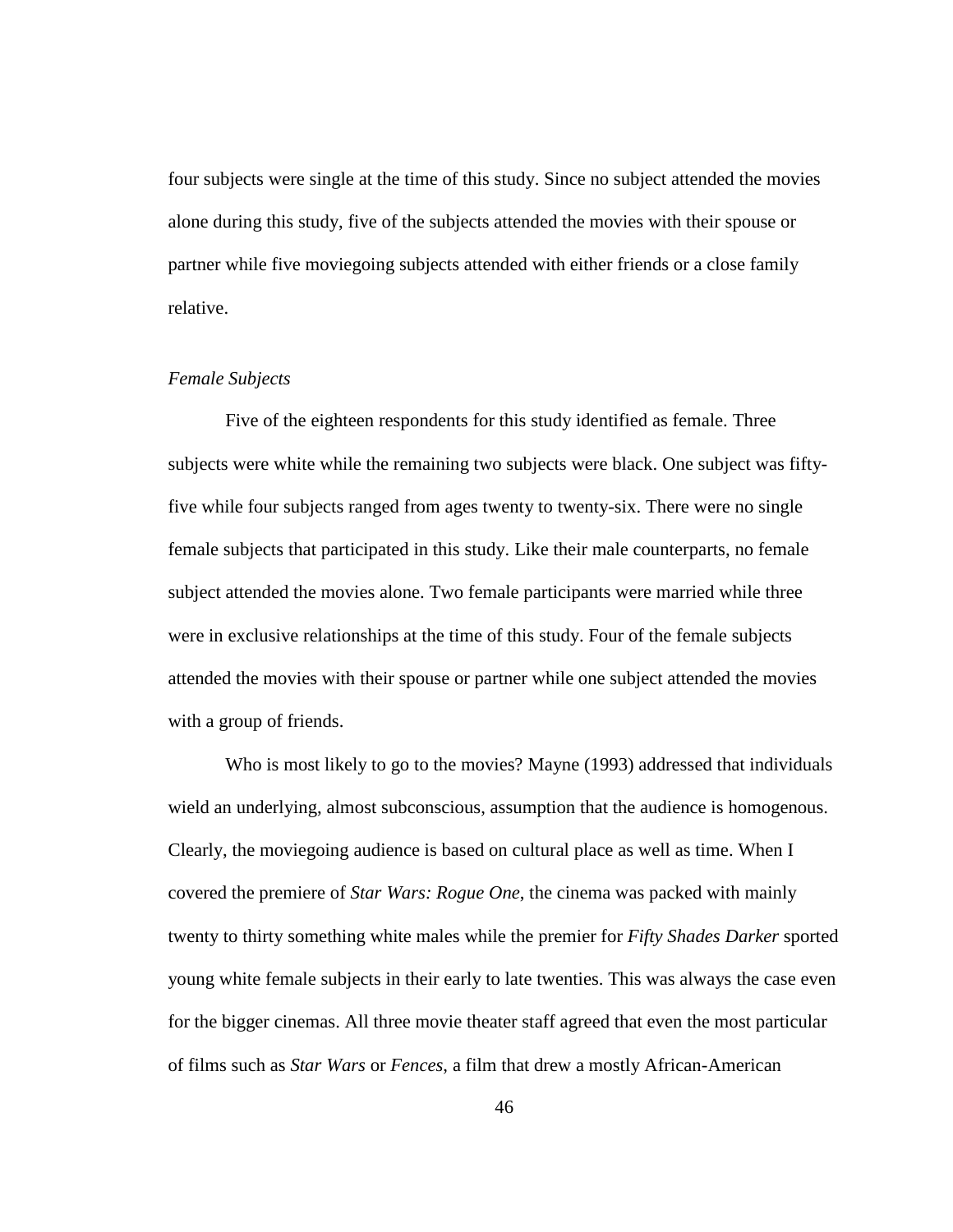audience during its opening night, will draw a general audience during non-busy times. Brad noted that arthouse cinemas draw older audiences but mainstream cinemas will draw younger audiences and families during the evenings. This is especially true during the weekend and summer evenings. Older audience members will come during the morning and afternoon times for the Monday to Thursday business days. As the hours and weekdays progress, younger audience members and families will more likely attend movie showings. For its opening weekend at the Regal Manor Theater, *Jackie* attracted white women aged twenty to seventy-five. *Get Out* also saw an overrepresentation of African-American couples and friends which at the AMC Northlake 14. During my observation of the latter films, I also noticed that no one seemed to attend the showings alone. For the Winston-Salem/Lexington cinema market, the observed showings included mostly twentysomething white subjects who were both male and female as well as white families. Greensboro premieres tended to lean towards more African-American twentysomethings and families while the Charlotte-metro area cinemas presented a balance of the two. The exception for this was of course the aforementioned arthouse cinema which consisted of twentysomething females and predominately older couples. This could also reflect the fact arthouse cinemas of the 1950's and 1960's consisted of college educated young people who have since aged.

#### **The Movie Theater Experience as a Social Experience**

One hundred percent of the subjects interviewed in this study agreed that the "movie theater experience" made the difference from viewing a film in the setting of the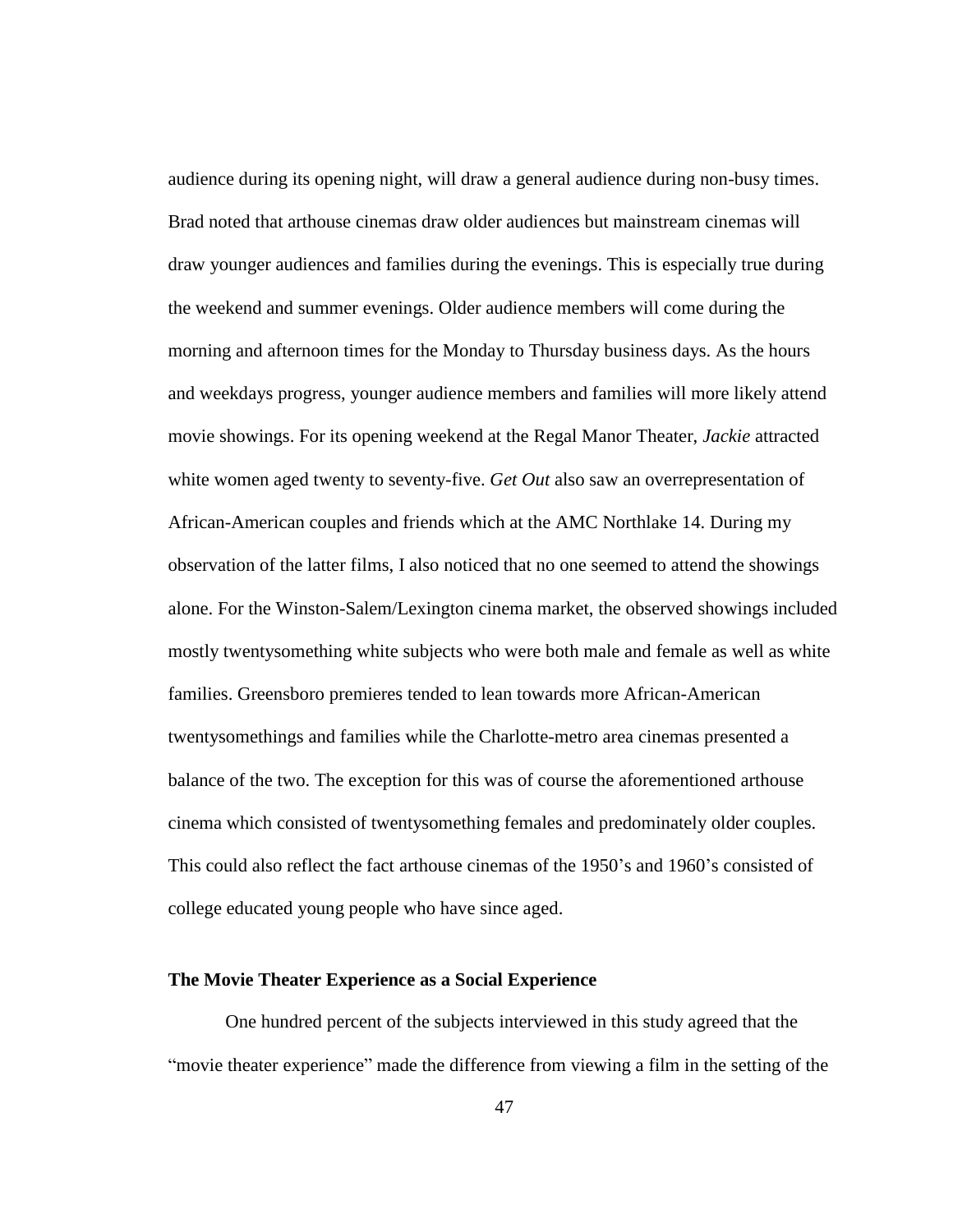personal home. Each subject had their definition of what the movie theater experience was. "For Valerie, a fifty-five-year-old teacher who was married, the movie theater experience was about sharing the public space with other members of the community which allowed her to make new acquaintances. For Leroy, a twenty-five-year-old college senior, it was the novelty of the new film accompanied with enhance sound effects. For Raven, a twenty-six year old bank teller, it was simply attending the movies with her partner as a means of intimate bonding. The most prominent and profound finding I discovered throughout this study was that moviegoing means different things for different people. As we progress through this chapter, it is pertinent to pay attention why movie going is (or in some cases, is *not*) important to these participants. I allow each member to bring their own assertions, values, and interpretations for the most coherent understanding of their behavior.

Leroy and Randy entered the Grande 18 about fifteen minutes before the movie started. I found out that the two had been neighbors and best friends since they before they could remember. They were also the so-called 'repeat offenders' (individuals who attend the movies often) that I often allude to throughout this study. They never confirmed or denied whether or not they were actually fans of the franchise itself but the two elected to see *Star Wars: Rogue One* for the positive reviews that the film had garnered. For variation, I chose to interview the two after they had viewed the film since most of my interviews took place before the fact.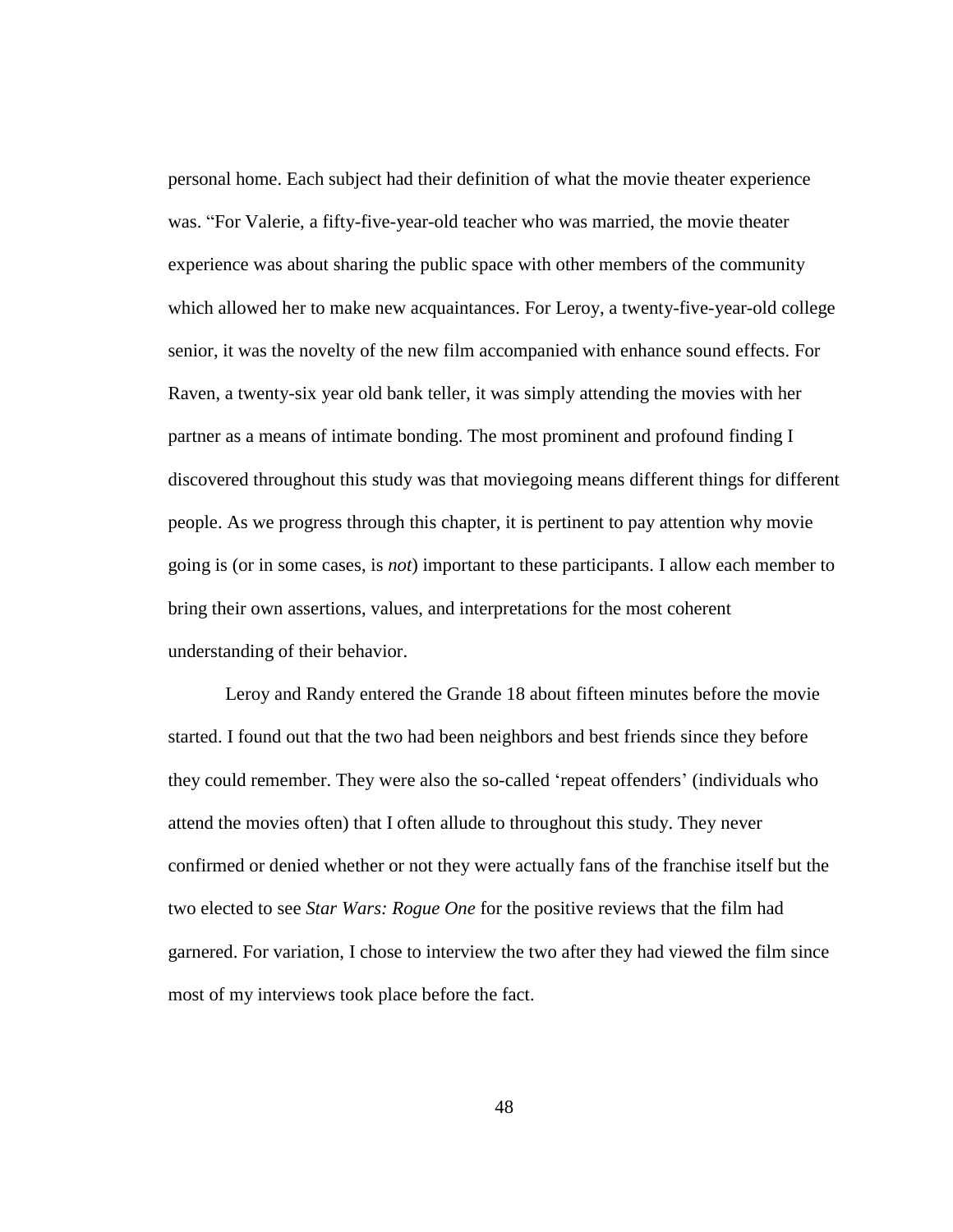Leroy was finishing his senior year of college at North Carolina State University. His winter coat and hat made his body language harder to read than all the other interviewees. Leroy and Randy spent a great deal of time at their local cinema. They could afford it too. They lived in a wealthy part of Davidson County, North Carolina and also arrived in top of the line Subarus. However, despite their economic background, the two were quite particular when it came to moviegoing as they hunted for the best moviegoing deals. I will touch more on this so called "strategy" later but when I asked the two why they chose to attend the movies that night, they both responded with the same answer. In short, they attended the movies for the social experience. Keep in mind that much like what I noticed in the literature review, this may mean different things for different moviegoers.

Moviegoing as a social experience was a different animal for Leroy and Randy as compared to Rosario, Trey, or Jon. While Leroy and Randy were focused on how moviegoing was a social experience for their particular friendship, Rosario and Trey believed that the moviegoing was a social experience because they were seeing the film on the big screen with *strangers.* These responses were head turners. Rosario noted that there was "just something" sharing a new experience with people whom she did not know while Trey and Brian expressed excitement of being part of a social event that took place in a public atmosphere. Each individual who participated in this study elaborated on how moviegoing was a social experience. The three movie theater managers believed that moviegoing was a social experience based on the fact that individuals could see a movie with both friends, family, partners, *and* strangers. For management, it was contingent on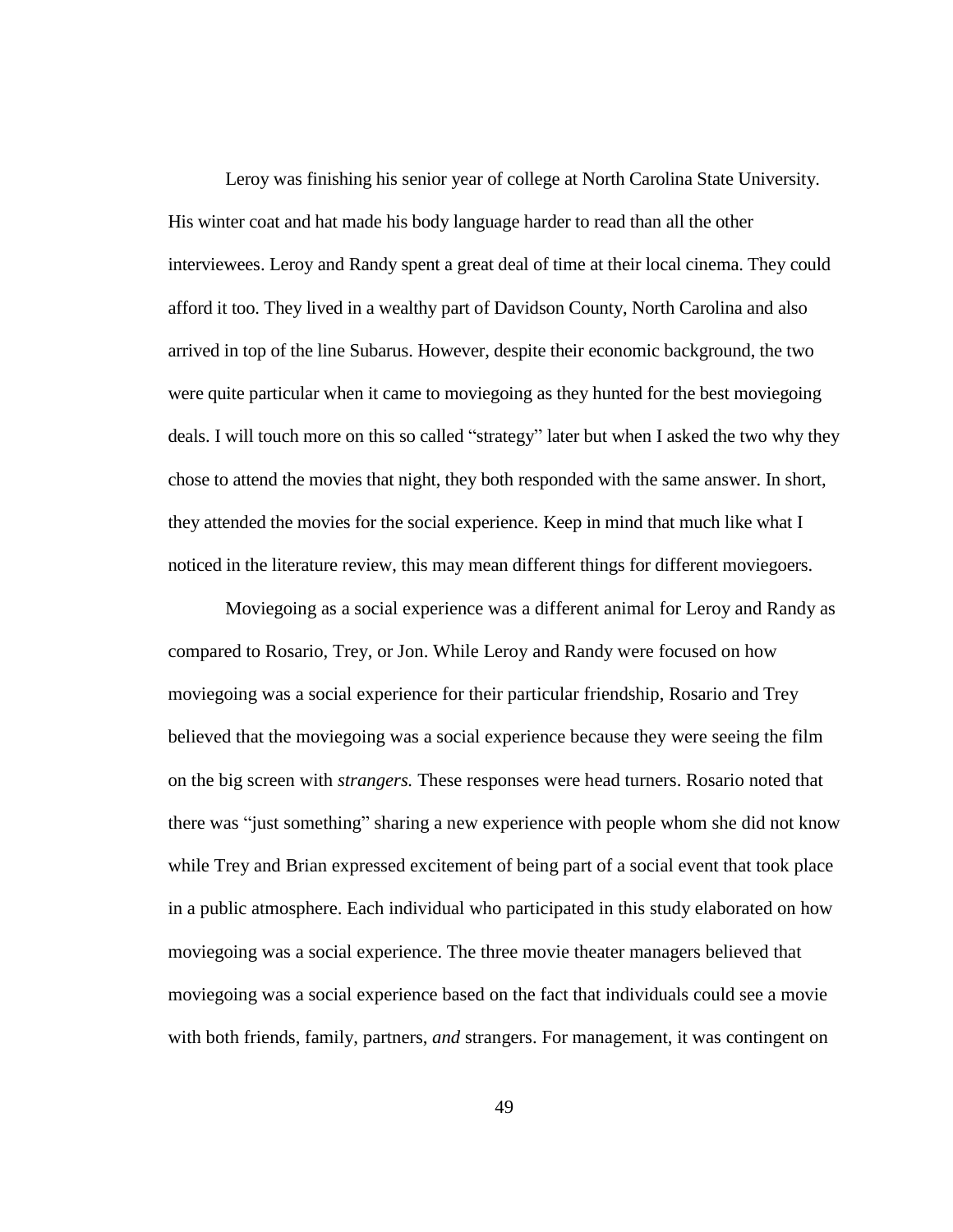the public place playing as the host for the social experience of moviegoing. The fact that the movie theater was a place that belonged to the public, made each case of moviegoing an event for the public.

Seven of the fifteen moviegoers attended the movies with either a romantic partner or family member. Mark and Valerie included moviegoing as a common activity throughout their marriage while Brian and Riley, a married couple in their early twenties, rarely attended the movies at all. Their reasoning for attending the movies rarely was that moviegoing was "a sometimes thing" and was more just about getting out of the house every now and then. Chester often the movies strategically with his stepfather while Jorge attended the movies with his son, Robert. Jon attended the opening of *The Legend of Tarzan* with his younger sister, someone who he was close with. Participants who were romantically involved, i.e. those are dating, engaged, or married viewed moviegoing differently than their single counterparts. For those who had been in long-term, committed relationships, moviegoing often served as a wonderful dating opportunity.

Mark: There's a social aspect of going to a movie. So, if I am going with friends, it's because I'm going to, you know, spend some time with this friend. We'll go to a movie, we'll have dinner afterwards, we'll interact socially and have a conversation, learn a little bit about each other. What movies did they like, what movies did they not like so I'm getting to know my friends that way too. And of course, with my wife just because we're being you know … intimate social or intimate in a socially acceptable way. We're not talking to each other but we may lean in and share private jokes with each other about the movie, about the actor[s], about something that's going on within the movie. We will hold hands throughout the movie, we'll share popcorn, so it's an intimate setting for the two of us in a socially acceptable way. (January 19<sup>th</sup>, 2017)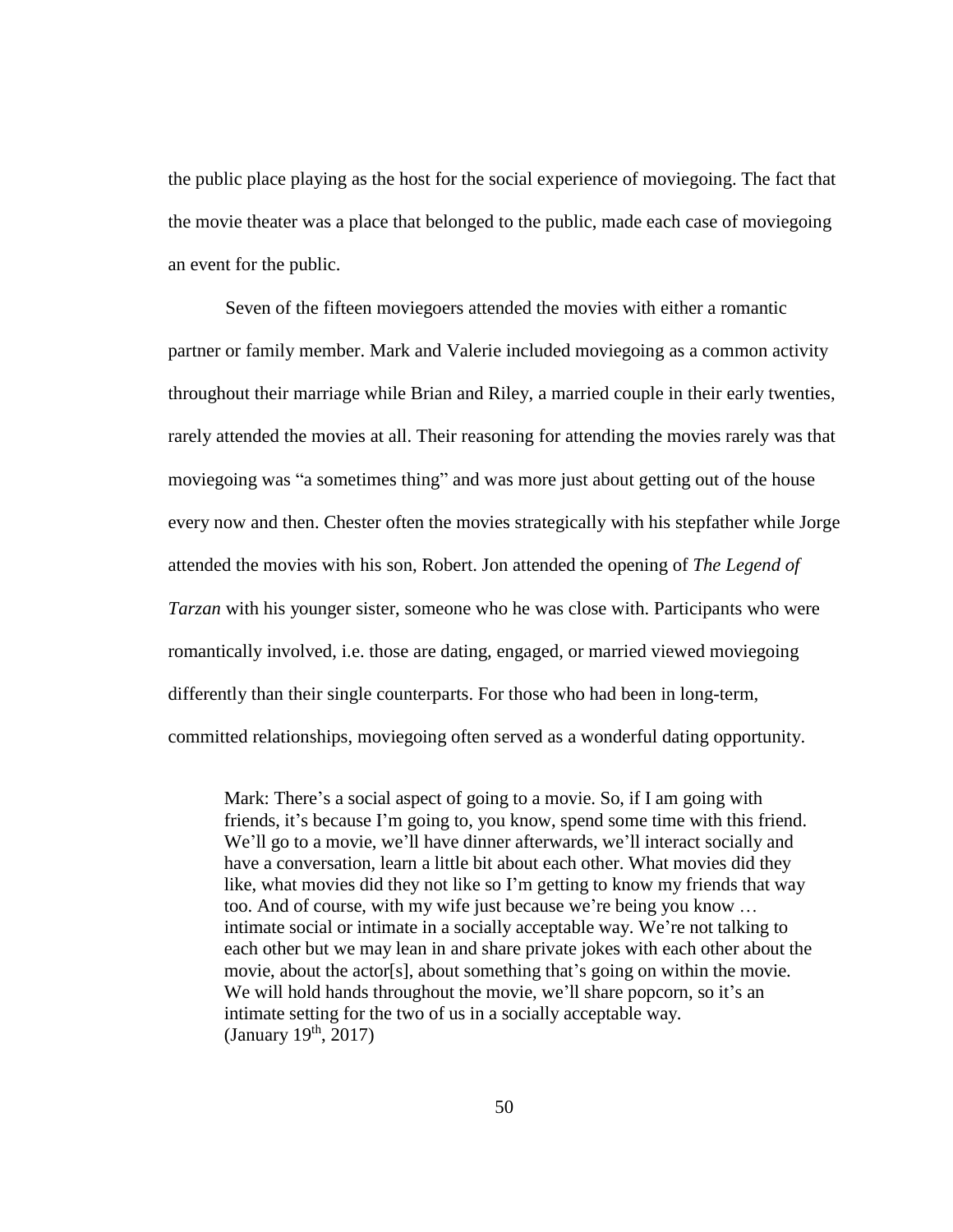Raven saw moviegoing as not just to see a film but almost exclusively to spend time with her partner. Raven was also a classic cinephile but she was admittedly indifferent about seeing a film in a movie theater environment. It made no difference to Raven if the film was being presented in a movie theater or on her own personal television screen. For her, it was about being with her boyfriend.

Raven: My boyfriend is my moviegoing buddy … It doesn't really matter to me because I just like to see the film, I don't necessarily need to see like all the other experiences that come with it. Maybe the reaction from the audience and that definitely enhances the experience and it makes it more fun but um, [looks down and pauses briefly] I'm … but what I get out of it honestly is just seeing my boyfriend happy and spending that time with him. (January  $16^{\text{th}}$ , 2017)

These narratives are not unlike those of Bryan and Riley. The two UNC-Greensboro students had been married for one year. They were not cinephiles nor casual moviegoers but they were seemingly affectionate with one another. While they two agreed that the theater experience and social atmosphere enhanced the viewing experience, they saw this activity as a couple's venture. They did everything they possibly could together. They actually viewed it as a bonding experience. To clarify: all interviewees believed that going to the movies for a first or second date was not a good idea. Couples with more longevity and maturity however, could view moviegoing as a bonding experience and can actually bring the two individuals closer together. Clearly, two people are denied this chance to bond if they are engaging in moviegoing at an early stage of the dating process. As time goes on, individuals seemingly enjoy the activity of not facing or talking to one another. From the answers given in these interviews, we see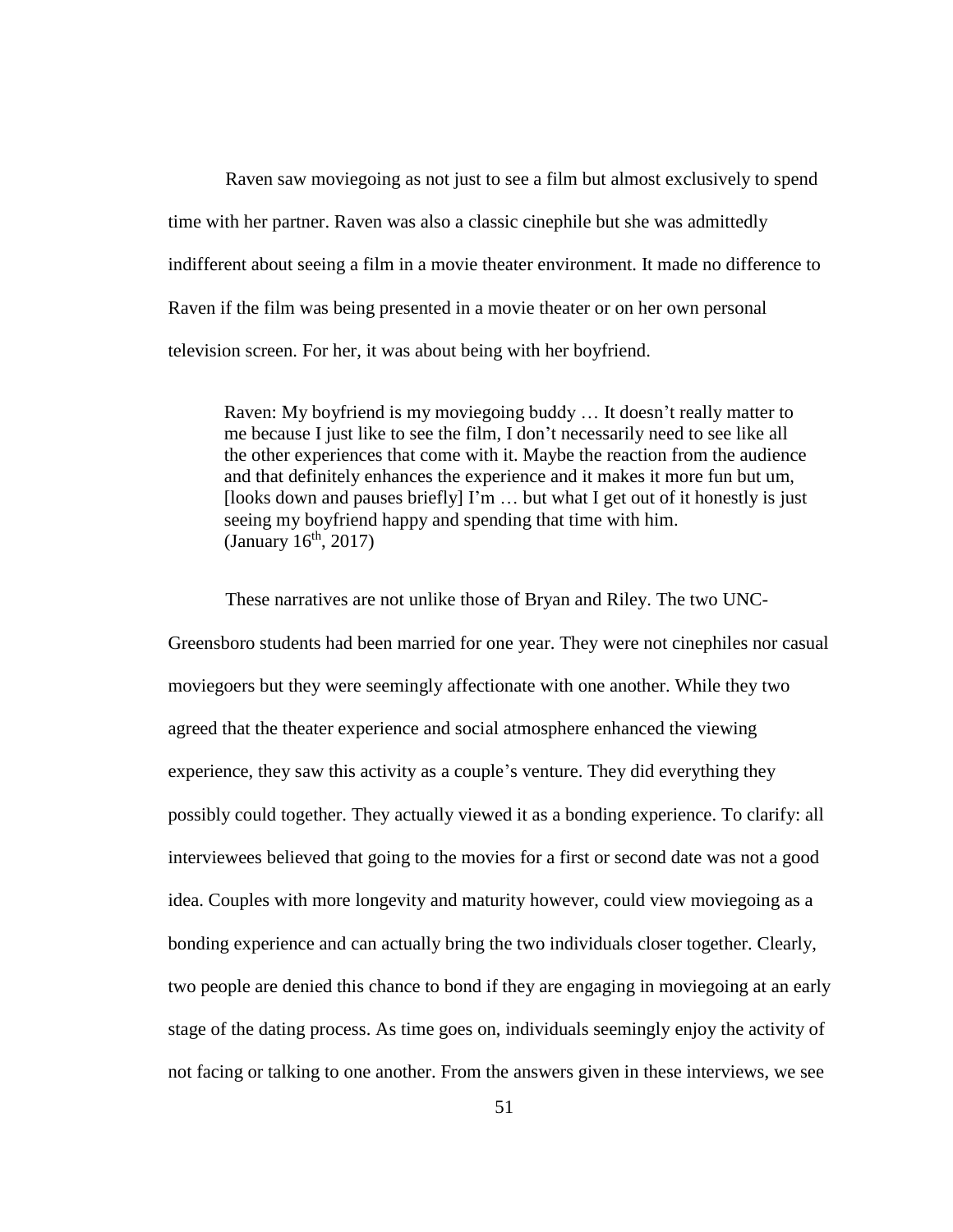that the collective suspension of disbelief is a solidifying experience for the two lovers. This would also suggest that romantic and social bonding does not have to involve direct contact, gazing, or conversation to be fully appreciated.

#### **Affordability and Attendance: Strategic Moviegoing**

Since moviegoing is based on individuals' ability to afford attending, I decided to look at how participants moviegoing methodology. The first four interviewees succinctly stated that moviegoing was not an affordable venture if it wasn't an occasional outing. As the study progressed, however, I noticed that the more likely individuals attended the movies often, they were more likely to approach moviegoing differently than their counterparts who attended on an occasional or seldom basis. Mark and his wife, Val, bonded through moviegoing.

Me: Well since you're a repeat offender, so to speak, about attending movies, is it affordable to attend the movies on a regular basis?

Chester: That's kind of where I uh … I'm kind of lucky I live in the area that I do. About fifteen minutes up the road [referring to a theater on the other side of Winston-Salem] we have a bargain theater.

Me: Ok.

Chester: Two dollars and fifty cents to see films that are kind of, you know [looks up at the ceiling], let's say about a month or two old.

Me: So they're not 'fresh' [movies]?

Chester: They are not 'fresh' but the theater that we [referring to him and his stepfather] have been going to for the past year or two is a theater about ten minutes from my house that is six dollars for a 'fresh' ticket. It is sometimes a little bit cheaper if you go in the afternoon. That is actually a very large hurdle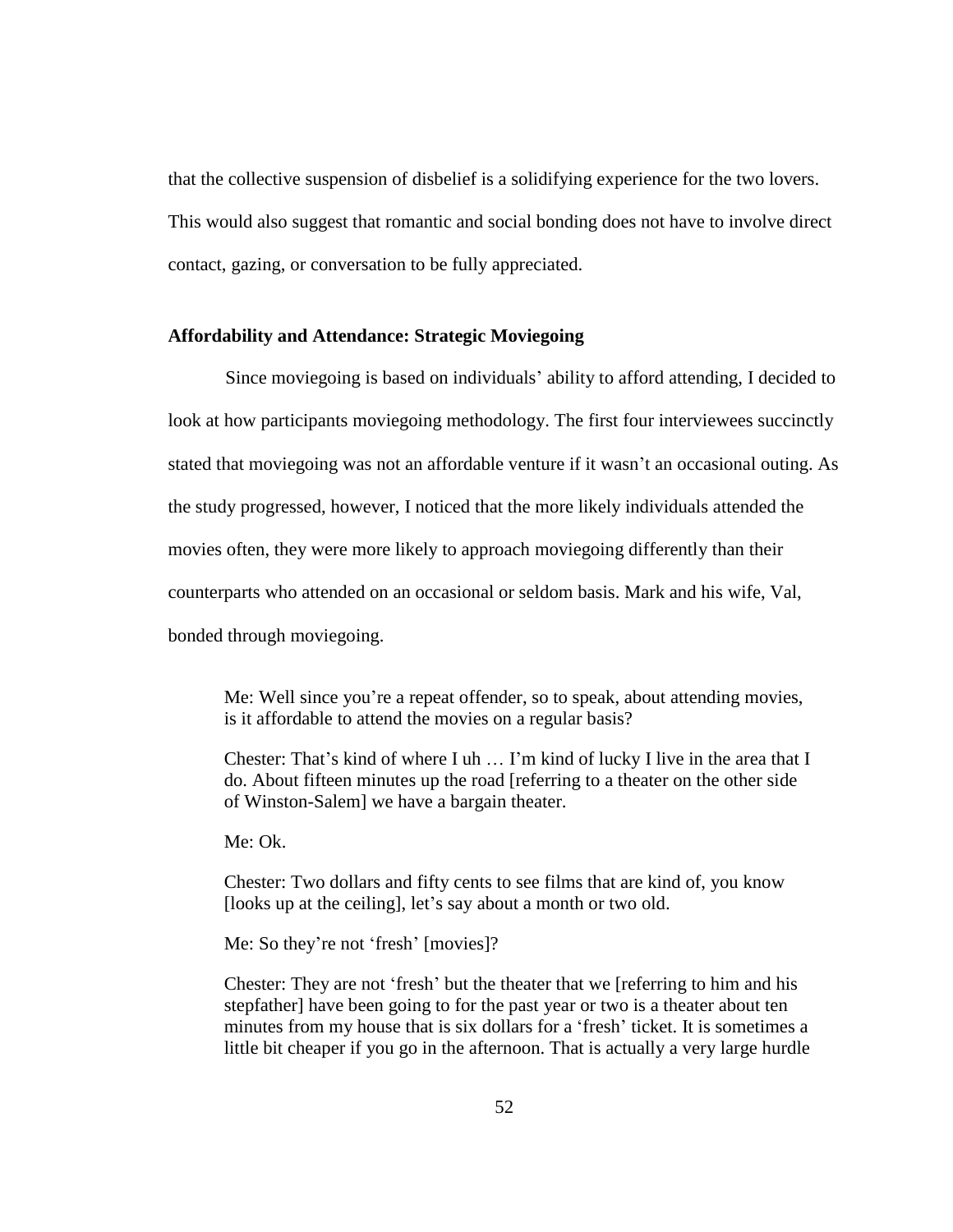for me. Until that theater came around, we hardly … it was something that we were really excited for.

Me: Is it fair to say that you are pretty economic? You're pretty strategic about movie-going?

Chester: Yes, definitely! (January  $1<sup>st</sup>$ , 2017)

I encountered nine subjects who shared this strategic approach to moviegoing. Of these nine subjects, seven stated that they attend the movies often. While the overall study saw various individuals of different genders, races, and status, most of the members that participated in this study were textbook cinephiles (individuals who love film and moviegoing) (Cook: 2015). I noticed that most of the individuals who took place in this study were middle to upper middle class individuals, fifty percent of the overall respondents asserted that it was affordable to attend the movies on a regular basis. I noticed that what separated those who said that attending the movies often was affordable as opposed to said that it wasn't, was strategy.

Strategic cinephiles would do anything to attend the movies for little cost (including taking part in this study). Often when I asked: "Is it affordable to attend the movies on a regular basis?", I often phrased this as a rather general and even ambiguous question. This where the strategists took pride in their methods. Mark and his wife were perhaps the most strategic cinephiles that I encountered during the duration of this study.

Me: I have to ask. Because you go often, is it affordable to attend the movies on a regular basis?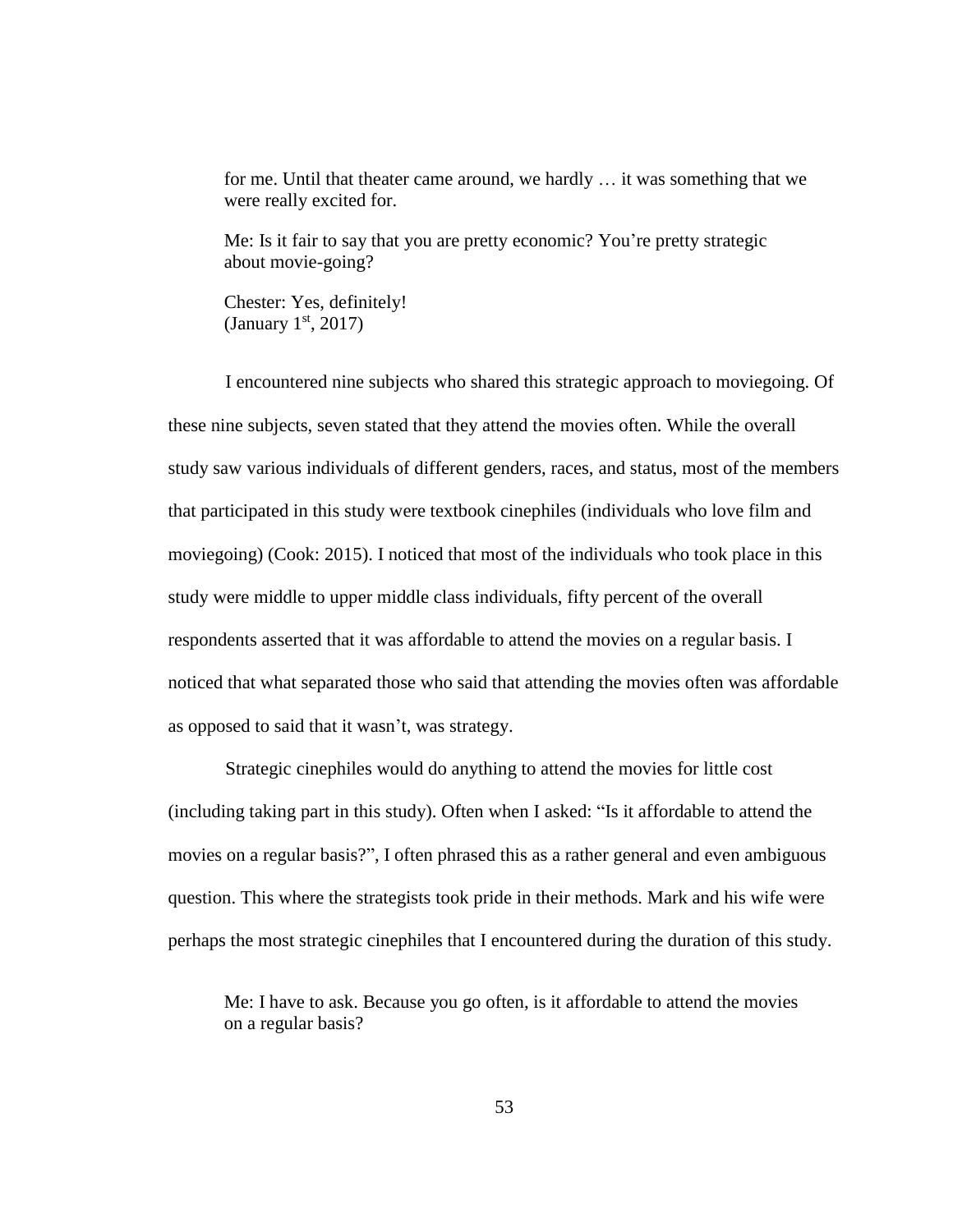Mark: Because I go to the cheap movie theater, yes. So I go to the "two-fifty dollar theater" just down the road or I'll go over to K-Ville [slang for a theater in Kernersville, North Carolina] and attend one of the … I think it's four … three dollar movie theaters. That's about half the price the price if I go to one of the [other movie local movie theaters] … so yeah, it's way cheaper.  $(January 19<sup>th</sup>, 2017)$ 

Mark and his wife attended the movies often. At least once a week, they search for almost any film playing at one of these discount cinemas. They even were strategic in their concessions purchasing. They would often sneak in their own snacks which, of course, was against movie theater policy. Sometimes, the two would even pop their own popcorn prior to entering the facility.

For the strategic moviegoing individual or couple, this routine seems to be rather affordable. How so? The strategist(s) choose to attend the most opportune times to see a movie. According to nine subjects, attending morning or early afternoon showings (also known as matinees), attending economic showings (also known as Stimulus Tuesdays in some theaters), using coupons or gift cards, or attending discount movie theaters are common methodologies for the strategic moviegoing subject. Three subjects chose to attend movie showings during opening weekend but still chose to do so in an economic fashion. Often, these individuals will attend earlier showings during an opening day or weekend. The social experience was still present for some but this is not the main focus for them. It is perhaps a different moviegoing experience for the strategist. I noticed that the strategists focused more on experiencing the film narrative, the technological experience while for some strategic moviegoers were less interested in the moviegoing experience. Rather, they viewed it as an opportunity to be intimate with whom they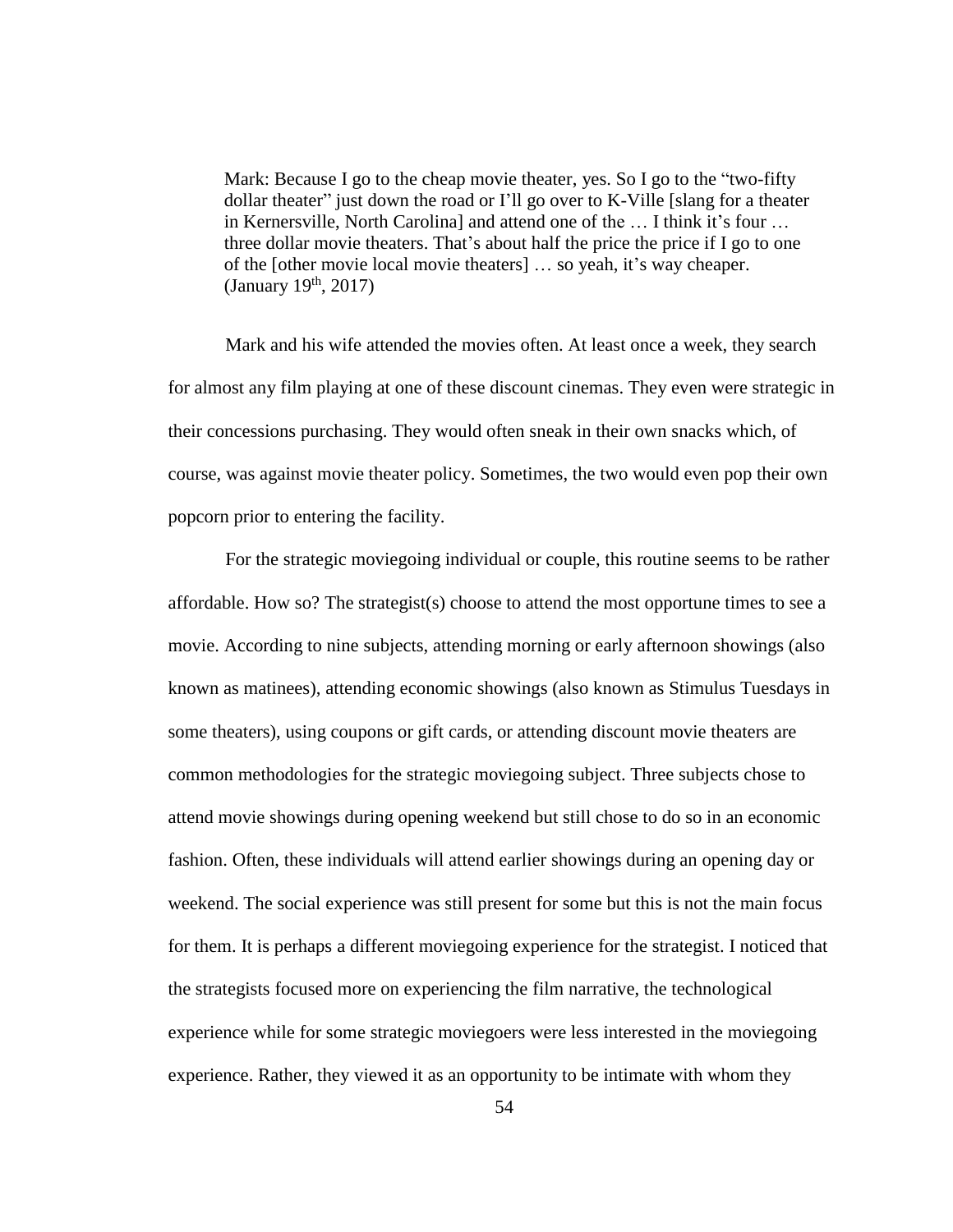attended the movies with. For example, Chester and his step-father had very little in common. Strategic moviegoing was an adventure for them. After their showing, Chester and his stepfather finally had something to talk about that was not related to work, school, or home life. This would prove these specific moviegoers as not being antisocial but rather, purposeful and intimate.

### **Moviegoing as Religious Behavior**

It was the most difficult question to ask throughout the entire interviewing process and it never failed to make me nervous before asking. I had already had one bad experience after an interview and any time after that, I felt very uneasy asking. Brad sat across from me wearing his usual suit and tie. He took his job very seriously. He was, without debate, the most professional and serious subject I met throughout this study. I couldn't believe that I had doubts about asking this question so I looked down, looked back up at him and finally I threw out there:

Me: Is attending the movies anything like attending church? He looked confused. He had already expounded on how going to the movies was all about the social experience but was it a religious one?

Brad: For me? he asked.

Me: Sure … or just, you know, something you've seen. What's your opinion on it? I replied.

Brad: Say that again. I complied.

Me: I mean … I've never seen it that way.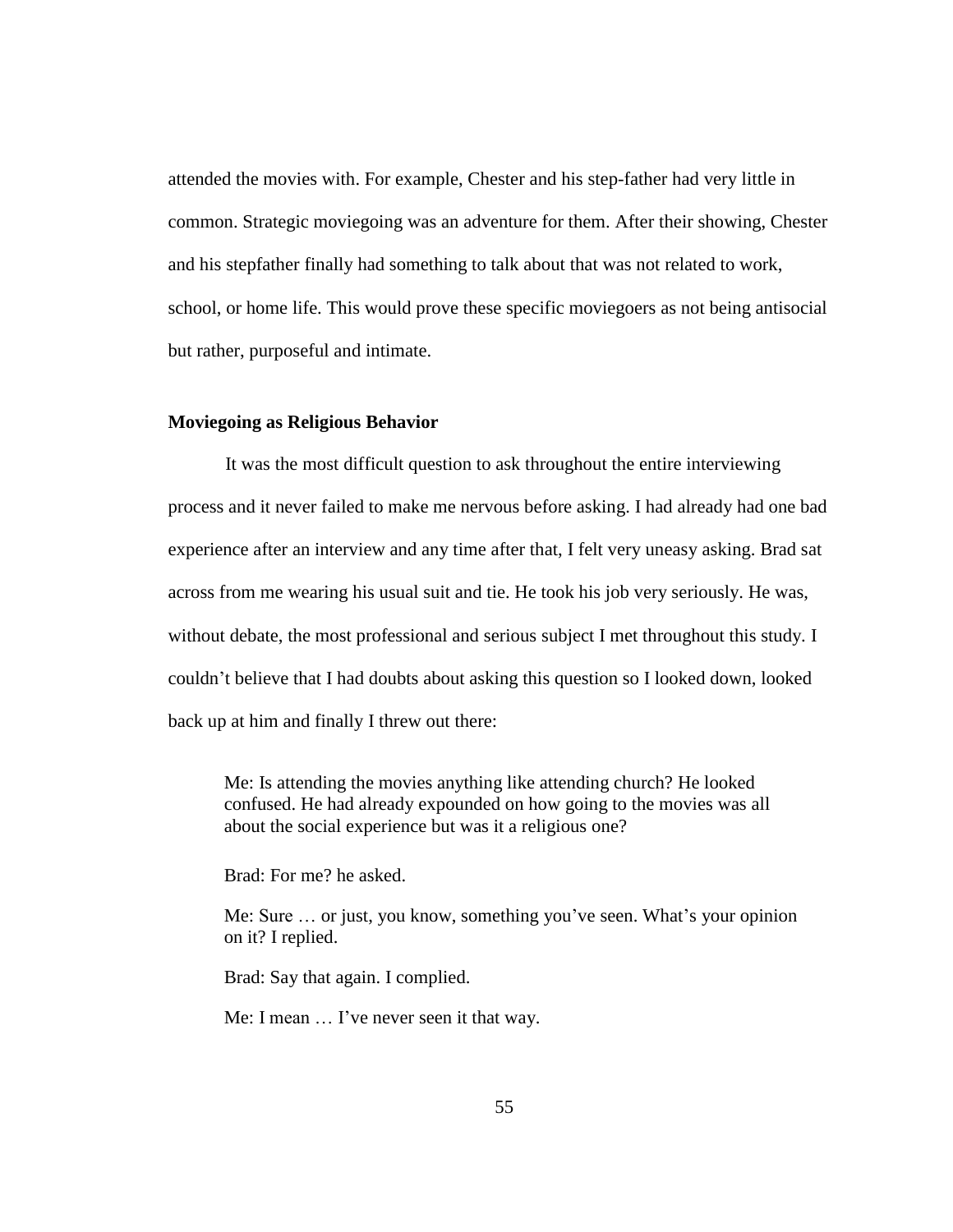He respectfully answered my last question for him and we shook hands. As I headed towards the front door he couldn't help but ask:

Brad: What did you mean by the church question? I mean, there is a church that meets here on Sunday mornings but that's about it.

Me: Well there is some sociological and religious literature on how film can be treated as a sacred entity. Especially when we're talking about strangers getting together to experience something they could experience in a private setting or at a later time.

Brad: Yeah, still don't see it that way. Anyway, thanks for dropping by.  $(January 20<sup>th</sup>, 2017)$ 

This was perhaps one of the most typical reactions that I often received when asking this question although it was not the most extreme. I knew that Shawn identified as a Christian but he claimed that he only attended church "every now and then". He was twenty-seven, had previously worked as a middle school teacher and was on his summer break when I met with him outside of the premier for 2016's *The Legend of Tarzan.* So, Shawn received the same set of questions that every other moviegoing subject received. "Is attending the movies anything like attending church?" I asked effortlessly. His look of discombobulation eclipsed that of Brad's. Though the pause was brief, he looked around the room as if someone had hit him with jury duty.

Shawn: No. It's a difference. Everybody is together like in [attending] the movies and in church but the movies tend to be more entertaining and church tends to be a bit boring sometimes but there is a difference.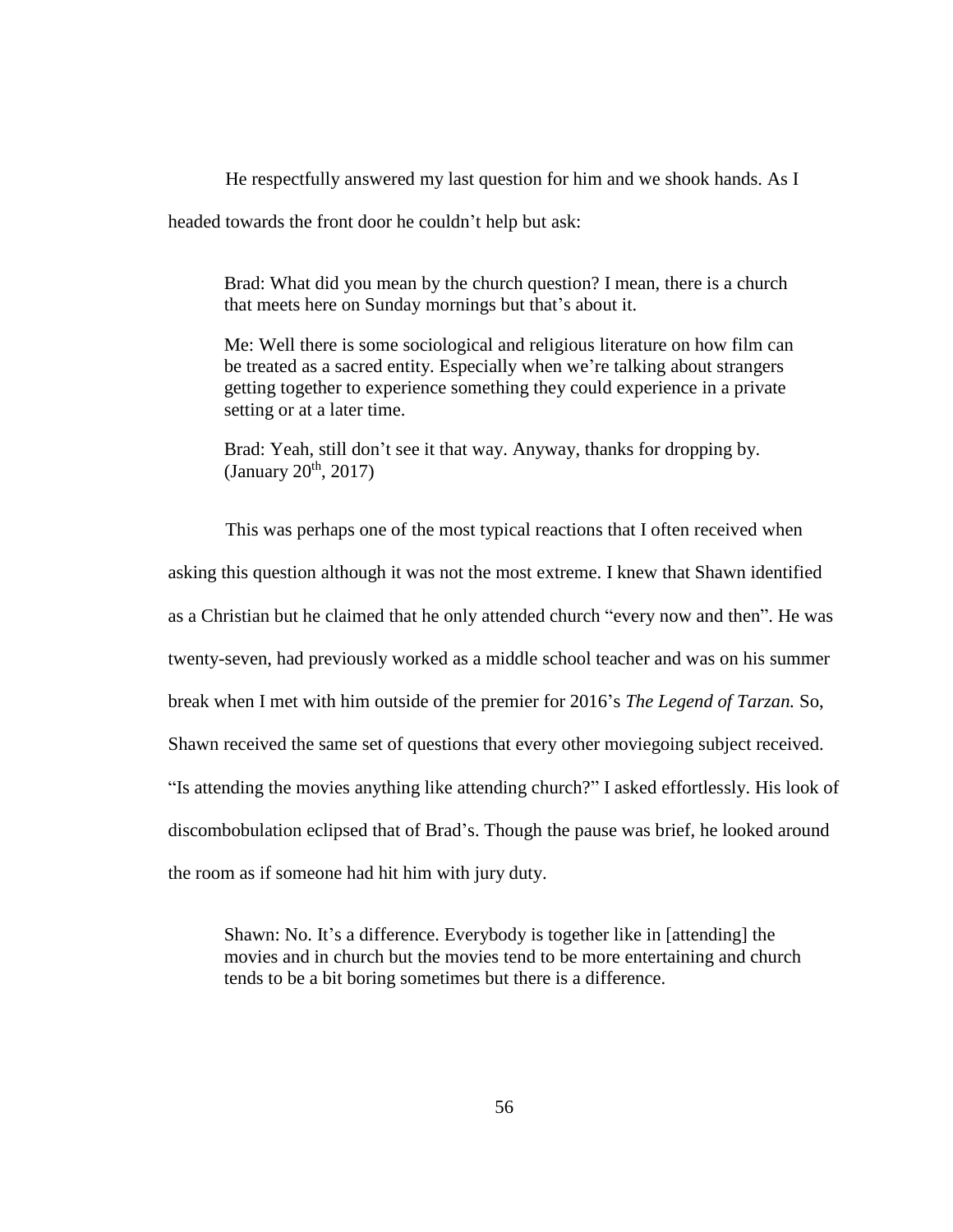I preceded to ask him the last few questions I had for him before I subsequently ended our interview. I packed began to pack my gear and thanked him for his time and participation. Before I could head out he came back.

Shawn: Hey, I uh was kind of confused about the church question.

I didn't want to scramble to get by recorder back out as he seemed really uneasy

but I did write down what he said to me.

Shawn: Why would you ask me that?

I still thought nothing of this so I thought that it may be best to explain things to him in laymen's terms.

Me: Well, in sociology, it's important to look at sorts of social behavior and draw similarities. When some of use look at religious behavior such as going to church, it may not always be about worshipping God but rather, getting together as a community.

Shawn: Ok, but it isn't the same thing. He quipped. You may want to be careful asking those kinds of questions.

Shawn didn't seem angry but he did seem borderline offended. And perhaps despite what scholars such as Lyden, Mauss, and Durkheim had asserted in their time, perhaps I was met with the well-known clash of ideology that exists between the academy and those who occupy the outside world.

The majority of interviewed subjects that I encountered during this project would take Shawn's side on this discussion. If the question was not viewed as unpopular, it was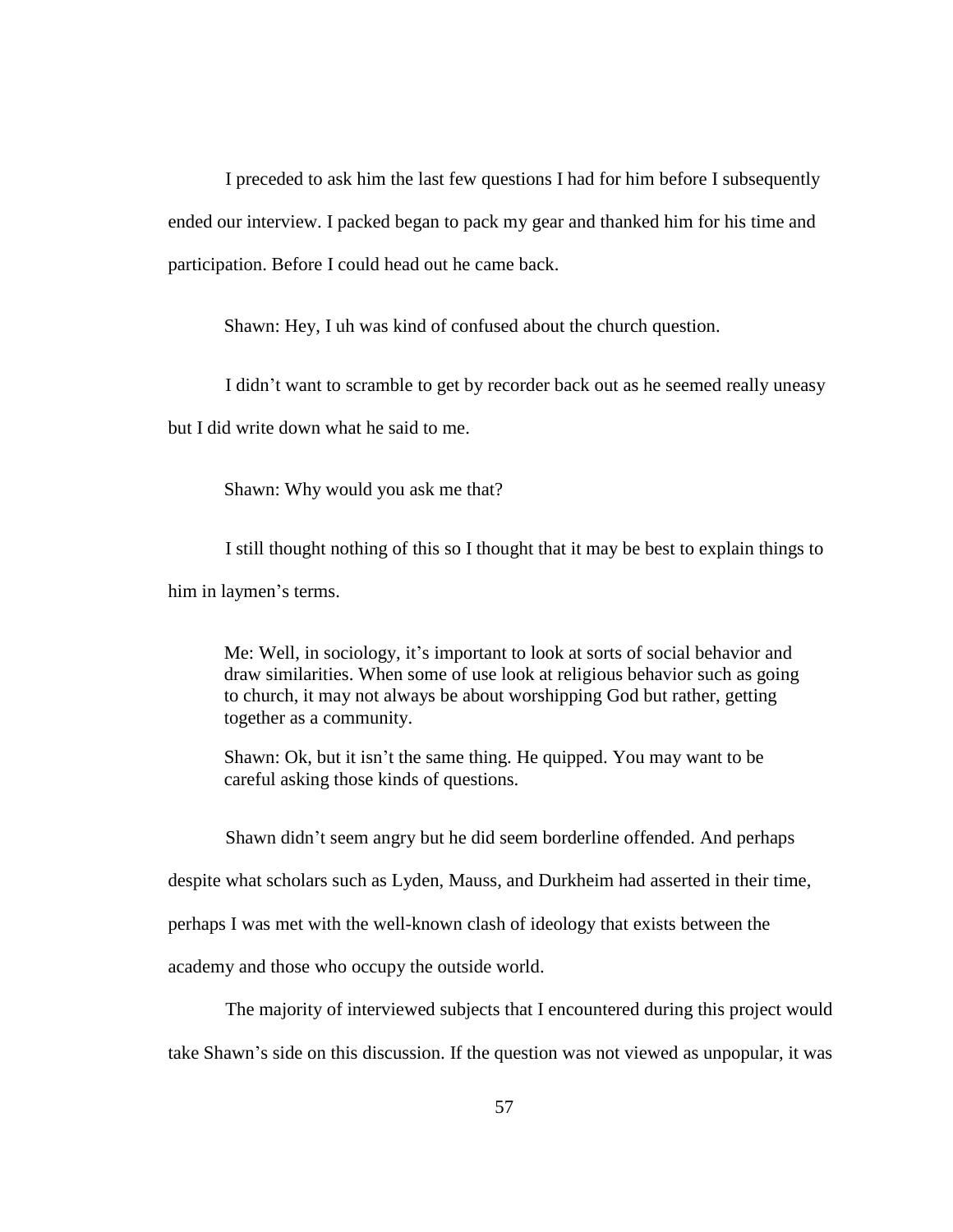most certainly shot down by most participants. Only four out of the eighteen participants believed that attending the movies was the same social behavior as attending religious institution. Of these four subjects, one identified as non-religious while the other three were occasional churchgoers. For the majority of the skeptics, their disavowal could be summed up in one sentence: "No, because going to the movies can be fun and going to church can be rather boring." These answers seemed to run together after some time. The only skeptic whose answer really differed from the rest was Valerie. For her, church was a personal, spiritual venture as going to the moves was a personal one too but a polar opposite.

Me: Do you attend church or any other religious institution?

Valerie: Um … occasionally.

Me: Is attending church anything like attending the movies?

Valerie: No.

Me: Why not?

Valerie: It's [church] more introspective. I'm paying more attention to myself [in church] as opposed to the movie [when I'm paying attention to something else]. (January  $19^{\text{th}}$ , 2017)

Valerie discusses her own investment in both entities. But the most colorful responses came from those who believed that attending the movies *was* similar to attending church. Of these four subjects, each one held different viewpoints on the matter. The most distant "Yes" I received was from Ian, a twenty-three-year-old movie manager out of the Winston-Salem/Lexington market and occasional churchgoer, who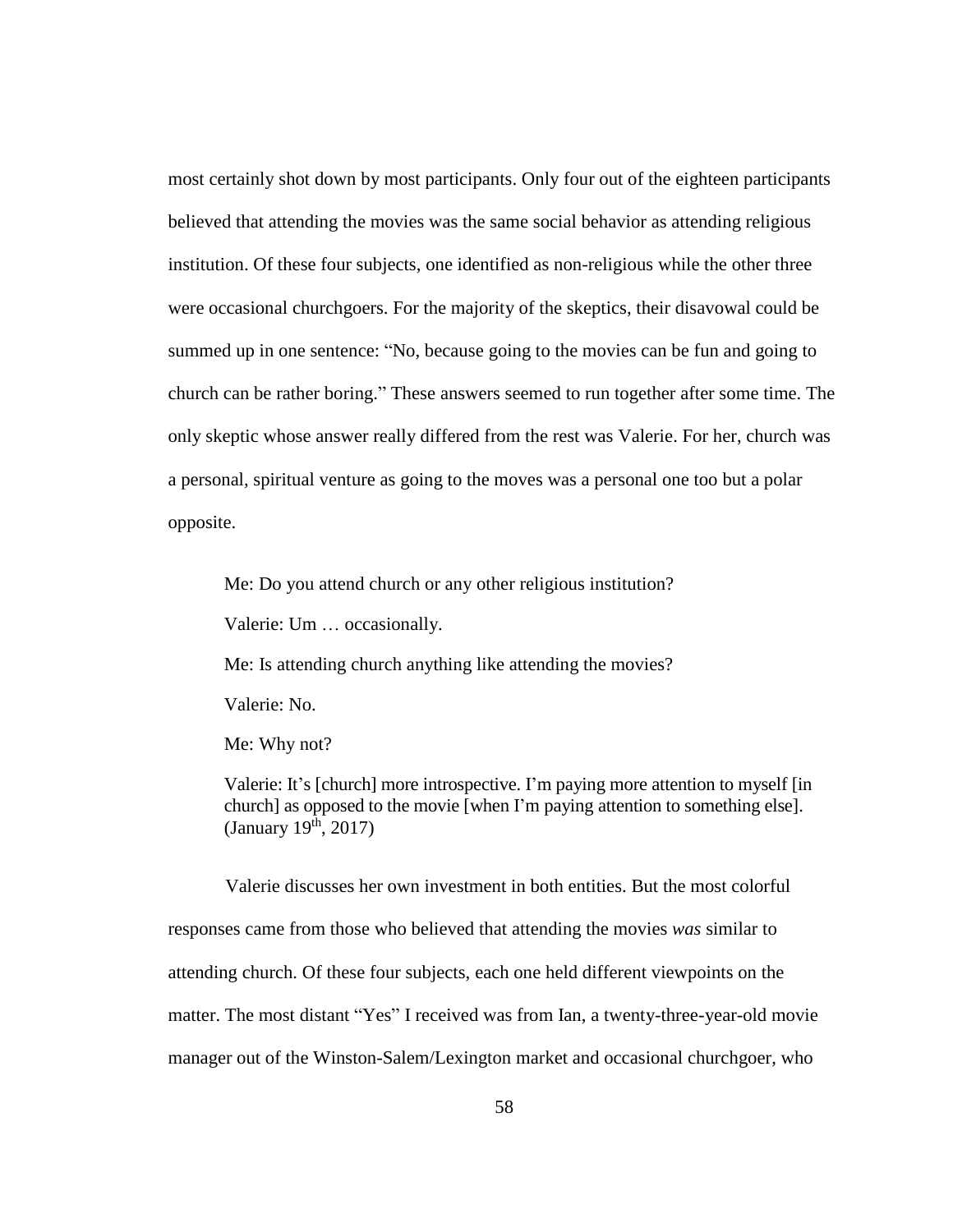didn't personally feel as if the two were the same but did see the same level of dedication from some of his most loyal customers. What really severed the relationship for Ian was that "no one would feel forced to come here [to the movie theater]". Rosario was not a churchgoer for reasons of being irreligious, Brian attended church "every now and then", while Jon considered himself an avid churchgoer though since school was starting he was unable to attend as much as he would like. Brian limned on the aesthetic similarities between the two such as the gathering of members to face the same direction for the same social cause and that there was "definitely something more there." Jon, given the churchgoer that he was, decided to engage this question much further.

Me: Do you attend church or any other religious institution at all?

Jon: I attend [Christian] church. Yes, I am Presbyterian and I ummm, do attend church on Sundays.

Me: How often?

Jon: To be honest, now it is every so often. There are some days when I just can't do it … you know … situations.

Me: Okay, well is attending the movies anything like attending church?

Jon: [Takes a long pause and looks down] Um, as for the uhh … I guess it's like a ritual type of aspect, I suppose so. I guess it comes second nature. You want to go see a new film. You just go Hey, let's go to them movies. Um, as opposed to going to church it's more of a usual thing. I grew up in a very religious family and we went to church every Sunday our whole lives and uh, I've only recently had the freedom to do as I wish. But I still will go [to church] on occasions to hear the Word [Christian lingo for religious scripture] and uh, and also connect with the people at church.  $(August 4<sup>th</sup>, 2016)$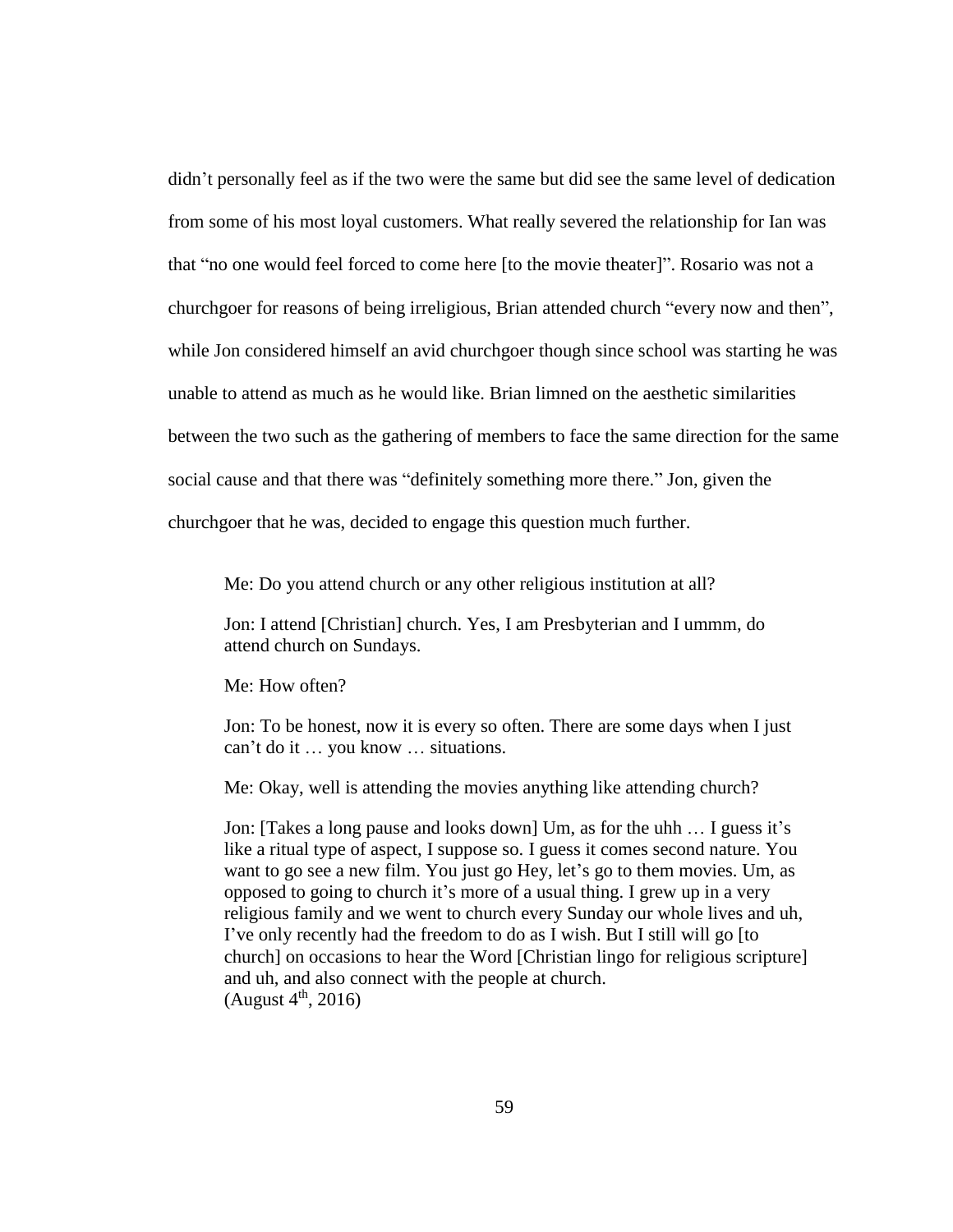Jon's answer was the most elaborate answer for those who attended religious institutions. However, by far the most emphatic discussion I had on this topic came from a nonreligious subject. Rosario was a recent survivor of divorce and the first non-white subject who elected to participate in this project. We sat in the empty lobby. I had purchased her ticket for *Suicide Squad*, a film that she had already seen once. This time, she wanted to see it with a group of friends, the same group of friends she was waiting to arrive. Sporting a burgundy Harley Quinn t-shirt and skinny jeans, she was extremely relaxed and propped back in the recliner as she spoke.

Me: Do you attend church or any other religious institution?

Rosario: Nope.

Me: Okay. Is attending the movies anything like attending church?

Rosario: [Looks towards the front door before refocusing her attention on me] Sometimes, I would say it is. [She gives a look of deep thought and reflection]. I … so when you are going to see something that really means a lot to you, and as weird as it sounds, is like going to comic book [based] movies for me. Especially, with other people. Like, everybody getting together and watching something that everybody cares about, I would equate to going to church where everyone is getting together where everyone is getting together to experience a personal … feeling? [Sighs] I can't … I can't describe how that feels. I don't know. Going somewhere and doing something with a bunch of strangers that you don't talk to but you're all receiving the same message, and the same feelings and the same emotions I would equate to going to church.

Me: Thank you for that. I really appreciate your honesty. (August  $15^{th}$ , 2016)

Rosario cared deeply for comics and comic book based films. Her passion was quite prominent throughout our discussion. For her, it was almost as if going to the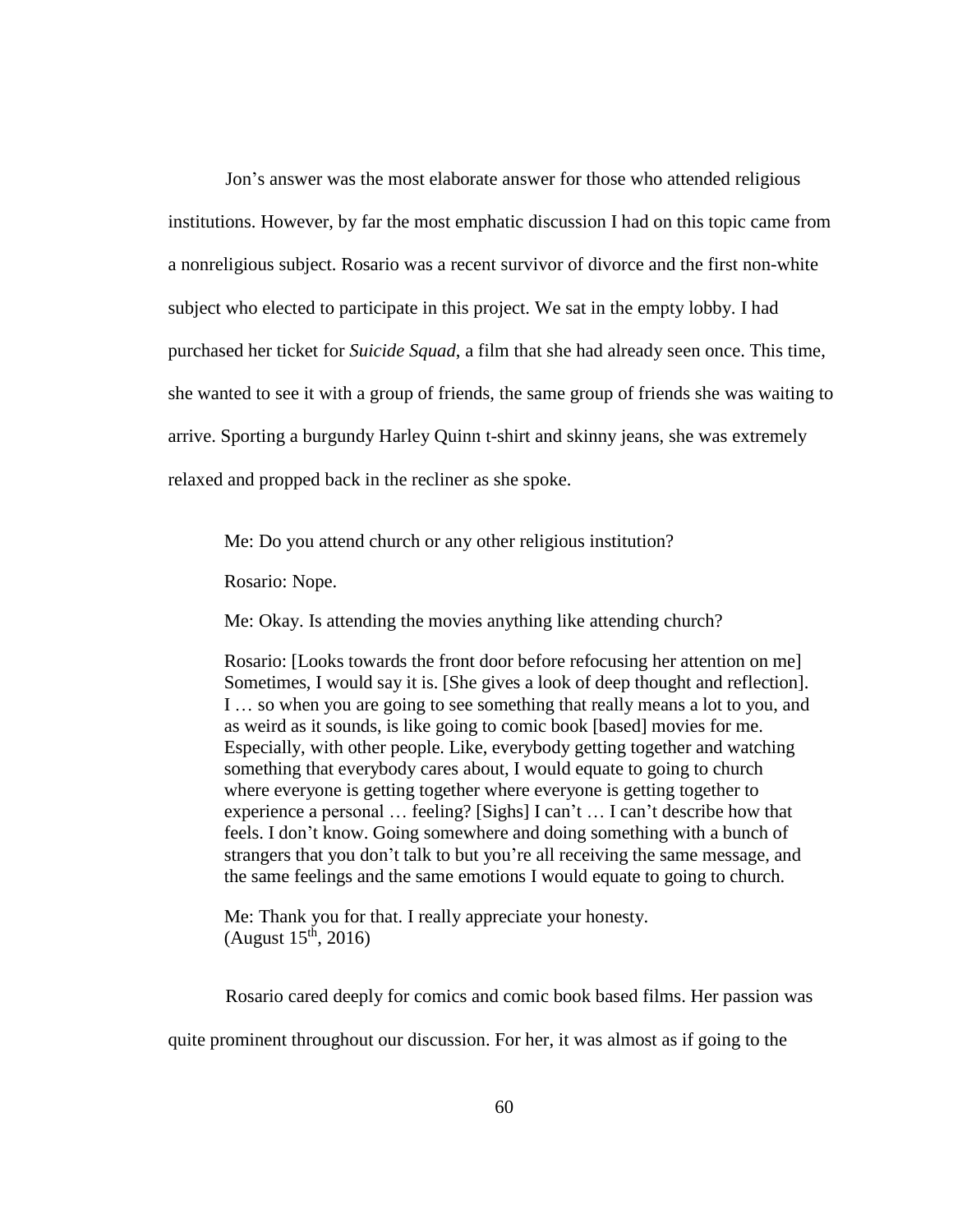movies often was a suitable replacement for going to church. She allowed herself to honor society by expressing her love for comic book based films. When her friends arrived, she met them with great enthusiasm and excitement. She told me that she was really excited to express her passion for comic book cinema for the sake of my study. They purchased their concessions and quickly ran towards the theater. When I look back on this now, I am reminded of Ian, the young movie manager out of the Lexington and Winston-Salem market who was also a skeptic about comparing churchgoing and movie going. While Ian personally did not believe that going to church was like going to the movie theater he smiled and said "You know though, for some people, you can certainly say that is the case for them [going to the movies represents a religious behavior for some moviegoers]."

## **Escapism**

Some were aware of the escapist concept and actually brought it up during our conversation. "I like the escapism." One interviewee remarked succinctly. Others were obviously less candid. Due to the idea of escapism never being formally addressed throughout this study, few participants decided to bring it up. But eventually, it did come up for at least four participants. Brian associated with the use of effects, picture size, and atmosphere, that he was personally "plunged into a new reality" and that the whole cinematic experience was a 'nice escape from the realities of work and school." Mark, Brian, and Valerie where the only individuals who mentioned the notion of escapism throughout this study. This is reminiscent of Reynolds' (2008) discourse on film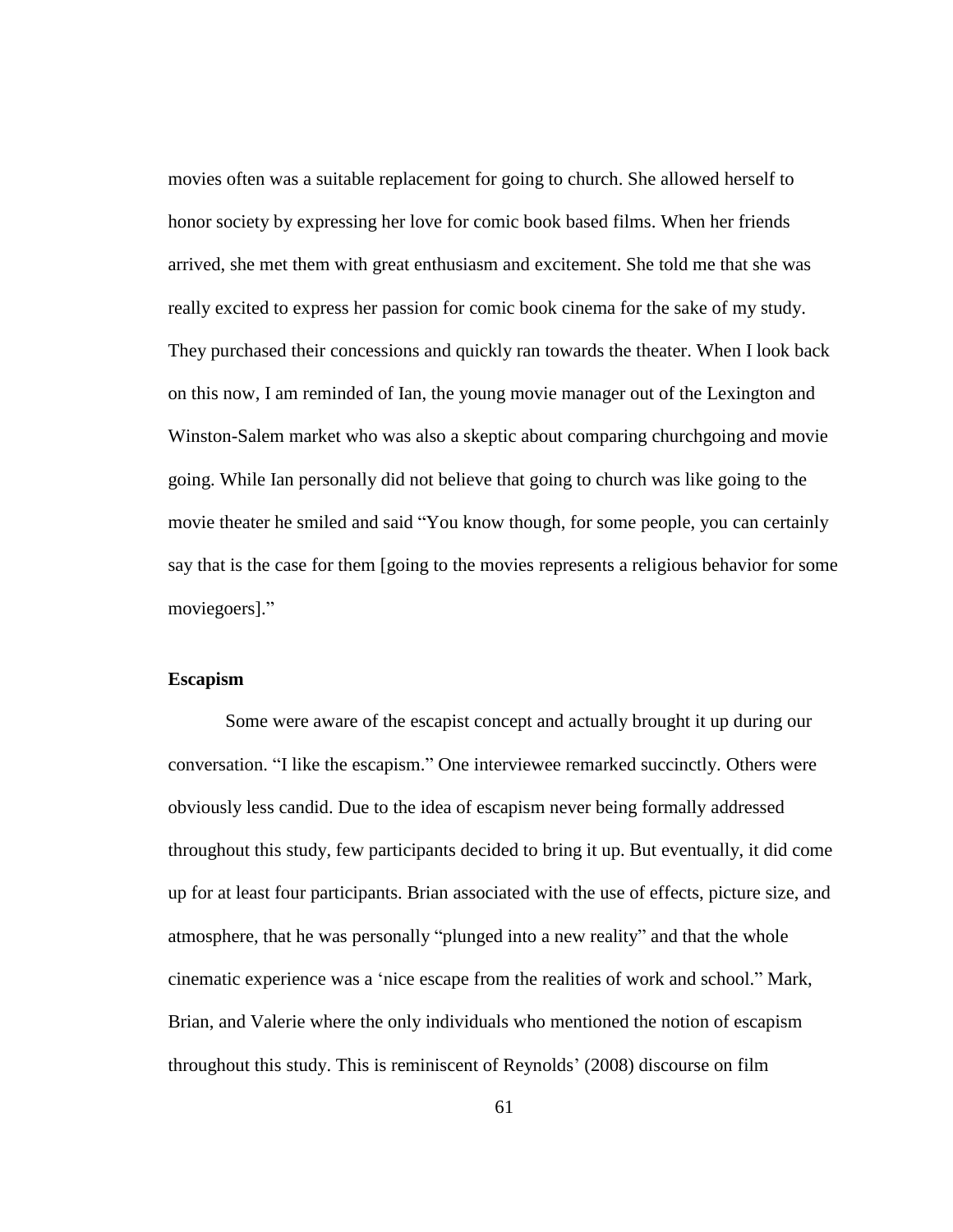consumption during the Great Depression. Reynolds states that film going offers an alternative to reality- when consumers disassociated with harsh realities of the 1930's, a time when moviegoing experienced a surge in attendance due to members wanting to experience hope and laughter as an alternative to the then economic crisis of the respective epoch.

### **And the Memories Remain: Nostalgia, Association, and Connection**

One person who discussed nostalgia association with moviegoing was Ian, a movie theater manager out of the Winston-Salem and Lexington area. As I entered Ian's office, I noticed the picture of his much younger self along with a group of other young individuals. Our conversation ran for about half an hour. He had been working at this theater for about three years now and though the job was not financially rewarding enough to maintain a living, he expressed genuine gratitude for his longevity. "I'm actually the only one in that picture who still works here." He said with a smile.

Of the eighteen subjects interviewed, only two recalled specifically fond memories of moviegoing that focused on the film alone. The remaining sixteen participants recalled their experiences quite vividly. Each individual retained thick recollection of a specific moviegoing experience that revolved around time, place, and a particular social experience with others. When I asked: "What is your fondest movie theater memory and why?", I never needed to ask a follow-up question. The answers provided where often given in such thick description, that subjects always seemed to recall the moment with ease even if they had many fond movie theater moments.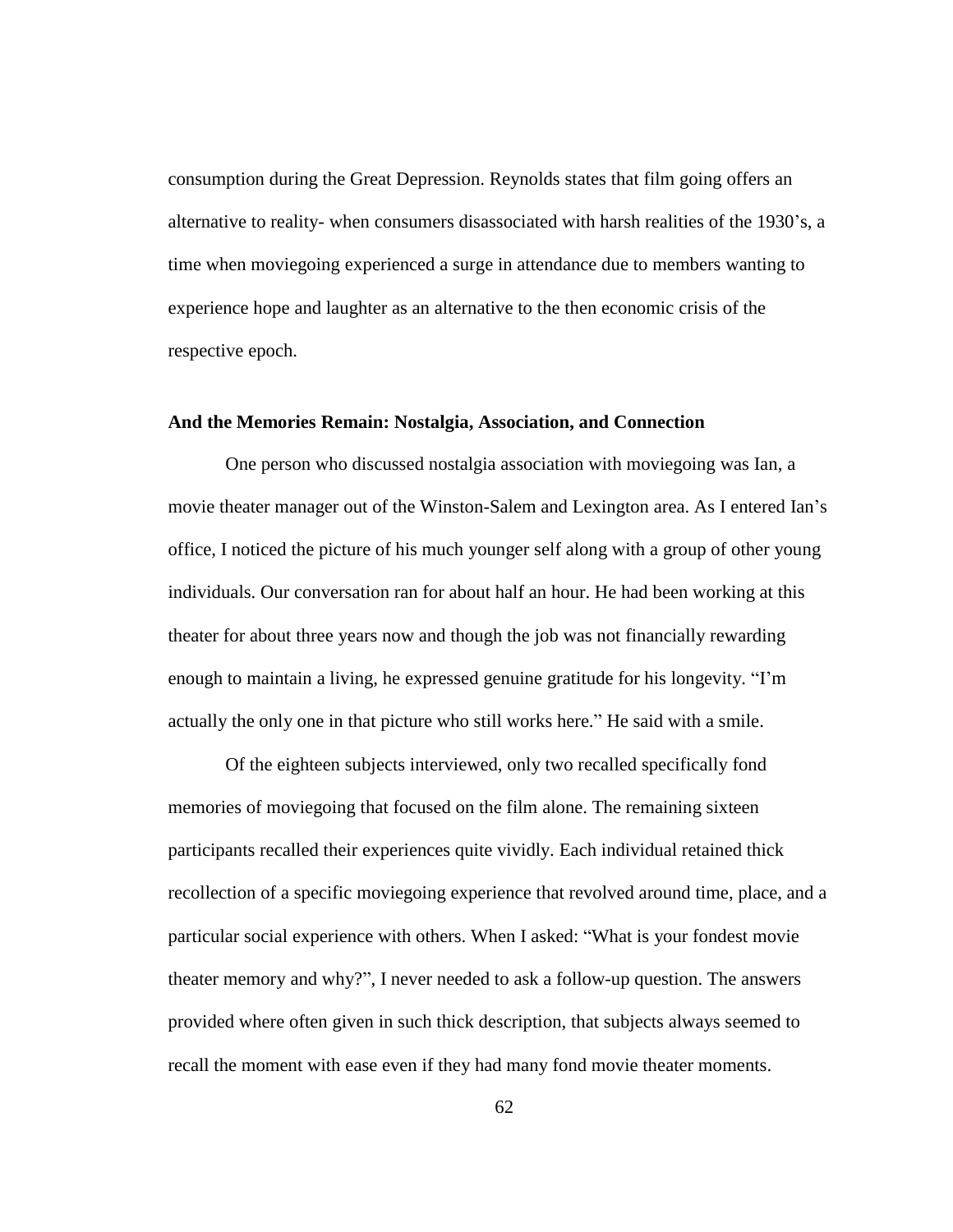Leroy had been stone-faced throughout the entire interview. He answered every question as succinctly as possible despite my best efforts to get him to elaborate. Was he one of the subjects who wanted to end the interview as soon as possible just so he could see *Rogue One*? Perhaps. But as our interview was reaching its conclusion, I asked what his fondest memory that involved going to the movies. Suddenly, Leroy smiled. He almost laughed but somehow, he contained himself. "So, when I went to go see Godzilla [the 1998 Tri-Star production not to be confused with the 2014 Warner Bros. adaptation] and the reason it was so fond is because I remember how loud that movie was!" Leroy had previously mentioned in our interview how important sound effects and presentation were to him in a movie theater setting which, to Leroy, was the difference maker between viewing a film at the cinema and viewing a film at home.

Chester was, without a doubt, the most verbose respondent of this entire venture. Clocking in at almost thirty-five minutes, he spoke with passion and clearly showed up to be heard. He was one of the aforementioned "strategists" but for a person who went to the movies on a weekly basis, his fondest movie theater memory was not even two years old. When I asked him to answer the question regarding his fondest movie theater memory, he grunted and then looked down just to look right back up at me.

Chester: I'd probably have to say going to see the [Star Wars] The Force Awakens. Previously … uh … I think that was such a special occasion. I took the night off from work, we [him and friends] made plans like a month ahead and had everything set up right for then. So, I almost felt like, this is going to sound a little weird but it was almost like a date. You know, you made a date with your friends to go out and you set it aside unlike most films where it's uh, a Saturday afternoon, Saturday evening or something. It's just you kind of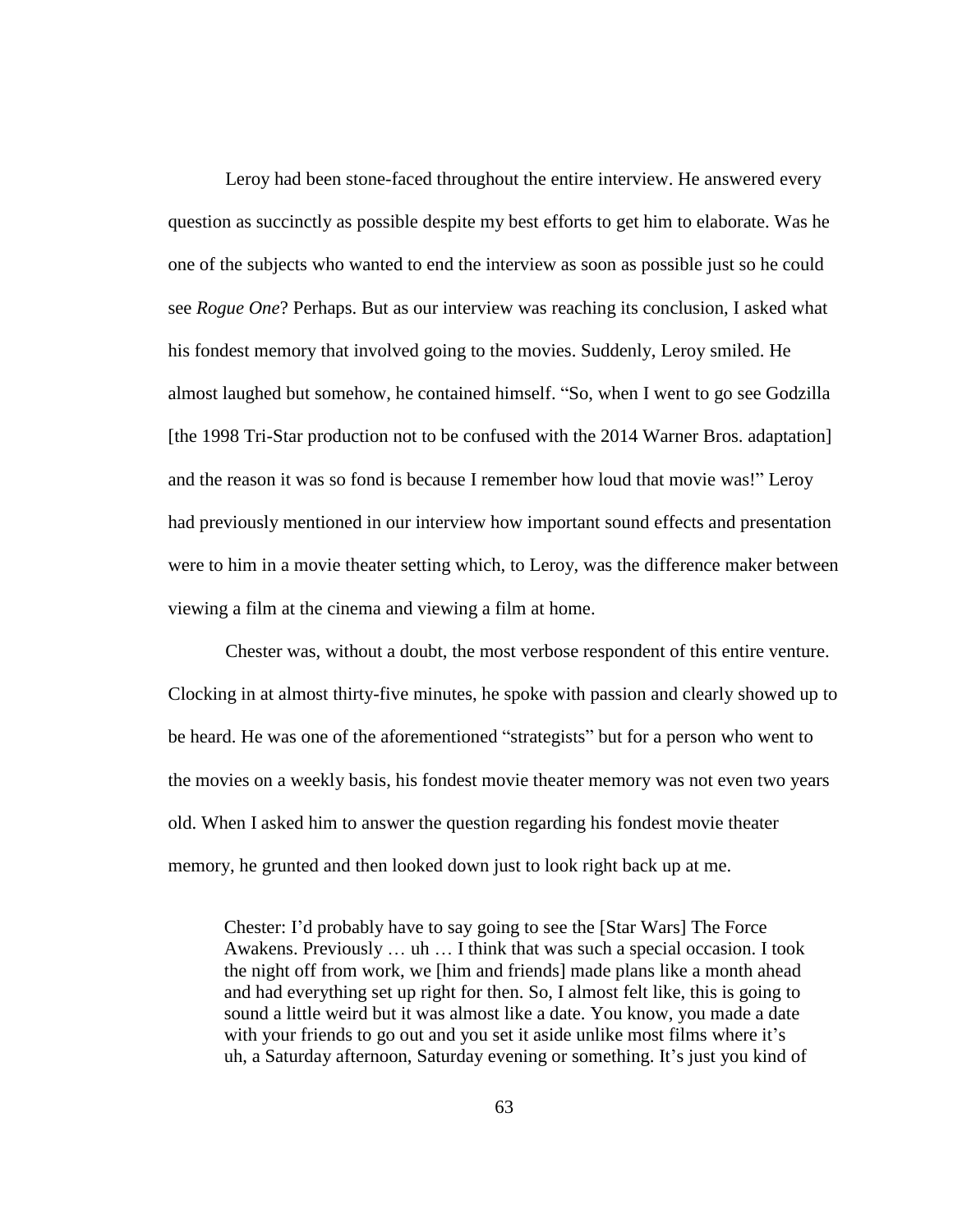do. It happens, you go and see the it but … cause moviegoing was actually something that I didn't really do until they opened that two-fifty theater down the road [points outside the theater doors referring to a discount movie theater] … but that Force Awakens, that was just something that was really special. [It] holds a real deep place in my heart. (January  $1<sup>st</sup>$ , 2017)

Chester was not the first to recall a moviegoing memory as a placeholder attached to someone else. Randy recalled going to see *Cast Away* when he was "a bit on the younger side" and how the impact of seeing the film with his grandmother had somehow made a lasting impact on him. The oldest of the two married couple who elected to take part in this project, Mark and Valerie, had been married for more than twenty years. Even though they were the only participates to recall the experience based on the film alone, it's worth noting that they did recall the same experience since it was one that they shared together. Trey, an unemployed college graduate, elaborated on going to see Disney's *Mulan* in 1998 with his mother and aunt and that he had always remembered this event because the theater had since gone out of business. Raven associated her father taking her to see 1997's *Spice World* as "just him being a good dad." Four participants recalled their fondest movie theater memories based on time spent with a parent or close relative while a total of ten respondents recalled certain showings they spent with another close person in general (friends, parents, partners, etc.).

Chester was also not the only *Star Wars* fan to participate in this study. In fact, one-sixth of respondents recalled their fondest movie theater memory to be the premiere of a *Star Wars* film but this had nothing on the number of *Harry Potter* fans that responded. Five of the eighteen respondents said that attending a *Harry Potter* midnight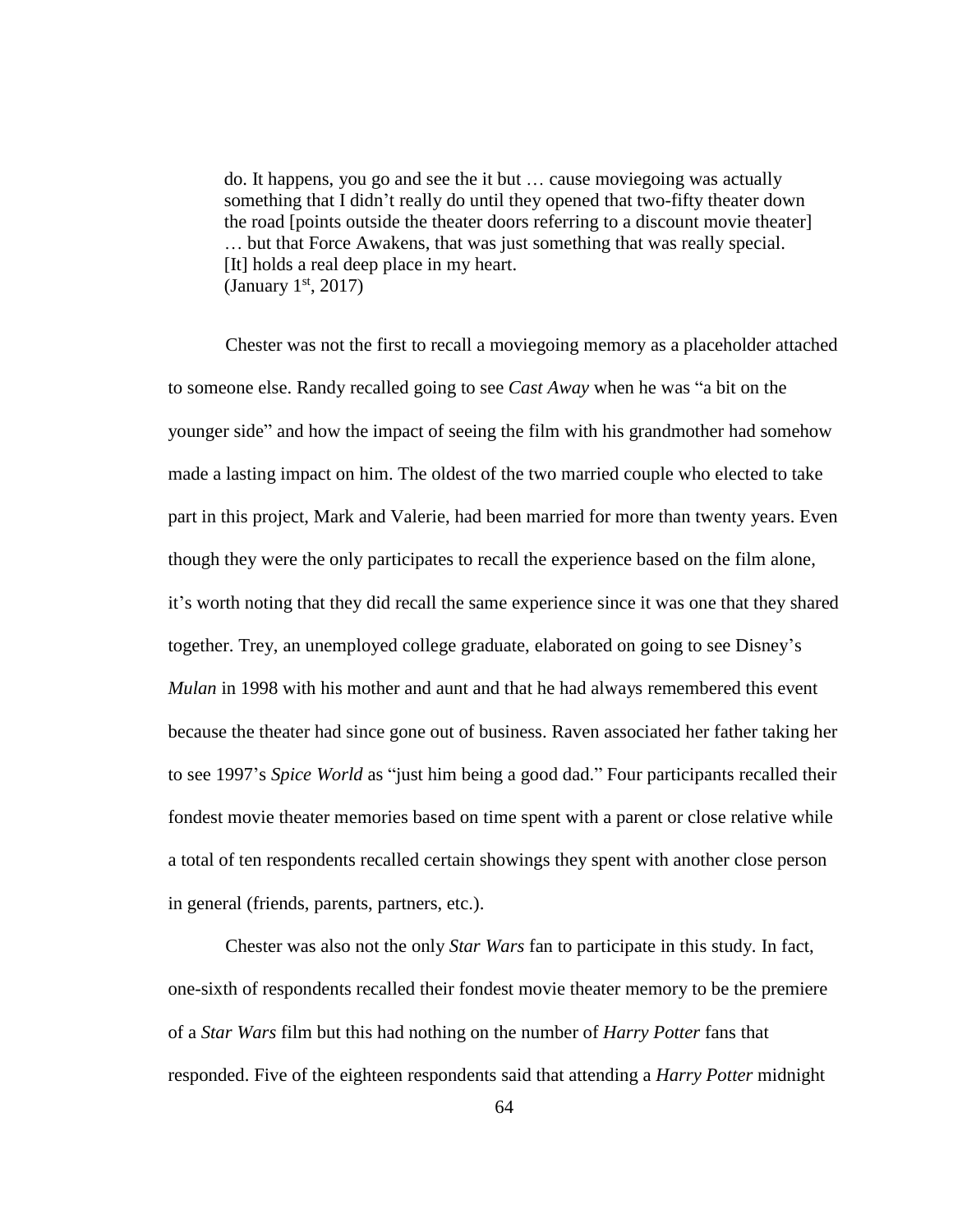premiere as their fondest movie theater memory. These interviews demonstrated fandoms and nerd culture as prevalent in contemporary moviegoing and how fandom of film franchises such as *Star Wars* and *Harry Potter* has created sub-cultures in movie-going. This is especially significant when considering the small sample size in this study. Nerd culture and fandom typically represents a marginalized and often alienated group of members. Since my interviews on *Star Wars* and *Harry Potter* fandom were included during this study, I noted that interviewee's experience with midnight premiers and cosplaying have now become fond memories for those who participated. The movie theater also became a known place for active subcultures, such as fandom, and gave participants a sense of belonging that *[Guibernau](http://www.amazon.com/s/ref=dp_byline_sr_book_1?ie=UTF8&text=Montserrat+Guibernau&search-alias=books&field-author=Montserrat+Guibernau&sort=relevancerank)* (2013) asserted as a safe place for those in search of social solidarity.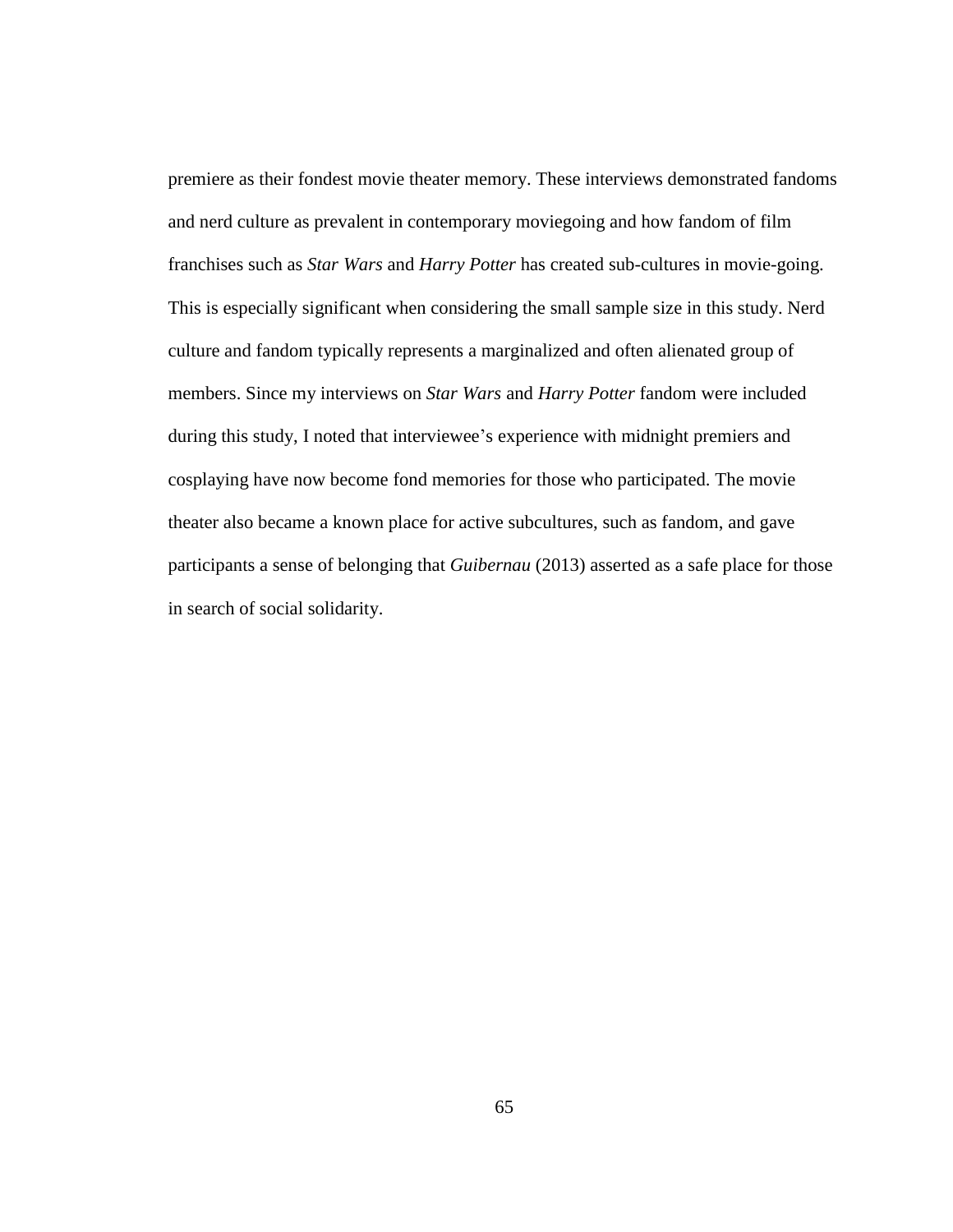# CHAPTER V

# **CONCLUSION**

My literature review served as a suitable foundation for my field observations and data collection. The interviews recorded throughout this study supported the answers given by interviewees. Though each moviegoer and staff member provided their personal reasoning for moviegoing behavior, the idea of Durkheim's notion of collective effervescence remains constant. What one brings to moviegoing is pertinent but when individuals are coming together to view a film, it is rarely about the film. Throughout my interviews, I noticed that everyone classified going to the movies as an atmospheric, unequivocal social experience even though only three respondents felt that going to the movies was similar to going to church. Each interviewee also touched on areas other than the social experience. I noticed that for four interviewees, the hypnotic effect of cinematic technology such as surround sound and enhanced visualizations did make a difference and was one that they believed could not be duplicated at home which was reminiscent of the literature provided by Turner and Perkins respectively.

Gomery (1992) contended that previous predications that the home video industry were unfounded as the industry would always find a way to adapt. Only six participants, including one movie theater manager, believed that the digital alternatives of today posed serious threats to the industry. However, of these six, only one believed that alternatives such as Netflix and other streaming services was a "serious threat" while the remaining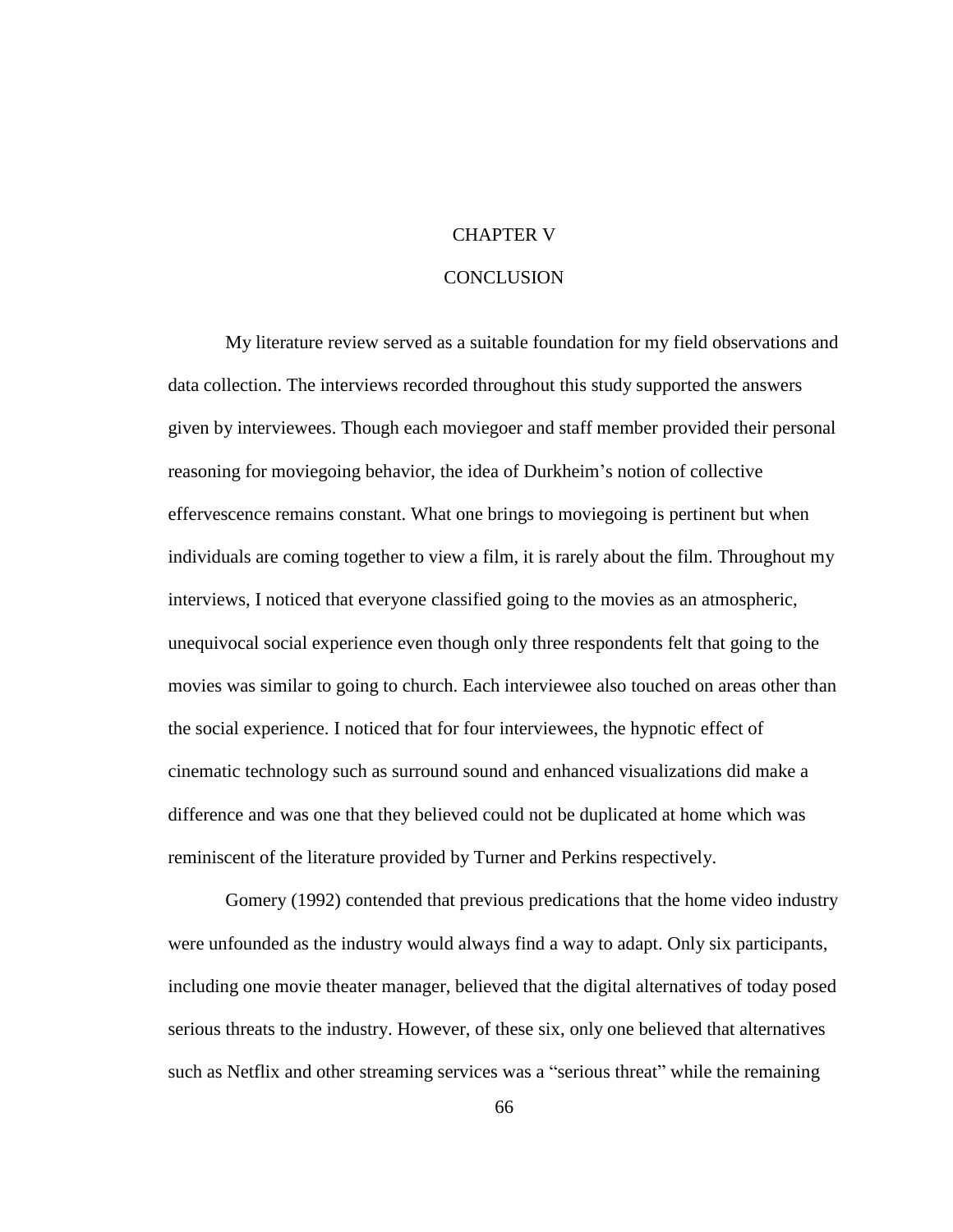five believed that these alternatives were "only somewhat a threat" as they expressed that the movie theater offers an experience that cannot be replicated anywhere else. A total of nine respondents in this study were white males aged twenty-one to twenty-seven years old. Their overrepresentation of this study is a product of two factors: 1.) Moviegoing is contingent on cultural geography (which is the explanation given by Jancovich, Faire, and Stubbings) and this study did cover rural, suburban, and metropolitan areas that are predominantly occupied by whites and 2.) since the ads for this study were answered exclusively through Criagslist.org's Greensboro, Winston-Salem/Lexington, and Charlotte areas, which may suggest that white male users may be more proactive on.

Limitations throughout this study included an overrepresentation of male interviewees. Given that all respondents applied to participant in this study via Craigslit.org, it excluded those who did not have access to the internet on a regular basis and also only covered three well-populated cities in North Carolina. Since moviegoing is based on cultural geography and since moviegoing carries different meanings for different individuals, this study only reflected why people still attend the movies in Winston-Salem, Lexington, Greensboro, and Charlotte, North Carolina. This augments Mayne's (1993) discussion on homogenous audiences and how audiences are often generalized as Caucasian males. Since only two participants were women of color, I noticed a vast under presentation of non-white participants in this study.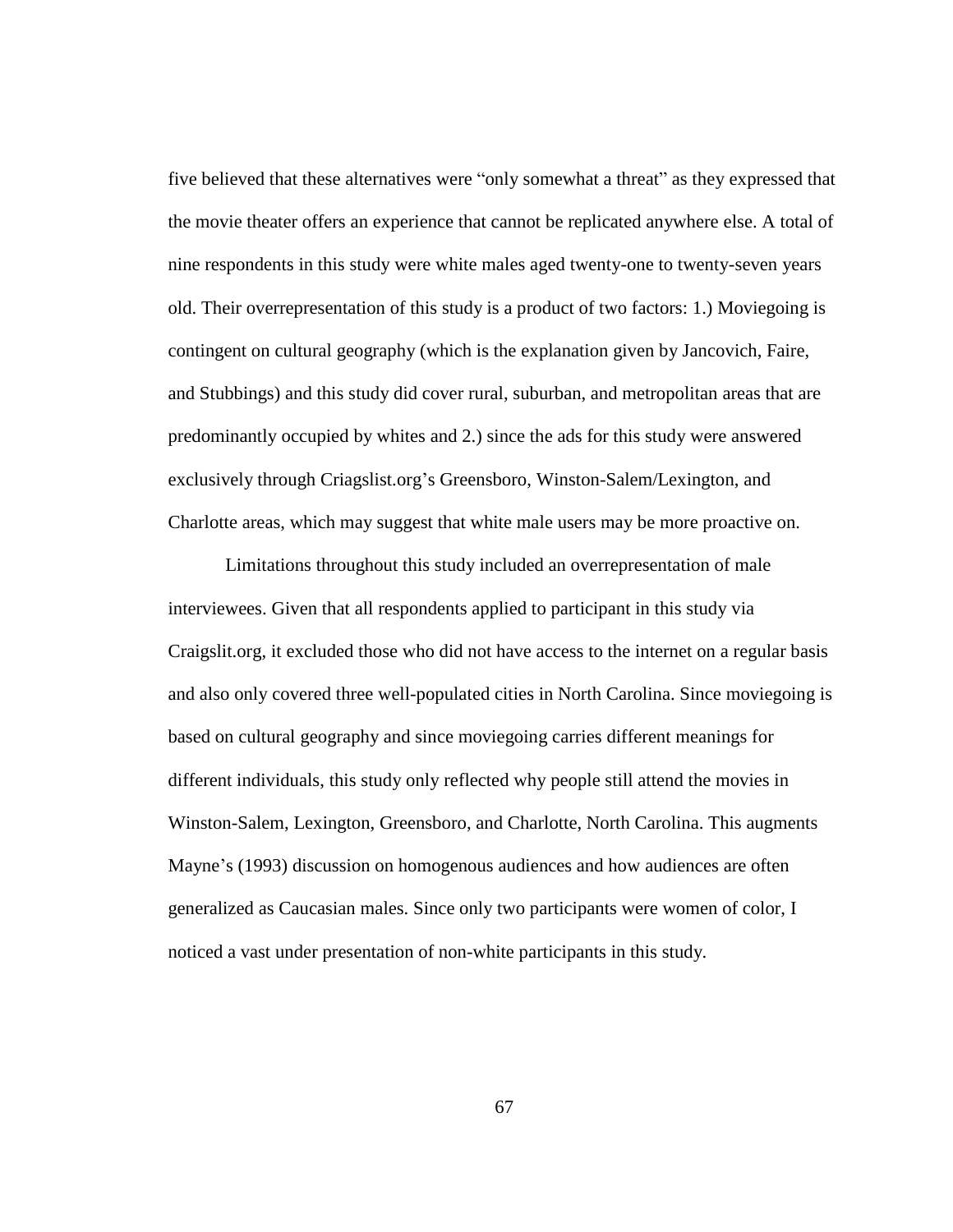## **The Future of Moviegoing Research**

This thesis has discussed why people still go to the movies in the modern era. Each interviewee brought something significant to our discussion. They all had particular memory tied to a specific time and place in their past. I cannot bring myself to honestly say that the movie theater industry is endangered. Threatened? Yes. Every type of business faces threat. But the movie theater industry has proven itself as a survivor time and time again.

A larger sample size would provide further insight on other issues not touched on in this study. I understand that moviegoing audiences are constructed from cultural geography and are consequences of demographical transformations over time. What could be a predictable environment for a particular audience now could easily change in less than a decade. Families move away, theaters close, people grow apart. A prominent limitation of this study could have been the recruitment process as older participants are less likely to be recruited through online communities. I will firmly assert that movie theater audience is one of the most unpredictable forms of social behavior I've ever encountered.

Since most people in this study assert that moviegoing is not similar to churchgoing, it would be perhaps unwise to discount their feelings on this matter. I still always remember my conversation with Rosario however.

Rosario: Like, everybody getting together and watching something that everybody cares about, I would equate to going to church where everyone is getting together where everyone is getting together to experience a personal … feeling? [Sighs] I can't … I can't describe how that feels. I don't know.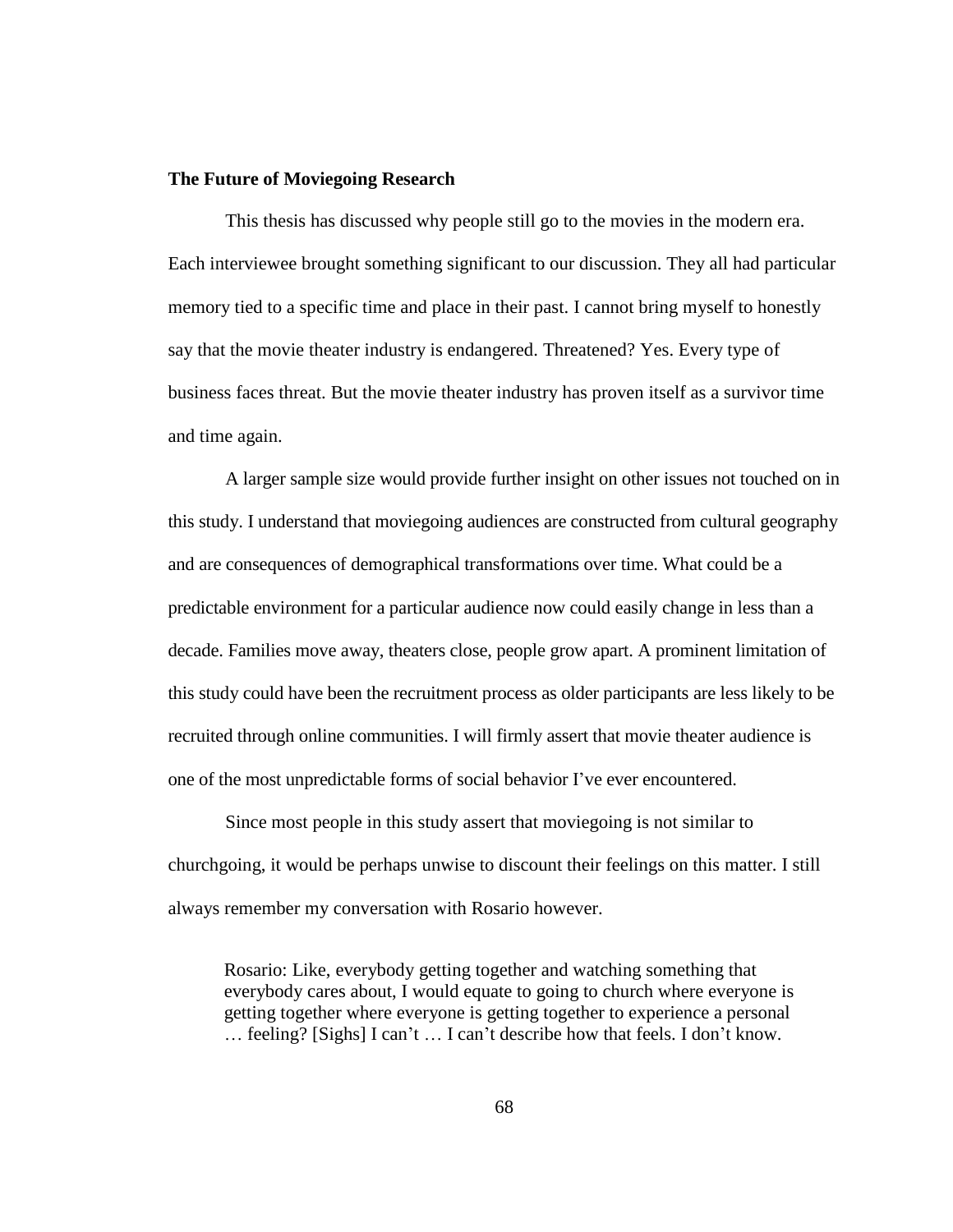While my own skepticism remains, I do agree with Rosario that there certainly is something more to moviegoing than meets the eye. A future study that focuses solely on moviegoing as religious behavior could perhaps answer my outstanding questions on this matter. But this research is far from being concluded. I also have to take this research for what it is: a representation of North Carolina moviegoing in the here and now. Moviegoing patterns most likely will change over time in the Tar Heel state. There are several edits I could take for our next approach in moviegoing research. Furthermore, identifying moviegoers level of education, class status, occupation, and feelings of cognitive investment would provide a much more detailed account for individuals' moviegoing practices.

## **Epilogue: Final Thoughts**

This study *can* be summed up in one sentence: the social act or practice of moviegoing carries different meanings for different members of society. Subsequently, the movie theater industry will survive as Gomery (1992) predicted. Unlike its competitors. The movie theater industry has an indominable ability to adapt has our subjects and literature will attest to. Whatever new threat the industry faces next, it will find a way to overcome. Is moviegoing behavior the same as religious behavior? My answer is no but the two are not completely irreconcilable. Are the two social practices different? Yes, but they do seem to share some sort of identical philosophical blood. Remember: what moviegoing meant for Raven was not the same as what moviegoing meant for someone like Rosario. Both of these twentysomethings were women who enjoyed movies very much but for Raven, moviegoing was really about her partner and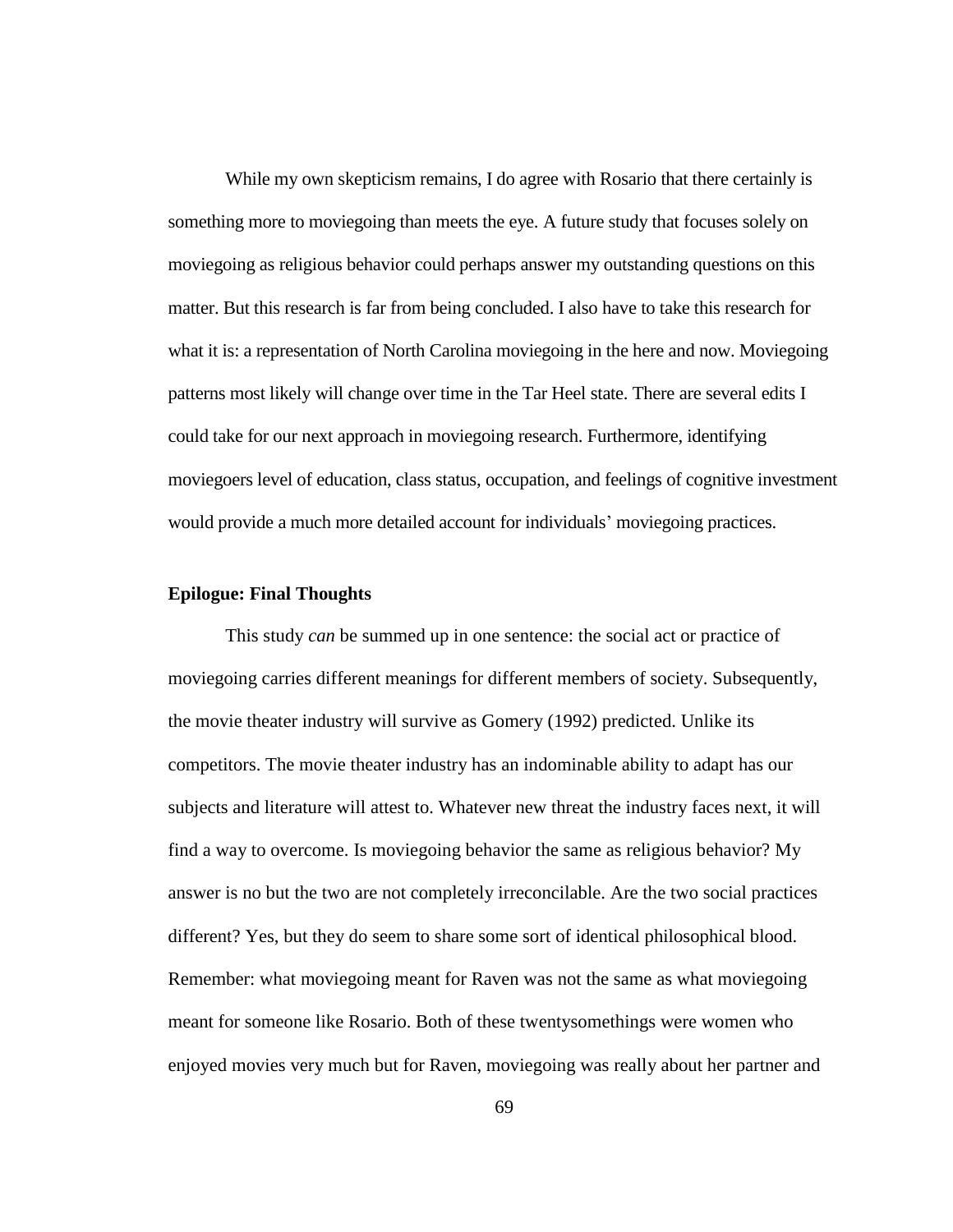her longing to spend quality time with him. Rosario loved films based on comic books and saw this experience as a way to express her love for this specific genre and fandom. When one actually sits down and converses with moviegoers, you realize that Metz was correct. The audience member is anything but average. Each individual brings something to their moviegoing. Whether they are a self-professed nerd, a cinephile, an escapist, an aesthete, or in search for quick recreation, they are indeed searching for something. What this means is completely up to the audience member. It could be cheap, mindless entertainment or it could be a chance to get closer to the person next to them.

C. Wright Mills (1959) taught many social scientists an important value that I noticed when collecting these personal narratives. To paraphrase him, he said that the things we do in the open world infrequently have to do with the things themselves. What we do is actually about doing these things and our relations with others. Moviegoing is about the social *and* the personal. It is not about the movie itself. The film showing, however popular or successful, is magnetic force that draws society's members together but it's only a social tool. Leaving the personal cave to do what can be done in seclusion demonstrates a Durkheimian notion that the mere presence of other members makes a difference. Is it reliability? Is it security? Perhaps. The one concept I can clarify confidently is that moviegoing is about belonging. As the punk band, *Beach Slang*, once asserted: the things we do to find people who feel like us.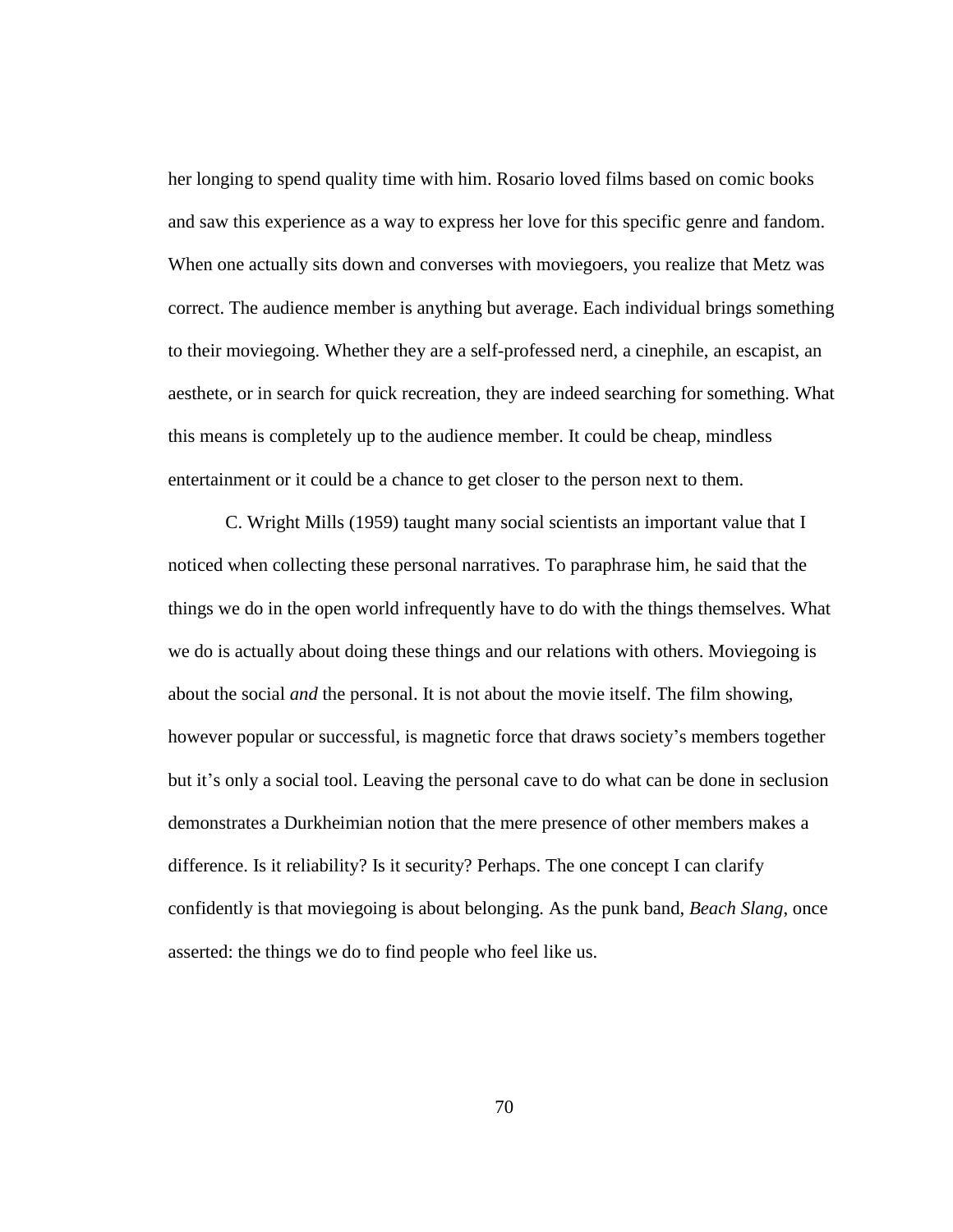## **REFERENCES**

- Alexander, Jeffrey C., Bernhard Giesen, and Jason L. Mast. 2009. *Social Performance: Symbolic Action, Cultural Pragmatics and Ritual*. Cambridge: Cambridge University Press.
- Aslan, Reza. 2005. *No god but God: The Origins, Evolution, and Future of Islam*. New York: Random House.
- Austin, Bruce A. 1983. *The Film Audience: An International Bibliography of Research with Annotations and an Essay*. Metuchen: Scarecrow Press.
- Badiou, Alain, Antoine de. Baecque, and Susan Spitzer. 2013. *Cinema*. Cambridge: Polity.
- Bastow, Clem. 2016. "Why I've seen Star Wars: The Force Awakens seven times | Clem Bastow." *The Guardian*. Retrieved March 14, 2017.
- Bell, Catherine M. 1997. *Ritual: Perspectives and Dimensions*. Oxford University Press.
- Blumenthal, Albert. 1932. *Small-Town Stuff*. Chicago, Illinois: University of Chicago Press.
- Bulman, Robert C. 2005. *Hollywood Goes to High School*. Worth Pub.
- Cook, David A. 2016. *A History of Narrative Film*. 5th ed. New York: W.W. Norton & Company.
- Corbett, Kevin J. n.d. "Empty Seats: The Missing History of Movie-Watching." *Journal of Film and Video* 50(4).
- Corbett, Kevin J. 2001. "The Big Picture: Theatrical Moviegoing, Digital Television, and Beyond the Substitution Effect." *Cinema Journal* 40(2): 17–34.
- Dickinson, Margaret and Sarah Street. 1985. *Cinema and State: The Film Industry and the Government 1927-84*. London: British Film Institute.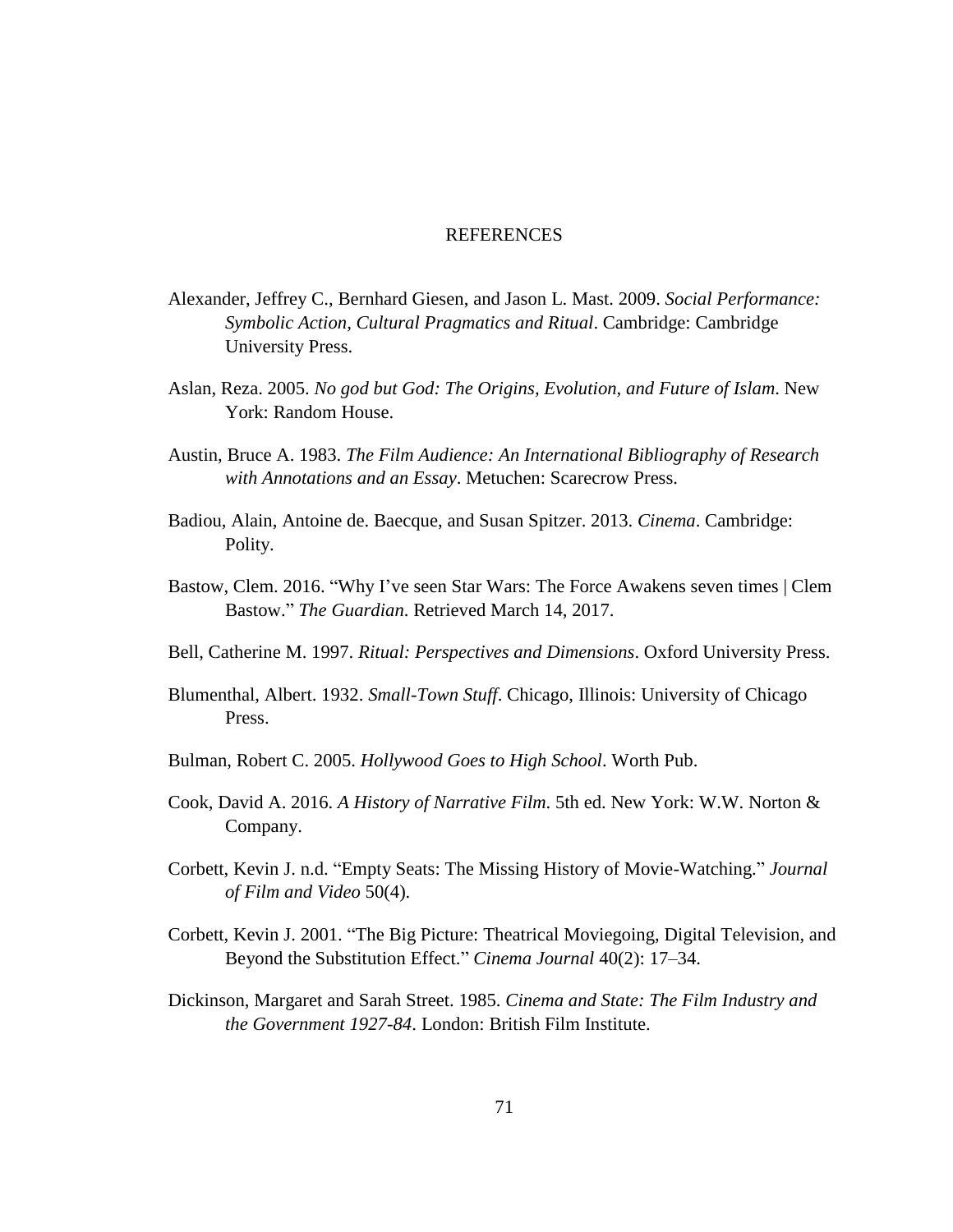Docherty, David, David Morrison, and Michael Tracey. 1987. *The Last Picture Show? Britain's Changing Film Audience*. BFI Publishing.

Durkheim, Emile. 1997. *The Division of Labor in Society.* The Free Press.

- Durkheim, E. C. C. mile. 1912. *The Elementary Forms of the Religious Life*. New York ...
- Ferri, Anthony J. 2007. *Willing Suspension of Disbelief: Poetic Faith in Film*. Lanham: Lexington Books.
- Freud, Sigmund. 1950. *An Introduction to Psychoanalysis*. New York, NY: Norton.
- Fuller, Kathryn H. 1996. *At the Picture Show: Small-Town Audiences and the Creation of Movie Fan Culture*. Washington and London: Smithsonian Institution Press.
- Fuller-Seeley, Kathryn. 2008. *Hollywood in the Neighborhood Historical Case Studies of Local Moviegoing*. Berkeley, California: University of California Press.
- Geertz, Clifford. 1973. *The Interpretation of Cultures: Selected Essays*. New York: BasicBooks.
- Goffman, Erving. 1963. *Behavior in Public Places*.
- Gomery, Douglas and David Bordwell. 1992. *Shared Pleasures: A History of Movie Presentation in the United States*. Madison (Wis.): University of Wisconsin Press.
- Griffiths, Alison, James Latham, Melvyn Stokes, and Richard Maltby. 1999. "Film and Ethnic Identity in Harlem, 1896-1915." Pp. 46–63 in *American Movie Audiences: From the Turn of the Century to the Early Sound Era*. BFI Publishing.
- Guibernau, Montserrat. 2013. *Belonging: Solidarity and Division in Modern Societies*. Cambridge: Polity.
- Hasson, Uri et al. 2008. "Neurocinematics: The Neuroscience of Film." *Projections* 2(1): 1–26.
- Holland, Norman N. 2003. "The Willing Suspension of Disbelief: A Neuro-Psychoanalytic View." *PsyArt: An Online Journal for the Psychological Study of the Arts*.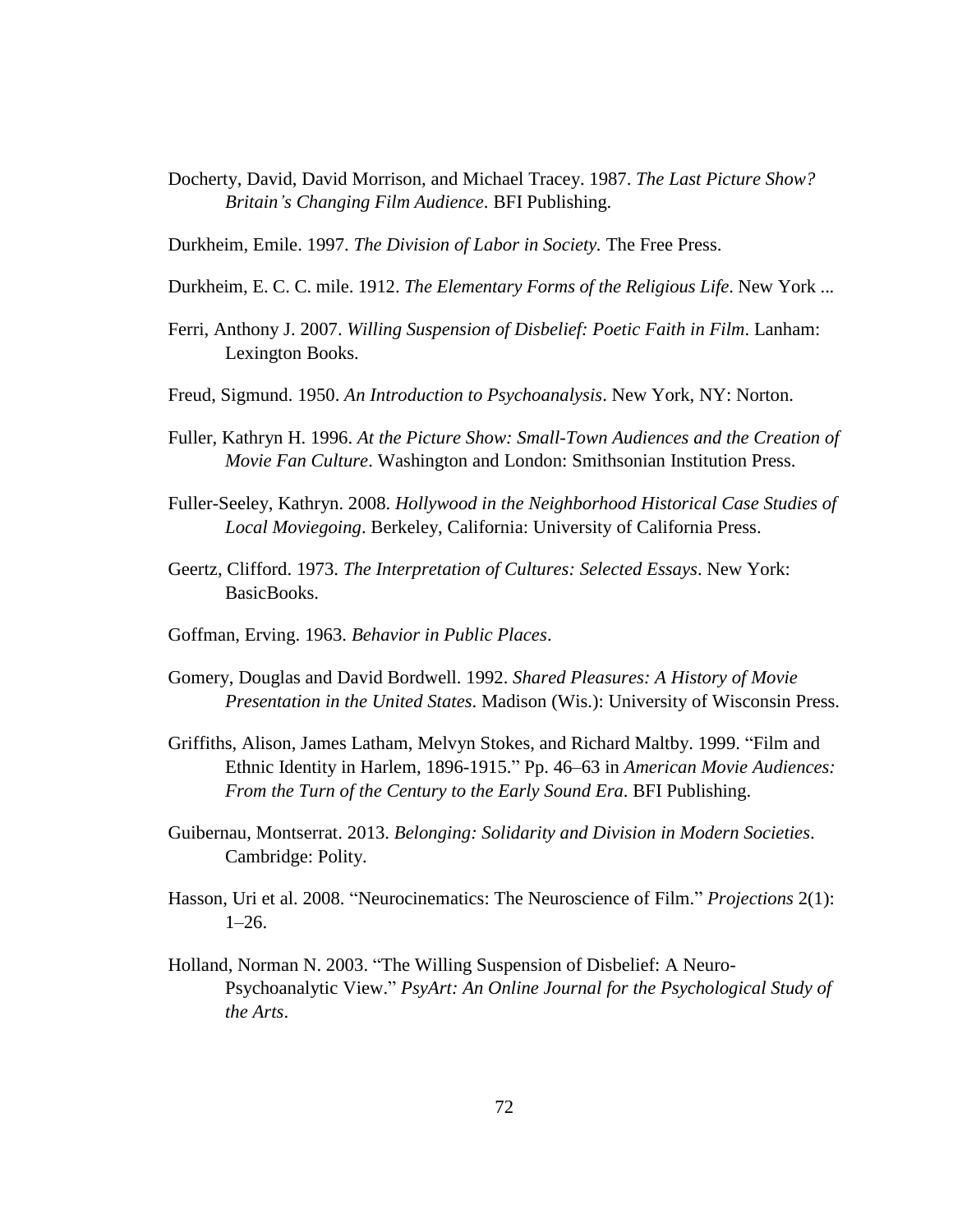- Jancovich, Mark, Lucy Faire, and Sarah Stubbings. 2008. *The Place of the Audience: Cultural Geographies of Film Consumption*. London: Palgrave Macmillan.
- Jowett, Garth and James M. Linton. 1980. *Movies as Mass Communication*. Beverly Hills u.a.: Sage.
- Kaplan, E. Ann. 1997. *Looking For The Other: Feminism, Film, and the Imperial Gaze*. New York: Routledge.
- Kuhn, Annette et al. 1998. *Journal of Popular British Cinema*. Trowbridge, Wilts.: Flicks Books in association with the Society for the Study of Popular British Cinema.
- Laderman, Gary. 2010. *Sacred Matters: Celebrity Worship, Sexual Ecstasies, the Living Dead and other signs of religious life in the United States*. New York, New York: New Press.
- Leddick, David. 2012. *How to Be Gay*. Berlin: Bruno Gmünder.
- Lyden, John C. 2003. *Film as Religion: Myths, Morals, and Rituals*. New York, N.Y.; London: New York university press.
- Mauss, Marcel. 1924. *The Gift*.
- Mayer, Jacob P. 1972. *Sociology of Film*. New York, New York: Arno Press and The New York Times.
- Mayne, Judith. 1993. *Cinema and Spectatorship*. London: Routledge.
- Metz, Christian. 1974. *Language and Cinema*. De Gruyter Mouton.
- Metz, Christian. 1982. *The Imaginary Signifier: Psychoanalysis and Cinema*. Bloomington, Indiana: Indiana University Press.
- Mills, C. Wright. 1959. *Sociological imagination*. Oxford: Oxford University Press.
- Morgan, David. 2014. *Sacred Gaze Religious Visual Culture in Theory and Practice*. Berkeley: University of California Press.
- Quigley, Martin. 1957. "Who Goes to the Movies … and Who Doesn't'." *Motion Picture Herald*.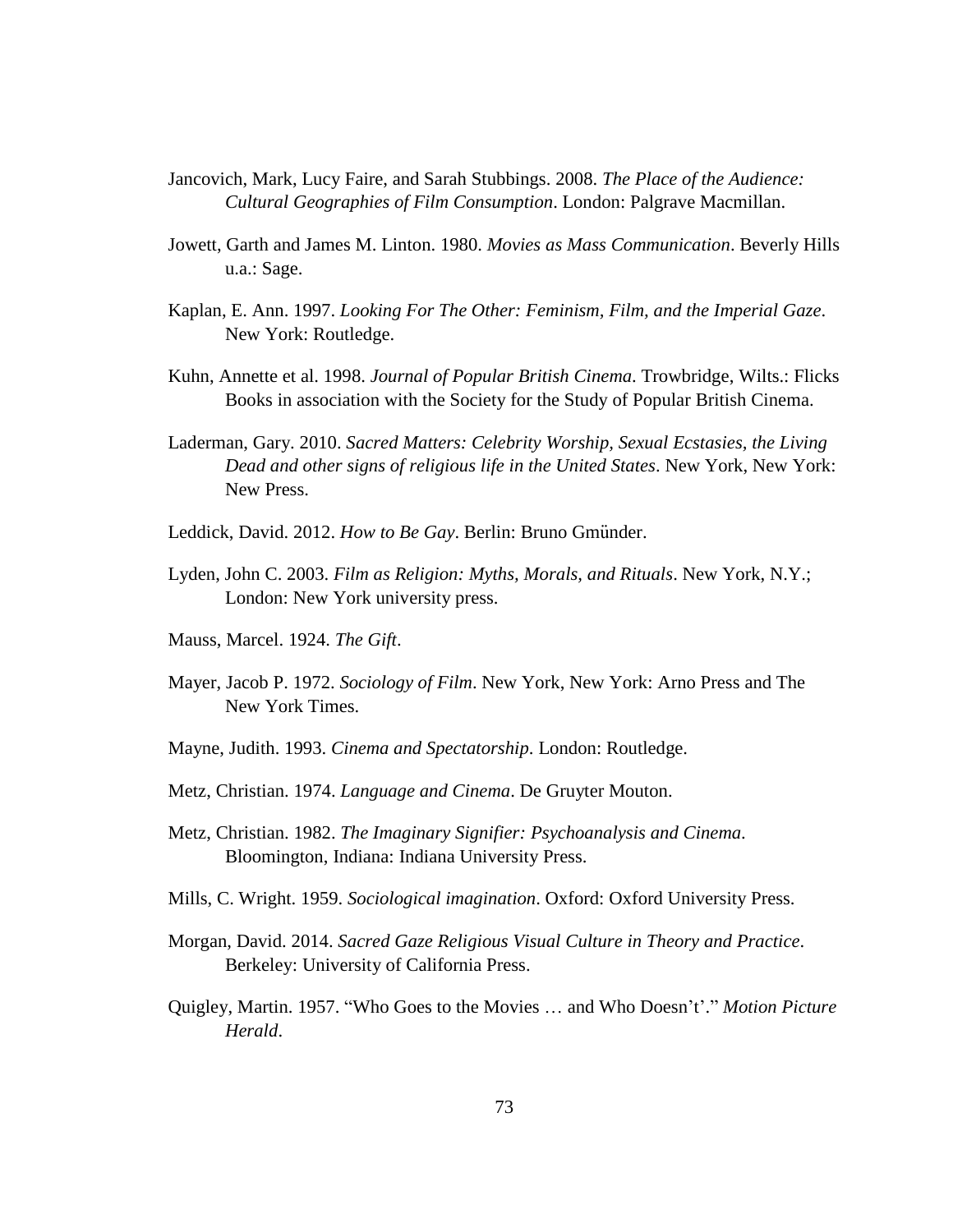- Reynolds, Paige and Kathryn Fuller. 2008. "Something for Nothing: Bank Night and the Refashioning of the American Dream." Pp. 208–30 in *Hollywood in the Neighborhood: Historical Case Studies of Local Moviegoing*. Berkeley, California: University of California Press.
- Sapolsky, Robert M. 2006. "Social Cultures among Nonhuman Primates." *Current Anthropology* 47(4): 641–56.
- Silverman, Kaja. 1992. *Male Subjectivity at the Margins*. New York, London: Routledge.
- Smith, Jonathan Z. 1978. *Map is Not Territory*.
- Smith, Jonathan Z. 1982. *Imagining religion: from Babylon to Jonestown*. Chicago: The University of Chicago Press.
- Anon. n.d. "Star Wars Ep. VII: The Force Awakens (2015) Financial Information." *The Numbers*. Retrieved March 14, 2017.
- Stokes, Melvyn. 1999. *American Movie Audiences: From the Turn of the Century to the Early Sound Era*. London: BFI Publishing.
- Stokes, Melvyn and Richard Maltby. 2001. *Hollywood Spectatorship: Changing Perceptions of Cinema Audiences*. London: British Film Institute.
- Stokes , Melvyn and Richard Maltby. 1995. *Identifying Hollywood's Audiences.* BFI Publishing.
- Storey, John. 2003. *Cultural Consumption and Everyday Life*. London: Arnold.
- Sutherland, Jean-Anne and Kathryn Feltey. 2013. *Cinematic Sociology: Social Life in Film*. Thousand Oaks, CA: SAGE Publications.
- Thissen, Judith, Melvyn Stokes, and Richard Maltby. 1999. "Jewish Immigrant Audiences in New York City, 1905-14." Pp. 15–28 in *American Movie Audiences: From the Turn of the Century to the Early Sound Era*. BFI Publishing.
- Tillich, Paul. 1969. *On the Idea of a Theology of Culture.* New York, New York: Harper and Row.
- Tudor, Andrew. 1975. *Image and Influence: Studies in the Sociology of Film*. New York , New York: St. Martin's Press.